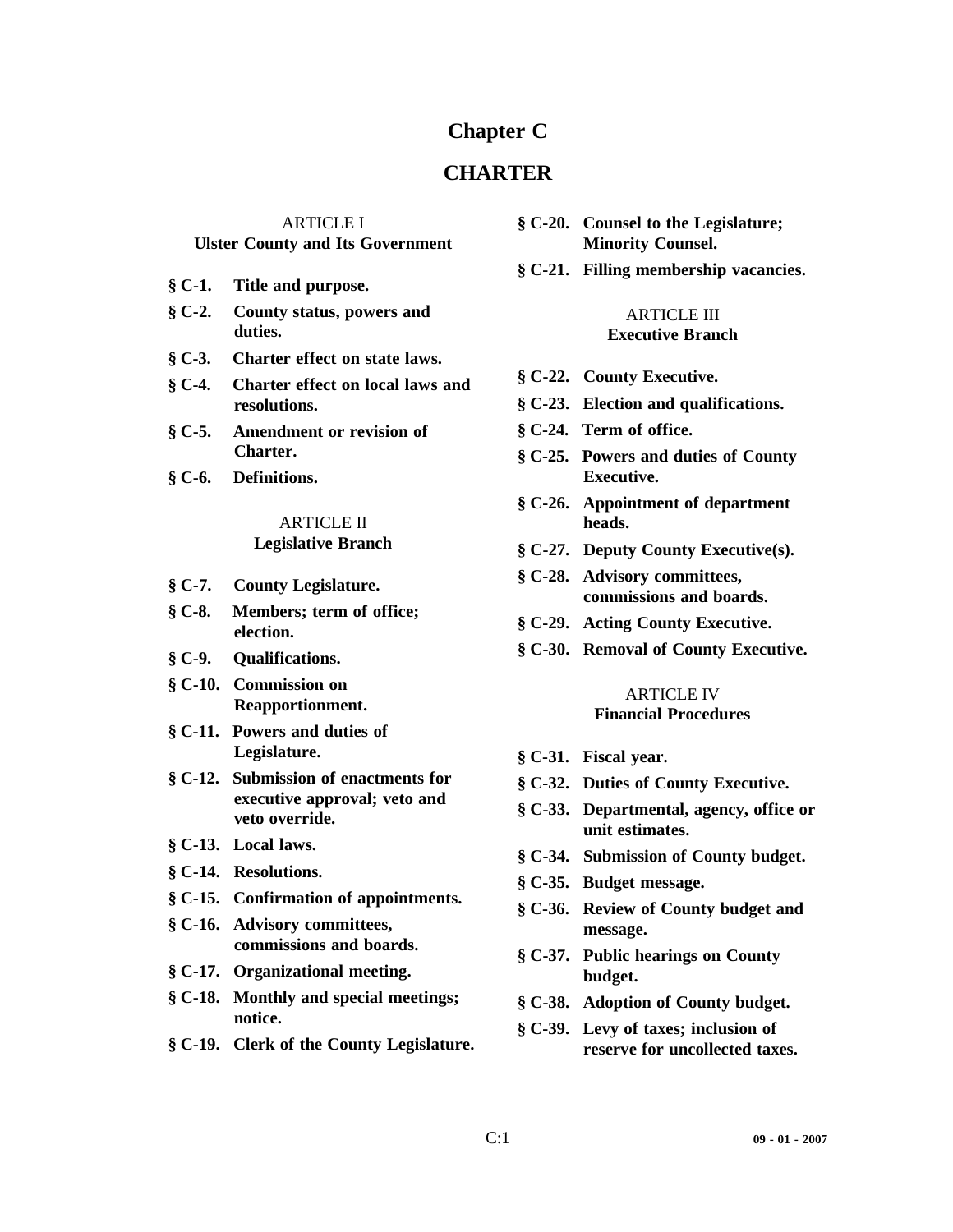#### ULSTER COUNTY CODE

**§ C-40. Budget modification after adoption.**

#### ARTICLE V **Department of Health**

- **§ C-41. Commissioner of Health or Public Health Director.**
- **§ C-42. Board of Health.**
- **§ C-43. Medical Examiner.**

# ARTICLE VI **Department of Mental Health**

- **§ C-44. Commissioner of Mental Health.**
- **§ C-45. Community Services Board.**

ARTICLE VII **Department of Planning**

- **§ C-46. Appointment of Director of Planning.**
- **§ C-47. Powers and duties of Planning Board and Director.**
- **§ C-48. Additional duties of Director of Planning.**
- **§ C-49. County Planning Board.**
- **§ C-50. Additional powers and duties of Planning Board.**
- **§ C-51. Review and approval over land use.**
- **§ C-52. Comprehensive Plan and annual planning program.**

ARTICLE VIII **Department of Finance**

- **§ C-53. Commissioner of Finance.**
- **§ C-54. Transition.**
- **§ C-55. Deputy Commissioners and staff.**

# ARTICLE IX **Comptroller**

- **§ C-56. Election; term; qualifications.**
- **§ C-57. Powers and duties.**
- **§ C-58. Deputy Comptrollers and staff.**
- **§ C-59. Acting Comptroller.**
- **§ C-60. Vacancy.**

ARTICLE X **Department of Personnel**

**§ C-61. Personnel Director.**

ARTICLE XI **Department of Social Services**

**§ C-62. Commissioner of Social Services.**

#### ARTICLE XII **Department of Public Works**

- **§ C-63. Commissioner of Public Works.**
- **§ C-64. Acting Commissioner of Public Works.**
- **§ C-65. Engineering Division.**
- **§ C-66. Rules and regulations.**

ARTICLE XIII **Department of Public Transportation**

- **§ C-67. Director of Public Transportation.**
- **§ C-68. Rules and regulations.**

# ARTICLE XIV **County Attorney**

- **§ C-69. Appointment and qualifications.**
- **§ C-70. Powers and duties.**
- **§ C-71. Assistant County Attorneys.**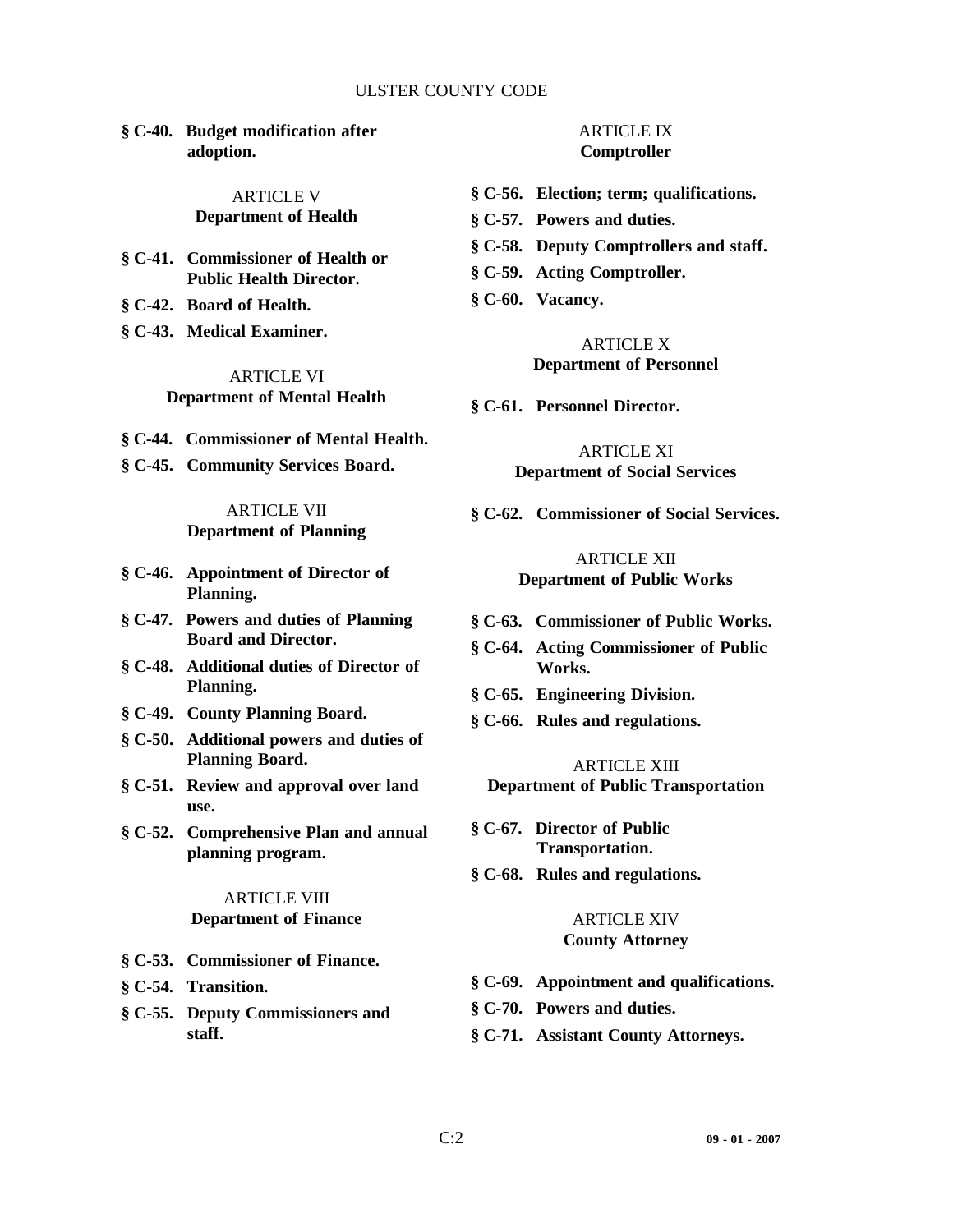# CHARTER

**§ C-72. Special counsel.**

ARTICLE XV **Department of Information Services**

**§ C-73. Director of Information Services.**

> ARTICLE XVI **Department of Purchasing**

**§ C-74. Director of Purchasing.**

ARTICLE XVII **Real Property Tax Service Agency**

- **§ C-75. Director of Real Property Tax Service.**
- **§ C-76. Agency powers and duties.**

ARTICLE XVIII **Department of Public Defender**

- **§ C-77. Public Defender.**
- **§ C-78. Deputy and Assistant Public Defenders and staff.**
- **§ C-79. Acting Public Defender.**
- **§ C-80. Special counsel.**

ARTICLE XIX **County Clerk**

- **§ C-81. Election and qualifications.**
- **§ C-82. Powers and duties.**

#### ARTICLE XX **Sheriff**

- **§ C-83. Election and qualifications.**
- **§ C-84. Powers and duties.**
- **§ C-85. Undersheriff.**
- **§ C-86. Deputies.**

ARTICLE XXI **District Attorney**

- **§ C-87. Election and qualification.**
- **§ C-88. Powers and duties.**
- **§ C-89. Assistant District Attorneys.**

ARTICLE XXII **Fire Coordinator and Fire Advisory Board**

- **§ C-90. Fire Coordinator.**
- **§ C-91. Fire Advisory Board.**

# ARTICLE XXIII **Office for the Aging**

**§ C-92. Director of the Office for the Aging.**

> ARTICLE XXIV **Consumer Fraud Bureau**

- **§ C-93. Director of Consumer Affairs.**
- **§ C-94. Director of Weights and Measures.**

ARTICLE XXV **Veterans' Service Agency**

**§ C-95. Director of Veterans' Service.**

#### ARTICLE XXVI **Department of Probation**

**§ C-96. Director of Probation.**

#### ARTICLE XXVII **Board of Elections**

**§ C-97. Appointment; term; powers and duties.**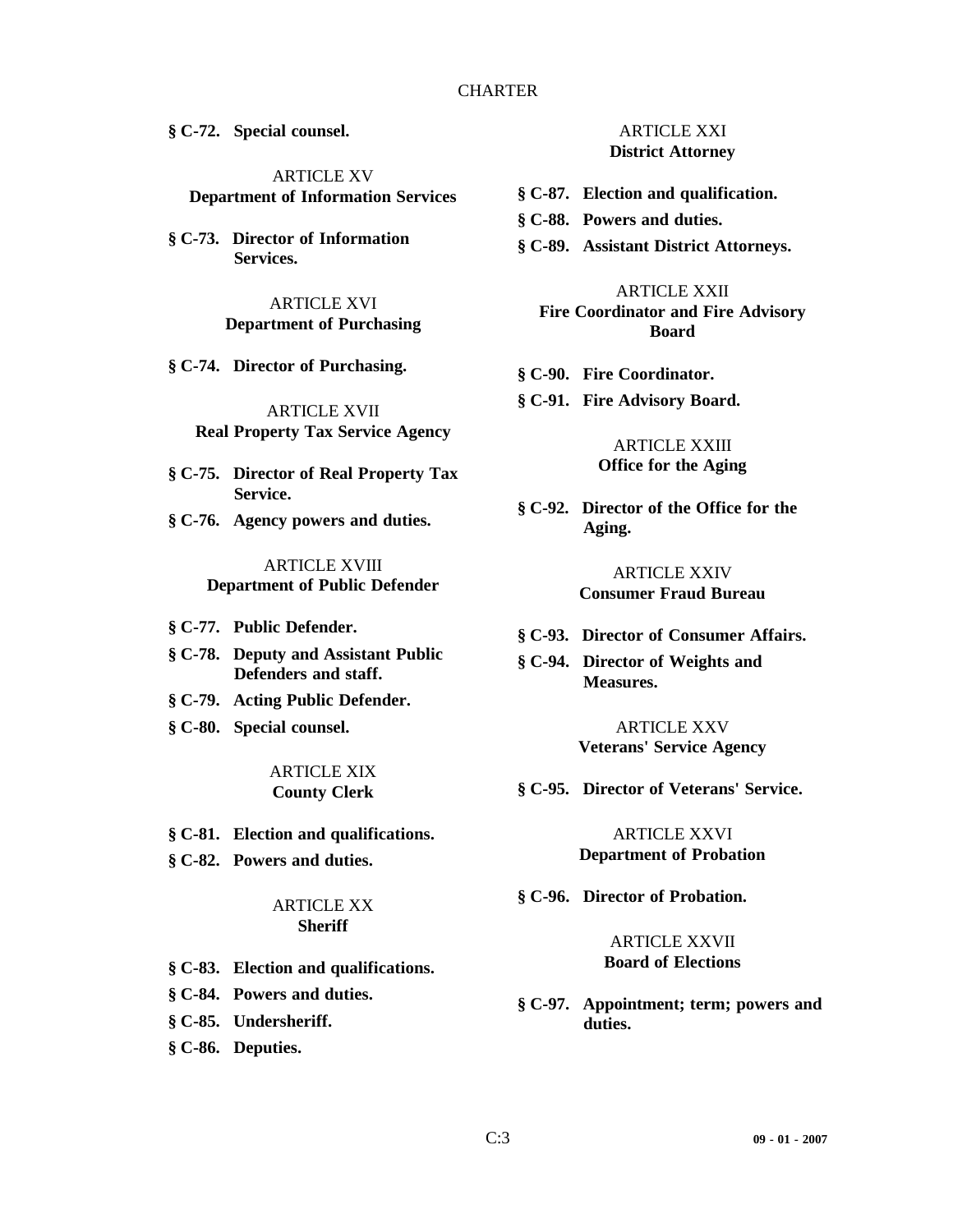#### ULSTER COUNTY CODE

ARTICLE XXVIII **County Jury Board; Commissioner of Jurors**

**§ C-98. Powers and duties.**

ARTICLE XXIX **Department of Residential Health Care Facilities**

**§ C-99. Director of Residential Health Care Facilities.**

> ARTICLE XXX **Commission of Human Rights**

- **§ C-100. Commissioner of Human Rights.**
- **§ C-101. Membership; duties; appointments; terms of office.**
- **§ C-102. Authority.**

ARTICLE XXXI **County Historian**

**§ C-103. Appointment; powers and duties.**

> ARTICLE XXXII **Ulster County Community College**

**§ C-104. Continued operation; Board of Trustees.**

> ARTICLE XXXIII **Board of Ethics**

**§ C-105. Purpose and intent.**

- **§ C-106. Membership; appointment; compensation.**
- **§ C-107. Powers and duties.**

ARTICLE XXXIV **Periodic Compensation Review Committee**

**§ C-108. Establishment; membership; compensation.**

- **§ C-109. Terms of office; limits of service; filling vacancies.**
- **§ C-110. Duties.**

ARTICLE XXXV **Environmental Management Council**

**§ C-111. Membership; terms of office; limits of service; compensation.**

**§ C-112. Powers and duties.**

ARTICLE XXXVI **Department of Emergency Communications/Emergency Management**

**§ C-113. Director Emergency Communications/Emergency Management; Office of Civil Defense.**

**§ C-114. Deputy or Assistant Directors.**

ARTICLE XXXVII **Intermunicipal Relations**

- **§ C-115. Contracts with public corporations and authorities; implementation.**
- **§ C-116. Intermunicipal Collaboration Council.**

ARTICLE XXXVIII **Department of Employment and Training**

**§ C-117. Director of Employment and Training.**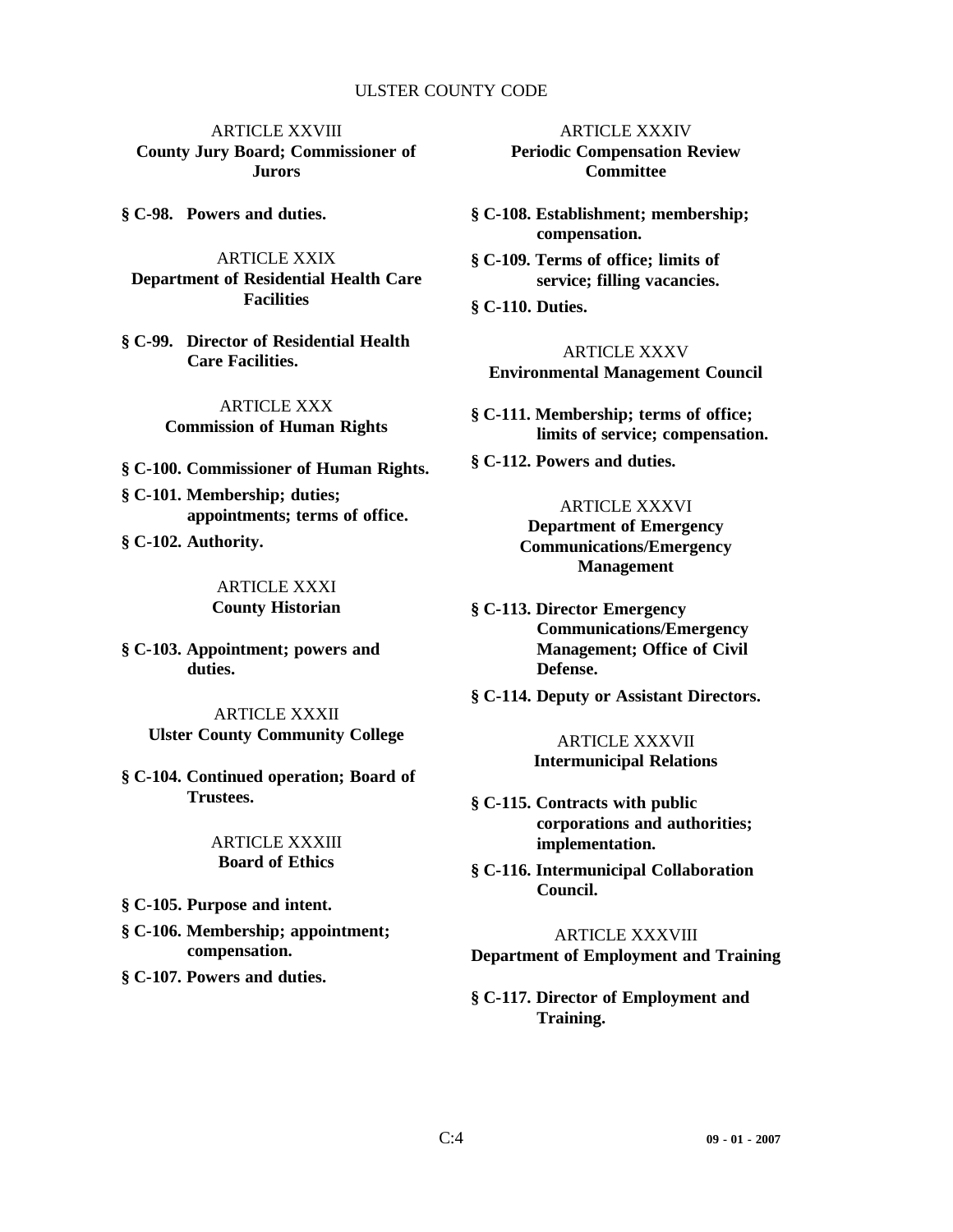**§ C-118. Director of Tourism.**

ARTICLE XL **Traffic Safety**

**§ C-119. Coordinator of Traffic Safety. § C-120. Traffic Safety Board.**

#### ARTICLE XLI **Youth Bureau**

**§ C-121. Director of the Youth Bureau.**

**§ C-122. Deputy Director.**

**§ C-123. Youth Board.**

ARTICLE XLII **Department of Community Corrections**

**§ C-124. Director of Community Corrections.**

**§ C-125. Assistant Director.**

# ARTICLE XLIII **Safety Department**

ARTICLE XLIV **Insurance Department**

**§ C-127. Insurance Officer.**

ARTICLE XLV **General and Transitional Provisions**

- **§ C-128. Existing laws continued.**
- **§ C-129. Continuation of authority.**

**§ C-130. Civil service rights continued.**

- **§ C-131. Existing terms of office.**
- **§ C-132. Transfer of functions, duties and personnel; other County departments, boards, offices and agencies.**
- **§ C-133. Charter clarification.**
- **§ C-134. When effective.**
- **§ C-135. Severability.**
- **§ C-136. Dates.**
- **§ C-137. Amendment.**
- **§ C-138. Completion of unfinished business.**
- **§ C-139. Submission of electors.**

**§ C-126. Safety Officer.**

**[HISTORY: Adopted by the Board of Supervisors of Ulster County 8-23-2006 by L.L. No. 2-2006, approved 11-7-2006. Amendments noted where applicable.]**

#### ARTICLE I **Ulster County and Its Government**

#### **§ C-1. Title and purpose.**

A. This Charter, together with any and all amendments to it, to be known and cited as the "Ulster County Charter," constitutes the government of Ulster County and provides for its form and functioning. Among other purposes, this Charter seeks to secure County home rule to the greatest extent possible; assure fair elections for County offices and accountability of the County's government to its people; separate the legislative and executive functions and responsibilities in Ulster County government; achieve increased efficiency, economy, equity, effectiveness and responsibility in the operation of the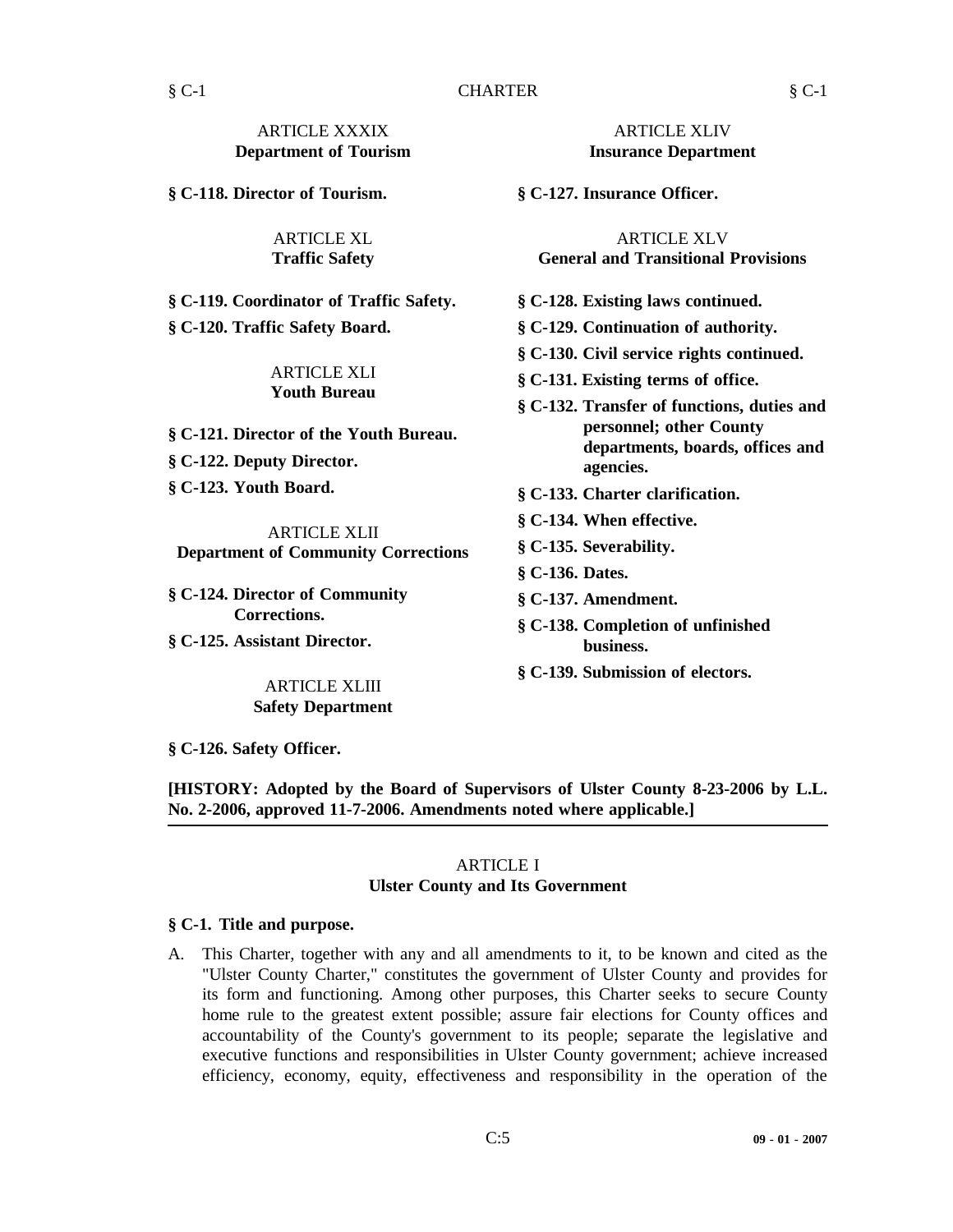County government; increase fiscal accountability; ensure flexibility in the structure of County government to allow easy adaptability to change; and foster intermunicipal agreements and cooperation.

B. Except as otherwise provided, no function, facility, duty or power of any city, town, village, school district, or other district, or of any officer thereof, is or shall be transferred, altered, or impaired by this Charter.

#### **§ C-2. County status, powers and duties.**

Upon adoption of this Charter, Ulster County shall be and remain a municipal corporation under its same name and shall exercise all of the rights, privileges, functions and powers conferred upon it by this Charter, and any other applicable statute not inconsistent with such Charter. Ulster County shall be subject to all duties and obligations imposed upon it by existing or subsequent laws not inconsistent with the provisions of this Charter, including all powers necessarily incidental to or which may be fairly implied from the powers specifically conferred upon it.

#### **§ C-3. Charter effect on state laws.**

This Charter provides a form for and structure of County government in accordance with the provision of Article 4 of the Municipal Home Rule Law of the State of New York. All special laws relating to Ulster County and all general laws of the State of New York shall continue in full force and effect except to the extent that such laws have been repealed, amended, modified or superseded in their application to Ulster County by enactment and adoption of this Charter. Within the limits prescribed in Article 4 of the Municipal Home Rule Law, wherever and whenever any state law, general, special, or local in effect, conflicts or is inconsistent with this Charter, such law shall be deemed, to the extent of such conflict or inconsistency, to be superseded by this Charter insofar as the County of Ulster and its government are affected.

#### **§ C-4. Charter effect on local laws and resolutions.**

- A. All local laws and resolutions, heretofore adopted, which are contrary to or inconsistent with the provisions of this Charter are hereby repealed.
- B. All of the laws of the state relating to the towns, cities, villages or districts of the County of Ulster shall continue in full force and effect except to the extent that such laws have been repealed, amended, modified or superseded in their application to Ulster County by the enactment and adoption of this Charter.

#### **§ C-5. Amendment or revision of Charter.**

A. Amendment through the Legislature. The County Executive, any Legislator, the Legislature collectively or any person may make recommendations at any time to the County Legislature for amendments to the Charter. A proposed amendment or proposed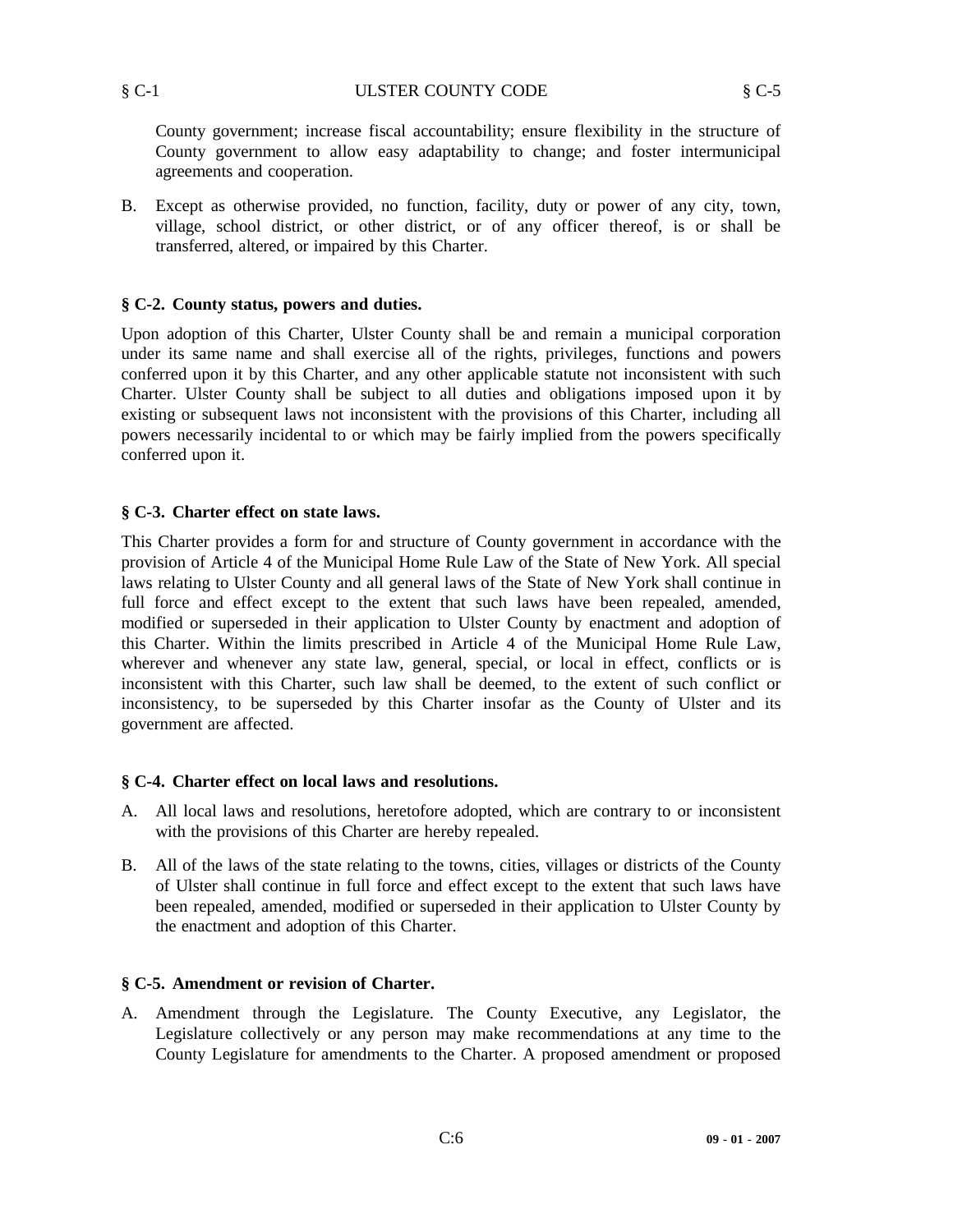#### § C-5 CHARTER § C-5

amendments to this Charter may be adopted in the manner provided by the Municipal Home Rule Law.

- B. Amendment or revision by Commission. Within five years after the enactment of this Charter, and at least every 10 years thereafter, a Charter Revision Commission shall be appointed to review and make recommendations to the County Executive and Legislature on amendments, additions or revisions to this County Charter. The Commission shall consist of 11 qualified electors of Ulster County and representing the different geographic areas and reflective of the demographic diversity of the County, with five members appointed by the County Executive, three members to be appointed by the leader of the party in the Legislature with the most members, and three members by the leader of the party in the Legislature with the second most members. No appointee to this Commission shall be a County employee or elected official at the time he or she serves on this Commission.
	- (1) The first meeting of the Commission members shall be convened by the County Executive in the second week after the deadline for its appointment for the purposes of electing a Chairman and receiving its charge. The Chairman of this Commission shall be elected at that meeting by a majority vote of the entire membership of the Commission.
	- (2) The Legislature shall provide such funds as are necessary for the Commission to conduct its business effectively. No member of the Charter Revision Commission shall receive any compensation, but each member shall be reimbursed by the County of Ulster for all actual and necessary expenses incurred in the course of the performance of his or her duties as a member of the Commission.
	- (3) The Commission shall call upon necessary expertise in the community and state, shall hold public hearings to gather citizen opinion on the strengths and weaknesses of the Charter and proposed improvements, and shall maximally publicize its work through the print and electronic media and the County website. The Commission shall issue a written report to the County Legislature and County Executive at the conclusion of its deliberations, but no later than one year from the date of its first meeting, containing its findings and recommendations, if any, for amendments or revisions of the Ulster County Charter to be placed by the County Legislature before the people of Ulster County for their consideration at the next scheduled general election at least 60 days after the report is delivered to the Clerk of the Legislature. The Commission shall be dissolved on the day following its report or one year and one day from the date of its first meeting.
	- (4) The Commission, by two-thirds vote of its members, may place directly before the voters for their approval at referendum proposals to amend or revise Charter provisions pertaining to the County in Article II or III of this Charter. These amendments or revisions must be filed with the Ulster County Board of Elections timely so as to allow a vote upon them at the next scheduled general election after the Commission reports. No later than one month before the scheduled referendum at which its adoption will be considered, the Commission must hold at least one public hearing on any Charter change proposed directly to the ballot. Amendments or revisions proposed directly to the ballot by the Commission will be deemed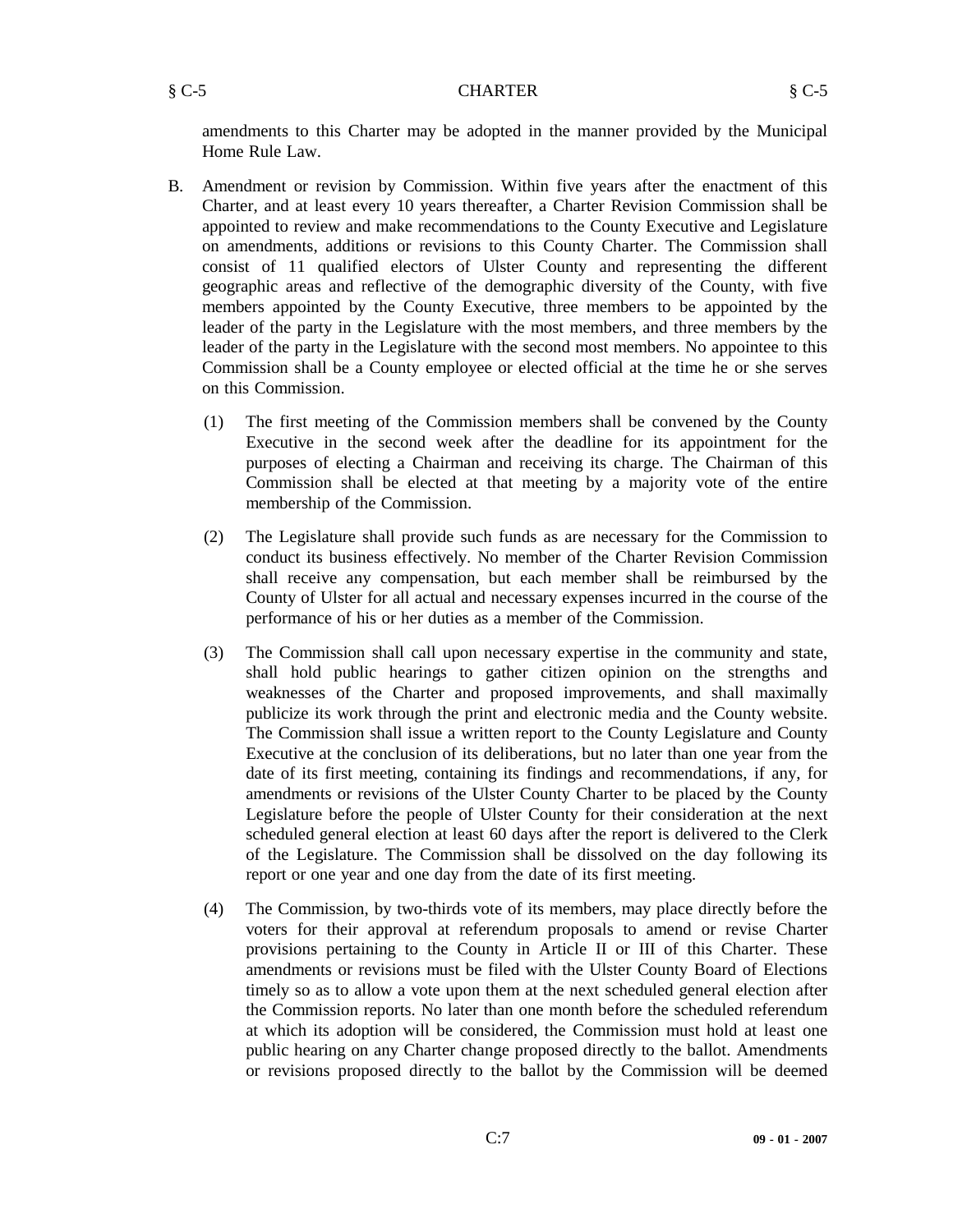adopted if approved by a majority of voters casting ballots on the question during the next scheduled general election. Notwithstanding other provisions of this Charter, if the Charter Commission proposes a matter for direct ballot consideration, the Commission will continue to function until the day after election day of the year of consideration of its proposal on the ballot.

# **§ C-6. Definitions.**

Whenever used in this Charter, unless otherwise expressly stated, or unless the context or subject matter otherwise requires, the following terms shall have the meanings indicated:

ADMINISTRATIVE CODE — The Administrative Code, if any, which may be adopted by the County Legislature, and any amendments thereto.

ADMINISTRATIVE HEAD — The head of any administrative unit.

ADMINISTRATIVE UNIT — Any department, division, bureau, office, board or commission or other agency of County government, or any subordinate part of the foregoing.

AUTHORIZED AGENCY — Any agency authorized by this Charter, Administrative Code or applicable law, including, but not limited to, those authorized by the County Law, to receive and expend County funds for a County purpose.

CAPITAL PROGRAM — The plan of capital projects proposed to be undertaken during a five-year period, the estimated cost of such projects, and the proposed method of financing. It shall be arranged in such manner as to indicate the order of priority of each project, and to state for each project:

- A. A description of the proposed project and the estimated total cost;
- B. The proposed method of financing, indicating the amount proposed to be financed by direct budgetary appropriation of duly established reserve funds; the amount, if any, estimated to be received from the federal and/or state government; and the amount to be financed by the issuance of obligations, showing the proposed type or types of obligations, together with the period of probable usefulness for which they are proposed to be issued; and
- C. An estimate of the effect, if any, upon operating costs of the municipal corporation within each of the three fiscal years following completion of the project.

# CAPITAL PROJECT —

- A. Any physical betterment or improvement, including furnishings, machinery, apparatus or equipment for such physical betterment or improvement when first constructed or acquired; or
- B. Any preliminary studies and surveys relating to any physical betterment or improvement; or
- C. Land or rights in land; or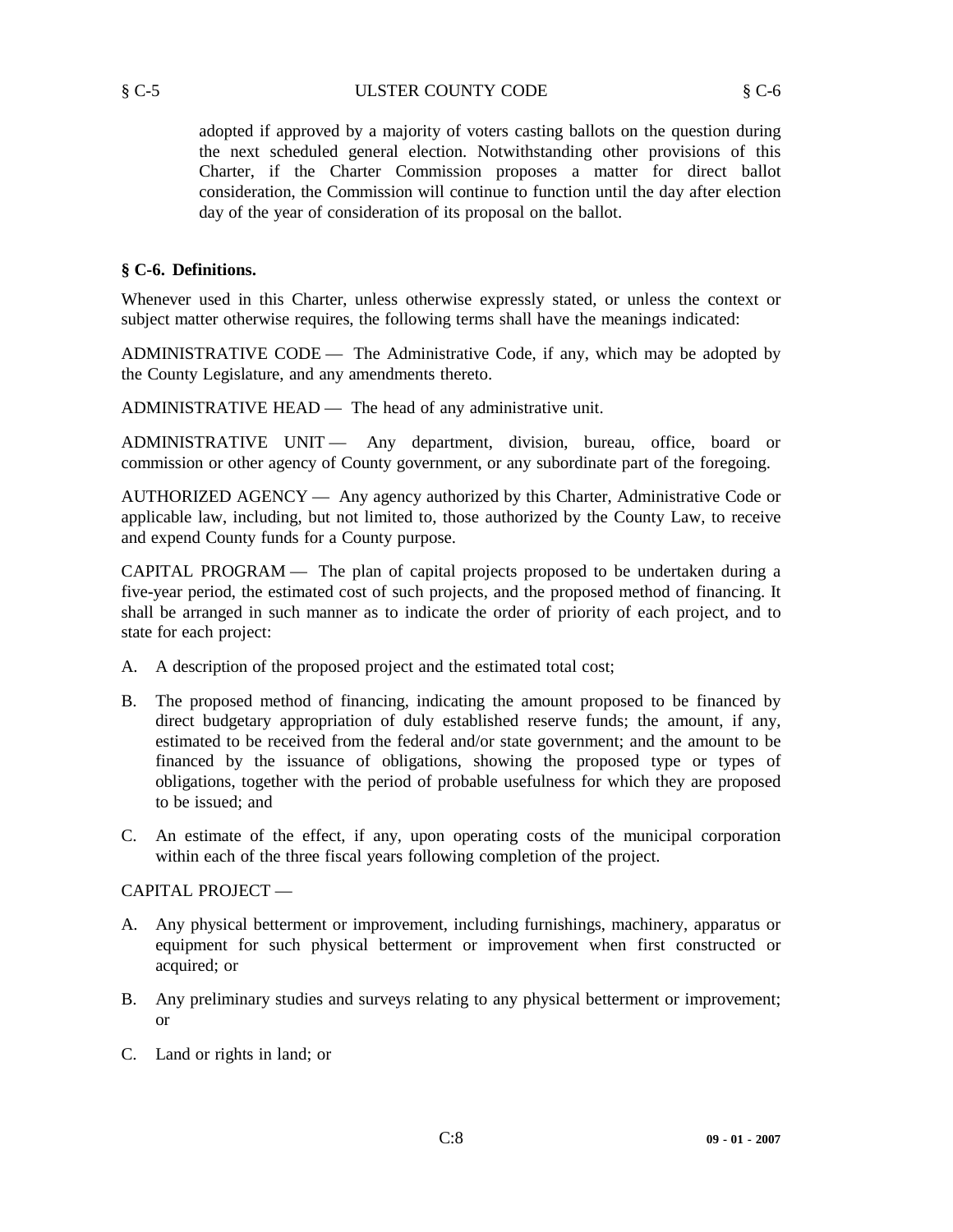D. Any combination of Subsection A, B or C.

CHARTER — This Ulster County Charter and all its amendments, if any.

CLERK — The Clerk of the County Legislature.

COUNTY — The County of Ulster.

COUNTY EXECUTIVE — The elective chief executive officer of the County, who shall govern according to those powers provided for in this Charter, or under any other provision of applicable law.

COUNTY LAW — The County Law of the State of New York.

COUNTY LEGISLATURE — The elective legislative, appropriating and policy-determining body of the County of Ulster. Whenever the term "County Board," Board of Supervisors," "County Governing Board" or "elective governing body of the County" is referred to in any law, it shall be deemed to mean and refer to the County Legislature.

DEPARTMENT — The administrative unit which is the primary level of County government.

DEPARTMENT HEAD — The administrative head of any department, and may also be referred to herein as a "commissioner" or "director."

DIVISION — The administrative unit which is the secondary level of County government.

ELECTION LAW — The Election Law of the State of New York.

EXECUTIVE LAW — The Executive Law of the State of New York.

GENERAL MUNICIPAL LAW — The General Municipal Law of the State of New York.

LOCAL LAW — A legislative act of the County Legislature adopted pursuant to the Municipal Home Rule Law, but shall not mean or include a resolution, ordinance or similar act of the County Legislature.

MUNICIPAL HOME RULE LAW — The Municipal Home Rule of the State of New York.

PUBLIC OFFICE — Any office of federal, state or local government whether elected or appointed.

PUBLIC OFFICERS LAW — The Public Officers Law of the State of New York.

REAL PROPERTY TAX LAW — The Real Property Tax Law of the State of New York.

SECRETARY OF STATE — The Secretary of State of the State of New York.

WHOLE NUMBER - The total number of persons which the County Legislature or other group of persons would have were there no vacancies and none of the persons disqualified from acting.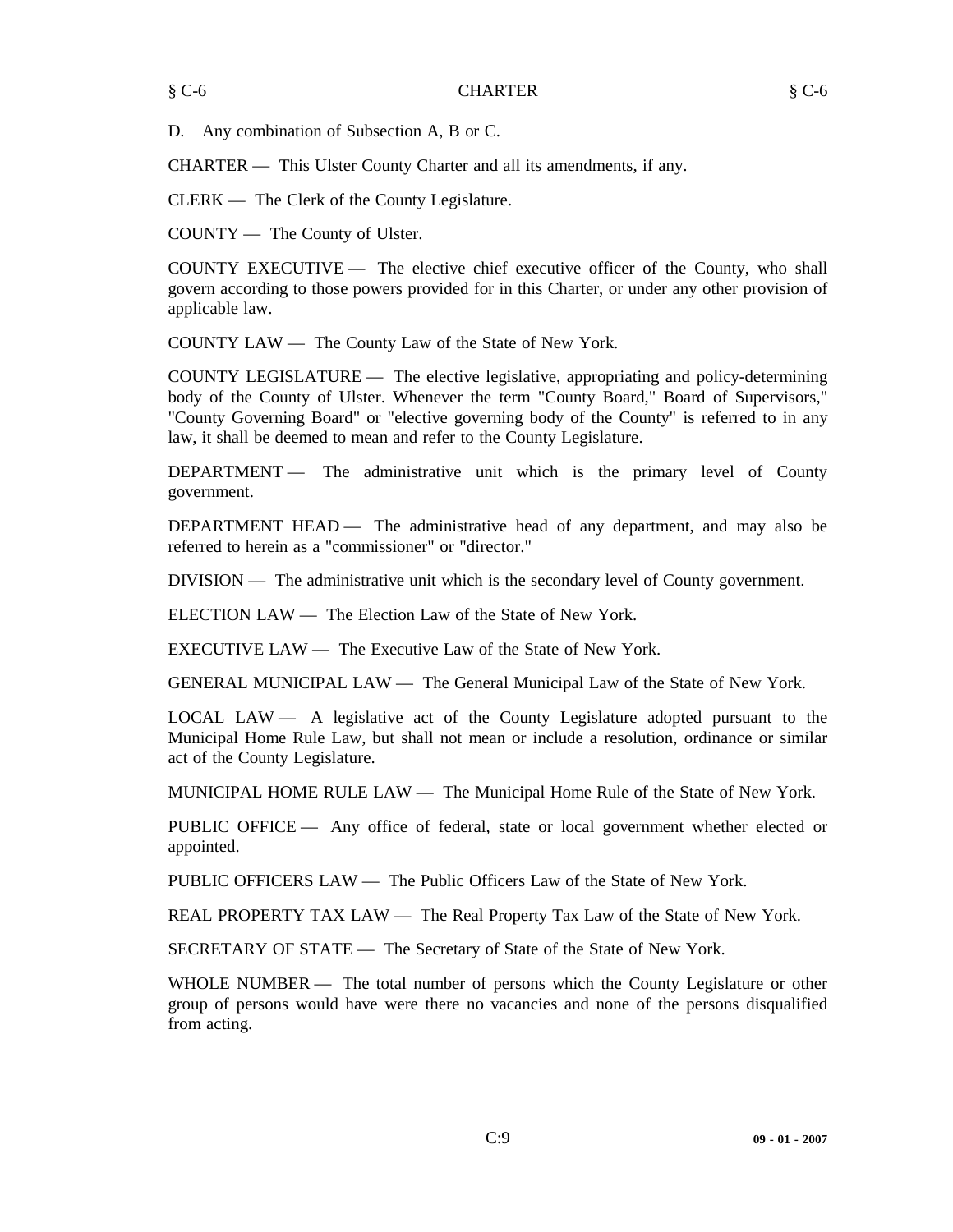# ARTICLE II **Legislative Branch**

#### **§ C-7. County Legislature.**

Upon the adoption of this Charter, the elective legislative body of Ulster County shall be the County Legislature of the County of Ulster.

#### **§ C-8. Members; term of office; election.**

- A. Effective at the general election of 2011, the County of Ulster shall be divided into 23 legislative districts, from each of which shall be elected one person to be a member of the County Legislature. Such persons while holding office shall be known as "Legislators."
- B. The term of office of the members of the County Legislature shall be two years beginning on the first day of January next following their election at the general election held in every odd-numbered year.

#### **§ C-9. Qualifications.**

- A. Each member of the County Legislature shall, at the time of the Legislator's nomination and election and throughout the Legislator's term of office, be and remain a qualified elector and resident of the district from which the Legislator is elected, except that for an election immediately following the reapportionment of County legislative districts, the incumbent County Legislator representing a district redrawn in such reapportionment shall be eligible for nomination for election in either his or her district of residence or any newly drawn district which is contiguous to his or her district of residence, provided that the County Legislator shall become a resident of the district represented no later than one year after taking office.
- B. No County Legislator shall hold at the same time any other elective public office.

# **§ C-10. Commission on Reapportionment.**

A. A Commission on Reapportionment shall be established as soon as practicable after the availability of data from the census of 2010 to create 23 single-member districts for the Ulster County Legislature and thereafter to meet and evaluate existing legislative districts no later than 60 days after the necessary census data becomes available from the decennial federal census and reapportion them as necessary to meet established standards in state and federal law for equal and fair representation of all people in Ulster County, keeping districts compact and contiguous while taking also into account existing town, city, village and election district boundaries and defining geographic features but giving no consideration to providing advantage to one or another political party. This Commission shall consist of seven members who are County residents, are eligible to register to vote and are not public officers or employees.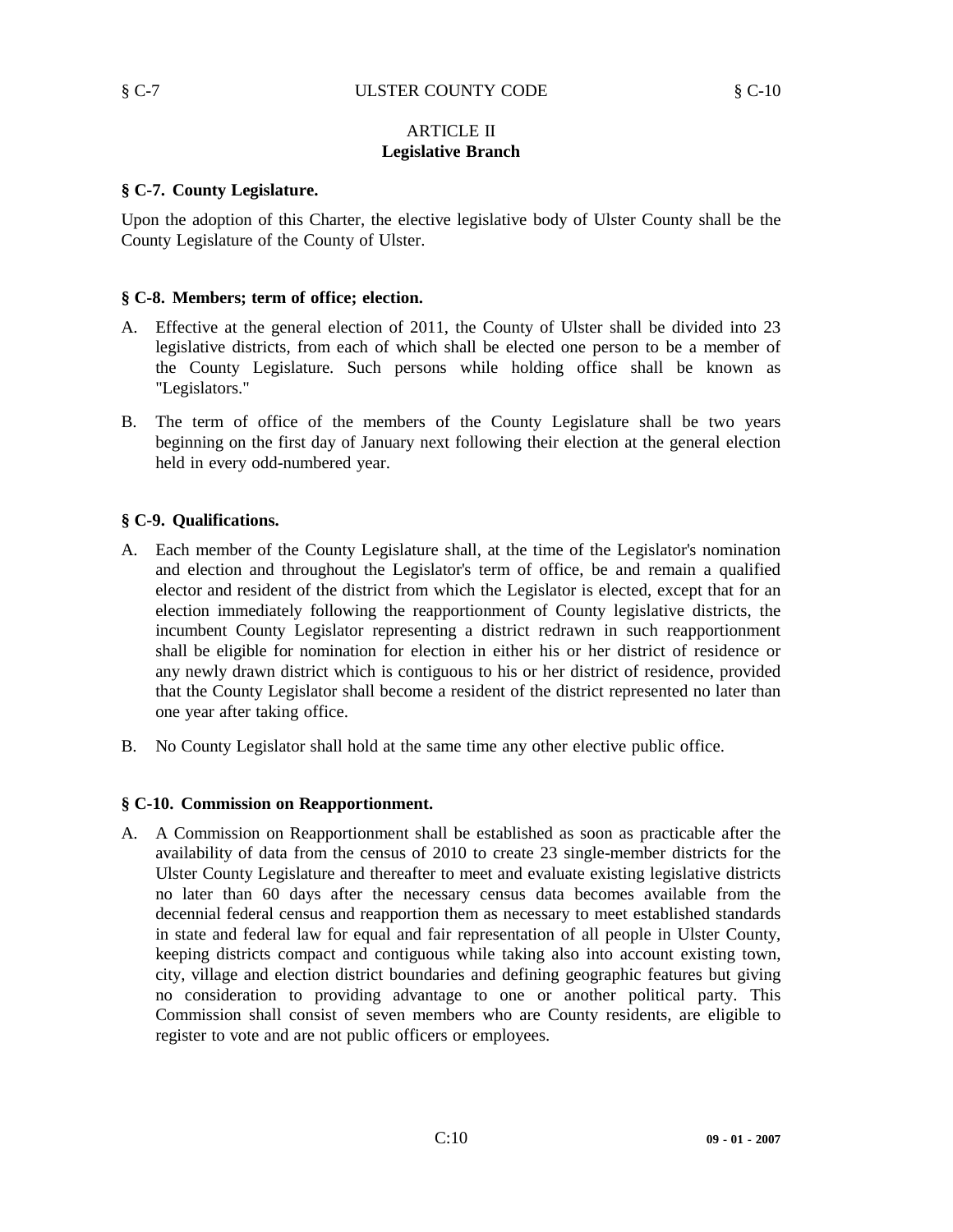- B. To establish a pool from which members will be appointed, no later than three months prior to the anticipated first meeting of the Commission on Reapportionment, the County Executive shall widely solicit interest in serving on the Commission through such means as direct mail and e-mail contact with civic groups, public service announcements on radio and television and in daily and weekly newspapers, paid advertisement and announcement on the County website.
- C. Initial appointments to the Commission on Reapportionment from the pool of interested parties gathered in this manner shall represent various geographic areas of the County and shall be made no later than 60 days after the census data becomes available, with two members appointed by the Legislature's majority leader and two members by the Legislature's minority leader.
- D. These four appointed Commissioners shall select the additional three Commission members from the pool previously established no later than 70 days after the census data becomes available. In the event that the additional three Commission members are not appointed by the prescribed deadline, the appointment of the initial four members will no longer have force and effect and these members will no longer be eligible to serve on the Commission on Reapportionment. The majority and minority leaders will make alternative appointments in the manner prescribed in this section, and the four newly appointed members will appoint three additional members so as to allow the Commission to convene no later than six months after the census data becomes available.
- E. The Commission will reapportion in accordance with a process that allows timely input from the County Legislature and its members and the maximum of public participation and comment, and in accord with a calendar it adopts for itself after consideration of New York State Election Law that assures that elections in newly apportioned districts will be held in the year ending in "1" in every decade.

# **§ C-11. Powers and duties of Legislature.**

The County Legislature shall be the legislative, appropriating and policy-determining body of the County and, as such, shall have and exercise all powers and duties now or hereafter conferred upon it by applicable law and any and all powers necessarily implied or incidental thereto, including but not limited to the power:

- A. To make appropriations, levy taxes, incur indebtedness and adopt a budget, including a capital program;
- B. To exercise all powers of local legislation in relation to enacting, amending, or rescinding local laws, legalizing acts, local laws, or resolutions;
- C. By local law to adopt, amend or repeal an Administrative Code which shall set forth the details of administration of the County government consistent with the provisions of this Charter and which Administrative Code may contain revisions, simplifications, consolidations, modifications and restatements of special laws, local laws, resolutions, rules and regulations consistent with this Charter or amendments thereto;
- D. By local law to create, alter, combine or abolish County administrative units;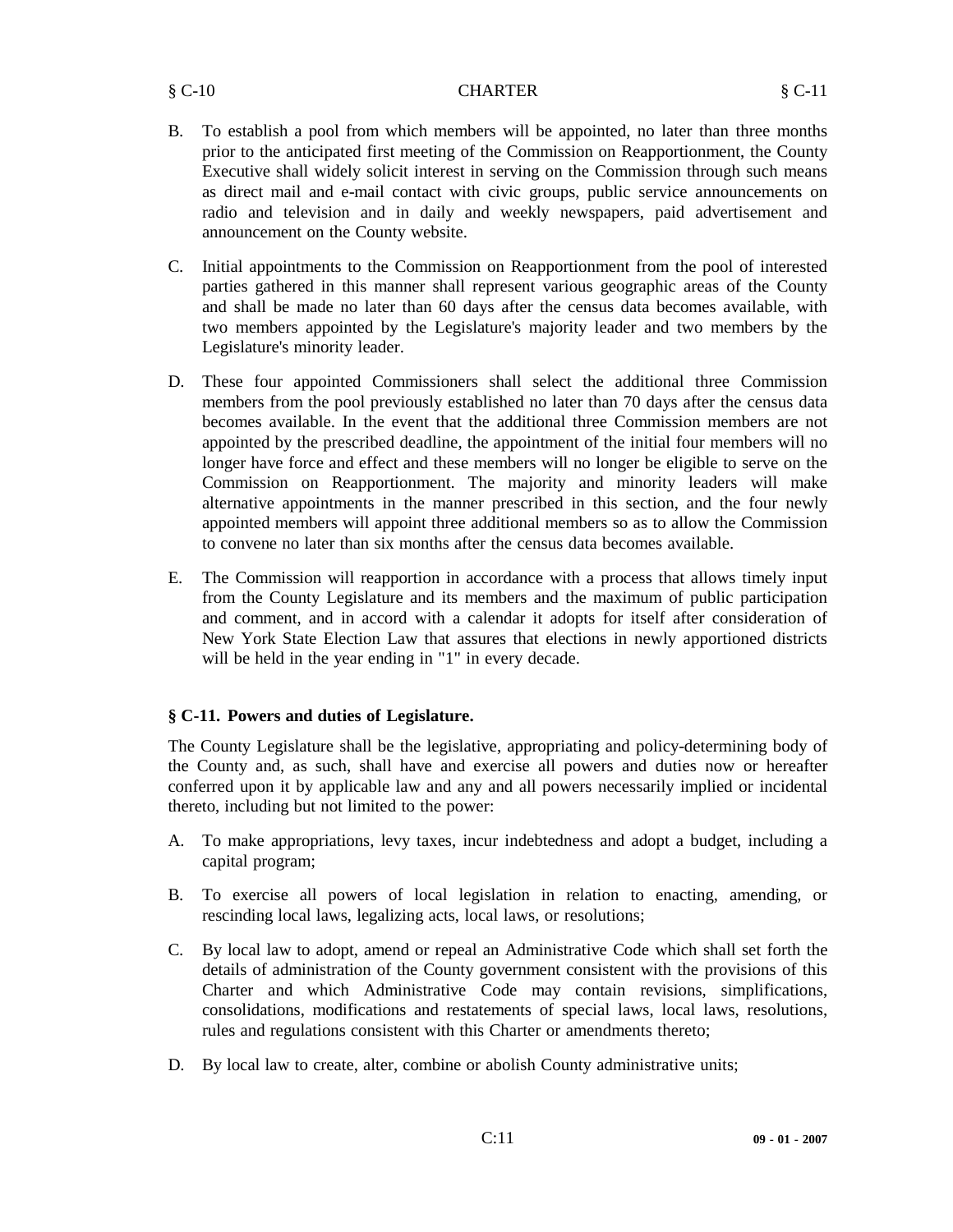- E. To adopt by resolution all necessary rules and regulations for its own conduct and procedure;
- F. Subject to the Constitution and general laws of the State of New York, to fix the number of hours constituting a legal day's work for all classes of County employees and, upon recommendation of the County Executive, grant to the department head the power to stagger work hours;
- G. To grant by resolution to officers and employees of the County vacations, sick leaves, compensatory time and leaves of absence, with or without pay, and adopt rules and regulations in relation thereto;
- H. To fix the compensation of all officers and employees paid from County funds or, for employees not covered by a collective bargaining agreement, to establish salary ranges within which the appointing authority shall have discretion to set the actual salary within the range;
- I. To approve all labor contracts;
- J. To fix the amount of official bonds and undertakings of officers and employees;
- K. To conduct studies and investigations in furtherance of its legislative functions and, in connection therewith, to obtain and employ professional and technical advice, appoint citizens' committees, commissions and boards, subpoena witnesses, administer oaths, and require the production of books, papers and other evidence deemed necessary or material to such studies or investigations;
- L. To create and establish the office of deputy or deputies to the head of any department, agency, or administrative unit;
- M. To determine and make provision for any matter of government not otherwise provided for, including, but not by way of limitation, any necessary matter involved in the transition to this Charter form of government;
- N. To determine and fix real property tax equalization rates among the various taxing districts of the County for County purposes consistent with standards prescribed by the Legislature of the State of New York and file the same in accordance with applicable law;
- O. To approve the execution of all contracts in excess of \$50,000 entered into by the County; and
- P. To provide for the annual audit of the books and records of the County by independent auditors.

#### **§ C-12. Submission of enactments for executive approval; veto and veto override.**

A. Except as otherwise provided by this Charter, every local law, legalizing act, or resolution adopted by the County Legislature, except legislative branch appointments not otherwise subject to County Executive approval and resolutions establishing rules and regulations or other matters pertaining solely to the conduct of the Legislature, shall be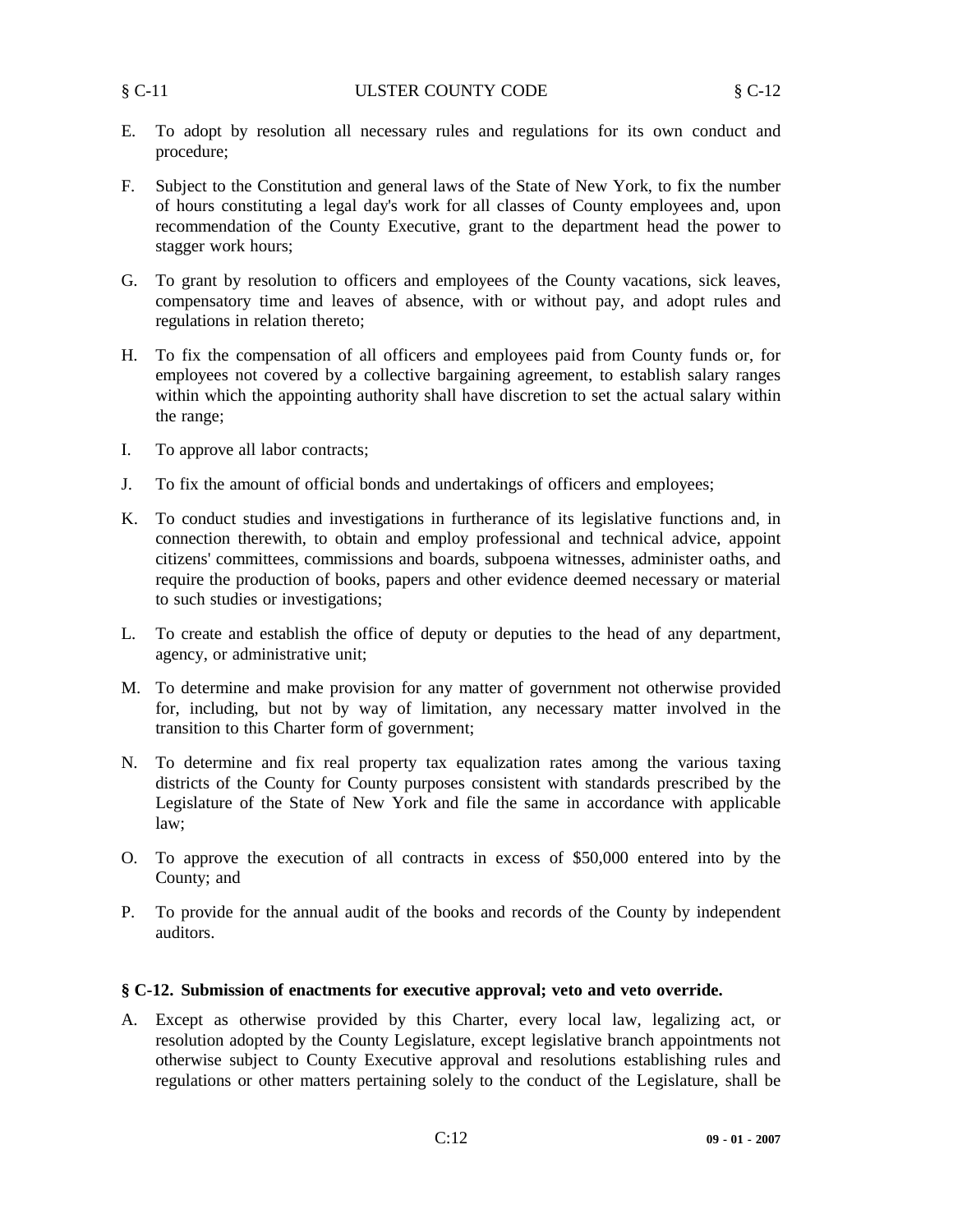#### § C-12 CHARTER § C-14

certified by the Clerk of the Legislature and submitted within five days after passage to the County Executive for the County Executive's approval in writing.

- B. If the County Executive approves the local law or resolution, he or she shall sign it and return it to the Clerk of the County Legislature; it shall then be deemed to have been adopted. If he or she disapproves the local law or resolution, he or she shall veto it by returning it within 10 days to the Clerk with his or her objections stated in writing, or 30 days in the case of a local law. Any resolution not returned within 10 days, or 30 days in the case of a local law, will be deemed to have been adopted. The Clerk shall present the local law or resolution with the County Executive's objections to the County Legislature at its next regular meeting, and these objections shall be entered in the Legislature's record, journal or minutes of proceedings.
- C. Within 30 days after such receipt and entry, the County Legislature may reconsider such vetoed enactment and pass the same over the objections thereto by a favorable vote of at least 2/3 of the whole number of its elected members on a roll-call vote.

# **§ C-13. Local laws.**

- A. Adoption, amendment and repeal. The County Legislature may adopt, amend and repeal local laws by a majority vote of the total number of its members. Each local law shall embrace only one subject and may relate to property, affairs or government of the County, or any other subject of County concern. In the exercise of such power, and within the limitations provided by Article 4 of the Municipal Home Rule Law, the County may change, supersede or amend any act of the State Legislature.
- B. Procedure. Except as may otherwise be provided in this Charter, all procedural details relating to the adoption, amendment and repeal of local laws, including the conduct of referenda in connection therewith, shall be as provided in the Administrative Code or applicable law.
- C. Referenda. Local laws shall be subject to mandatory or permissive referenda when required by this Charter or applicable law.
- D. Effective date. Every local law shall become effective when filed in the office of the Secretary of State of the State of New York, or on such later date as may be provided in the local law.

# **§ C-14. Resolutions.**

- A. Adoption, amendment and repeal. The County Legislature may adopt, amend and repeal resolutions by a majority vote of the total number of its members. Each resolution shall embrace only one subject and may relate to property or any other subject of County concern not required by this Charter or applicable law to be provided by local law. Resolutions shall not be subject to referenda.
- B. Procedure. Except as otherwise provided in the Charter, all procedural details relating to the adoption, amendment and repeal of resolutions shall be as provided in the Administrative Code or applicable law.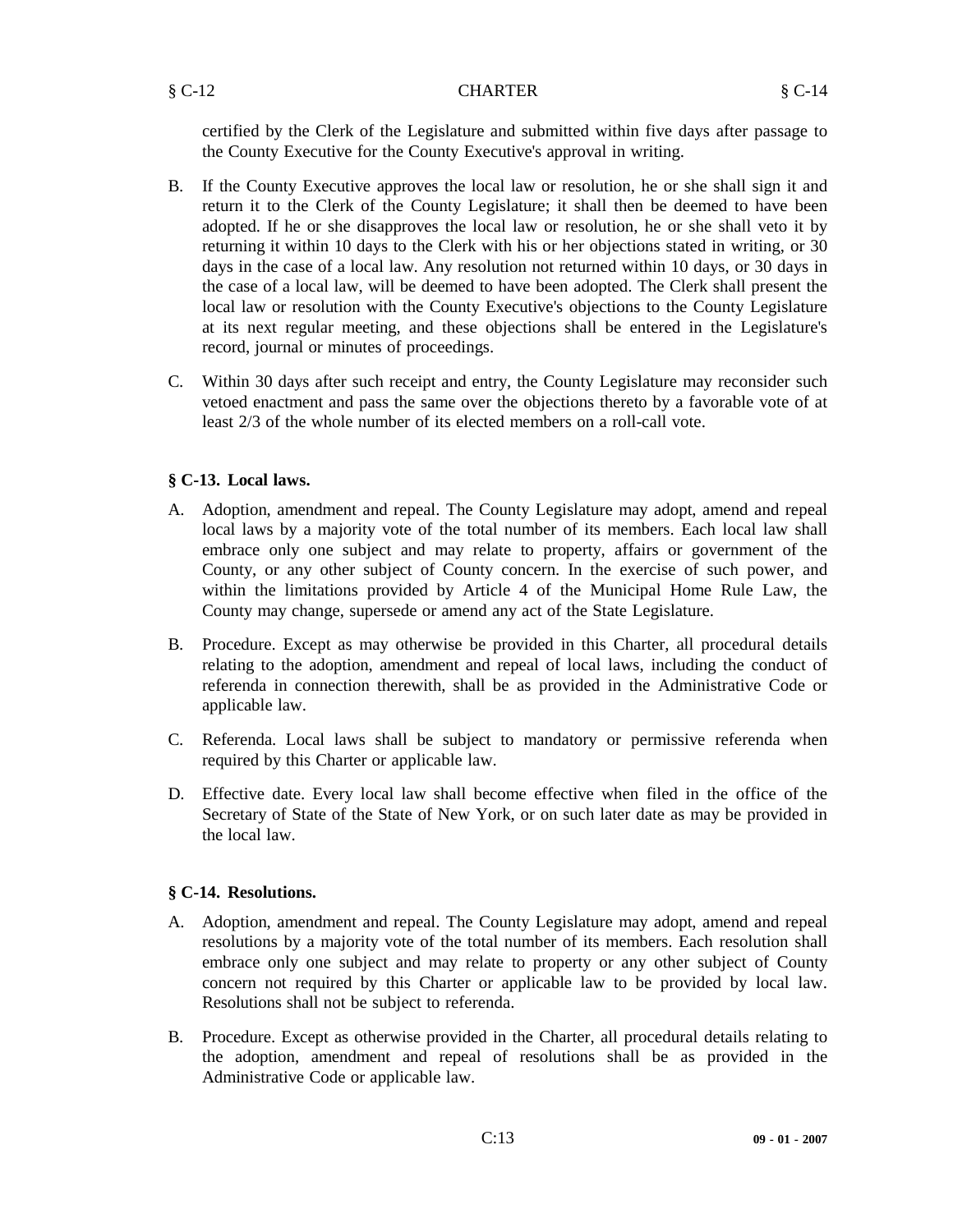# **§ C-15. Confirmation of appointments.**

A proposed appointment or proposed appointments to County office by the County Executive that require confirmation by the County Legislature under provisions of this Charter shall be presented by the County Executive to the Clerk of the Legislature in writing in sufficient time to allow the Clerk to inform the full Legislature of the proposed appointment or appointments at least two weeks prior to the Legislature's next scheduled meeting. If the Legislature fails to confirm or reject the proposed appointment or appointments by majority vote of all its elected members by the next regular meeting occurring more than 15 days after the filing of the appointment with the Clerk, the appointment or appointments shall be deemed confirmed. When an appointment is rejected by the Legislature, the appointment of the same individual for the same position may not be resubmitted by the County Executive during his or her term of office.

# **§ C-16. Advisory committees, commissions and boards.**

Members of all citizens' committees, commissions and boards appointed pursuant to § C-11K of this Charter shall serve at the pleasure of the County Legislature. They shall serve without compensation other than for actual and necessary expenses within appropriations made therefor, unless otherwise provided by resolution of the County Legislature. The Chairman of the County Legislature shall be a member ex officio of all such committees, commissions and boards.

# **§ C-17. Organizational meeting.**

- A. The organizational meeting of the County Legislature shall be conducted on or before the second Tuesday in January at the time and place designated in a written notice to be given each Legislator by the Clerk of the County Legislature not later than five days prior to such meeting. In the event of a vacancy in the office of the Clerk of the County Legislature, or his or her inability or failure to act in accordance with the provisions of this section, notice shall be given by the County Clerk.
- B. At this organizational meeting, the members of the Legislature shall select a Chairman at the call of the Clerk of the Legislature in each year. The Chairman shall appoint members of the County Legislature to serve on such committees as are provided by the rules of such Legislature. The Clerk of the County Legislature shall preside at all meetings of the Legislature until such time as a Chairman has been designated by election or appointment. The failure to elect a Chairman or appoint committee members shall not prevent the County Legislature from transacting its ordinary business.
- C. In the event of vacancy in the office of Chairman, the County Legislature shall fill that office in the manner provided by its rules. Should the County Legislature fail to select a Chairman within 30 days after that office shall become vacant for any reason, the County Executive shall appoint a member of the County Legislature to serve as Chairman for the balance of the calendar year.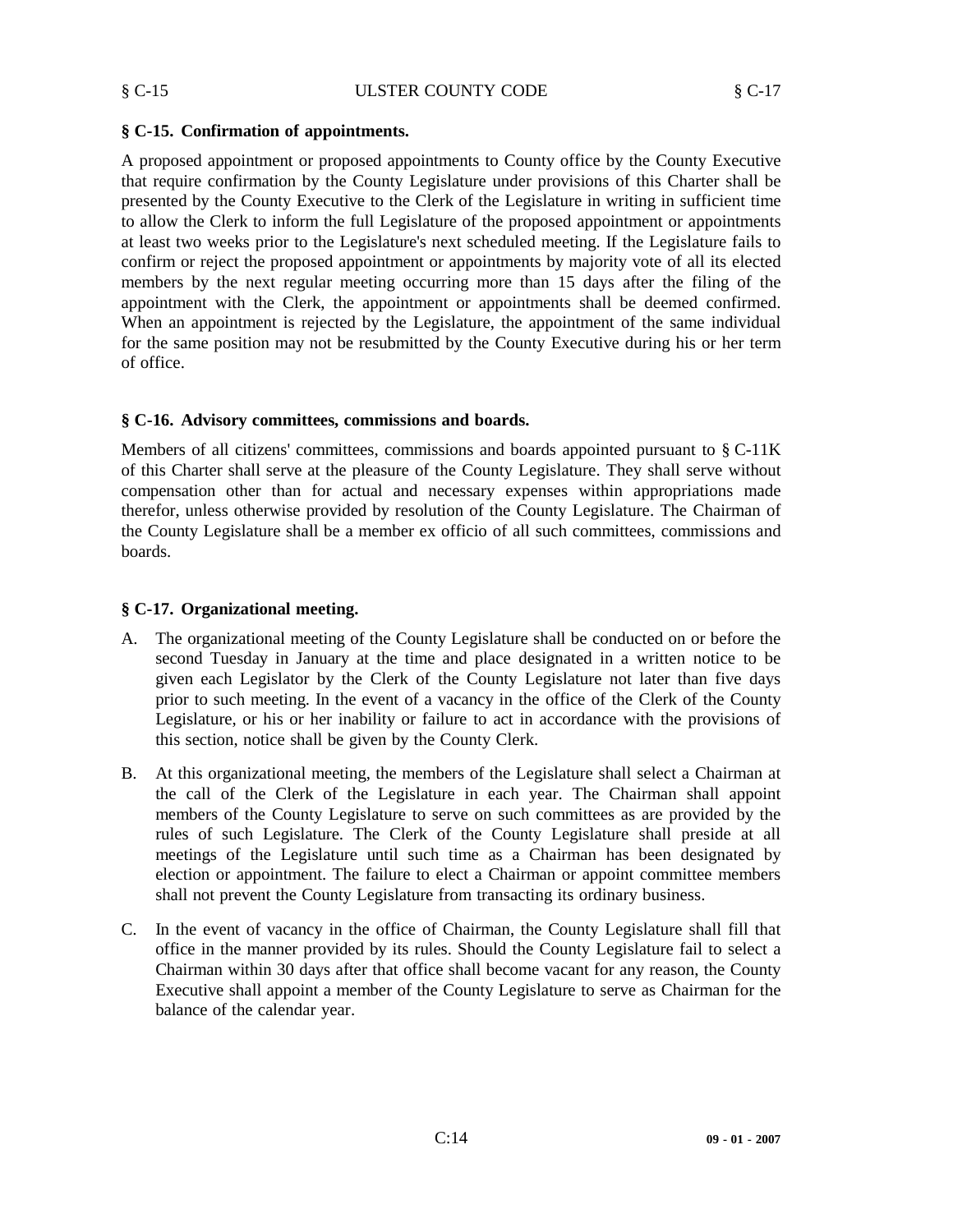The County Legislature shall fix by rule the time and place of its regular meetings, which shall be conducted at least once each calendar month. No prior notice of such meetings shall be required. Special meetings may be conducted at such times and places and upon such conditions and notice to all members as the County Legislature by rule may provide.

# **§ C-19. Clerk of the County Legislature.**

A Clerk of the County Legislature shall be appointed by the Chairman of the County Legislature at its organizational meeting, or at an adjourned meeting thereof, in the manner provided by its rules. The Clerk shall be and remain an elector of the County, and he or she shall serve at the pleasure of the Legislative Chairman and until his or her successor shall be appointed and shall qualify. A vacancy in the office of Clerk shall be filled by appointment of the Chairman. The Chairman may appoint such Deputy Clerks and employees as the Legislature may require.

# **§ C-20. Counsel to the Legislature; Minority Counsel.**

- A. Appointment. There shall be a Counsel to the Legislature who shall be appointed by the Chairman of the Legislature. At the time of his or her appointment, and throughout his or her term of office, the Counsel to the Legislature shall be and remain duly licensed and entitled to practice law in the State of New York. He or she shall be appointed on the basis of his or her legal experience and other qualifications for the responsibilities of this office. He or she shall be directly responsible to the Chairman of the Legislature and shall serve at the pleasure of the County Legislature.
- B. Duties. The Counsel to the Legislature shall prepare local laws, resolutions, legalizing acts or other legislation or memoranda and opinions regarding these and perform other duties as required and assigned by the Chairman of the Legislature.
- C. Minority Counsel. There shall also be a part-time Minority Counsel who shall be an attorney at law licensed to practice law in the State of New York and who shall generally provide legal advice and assistance to the members of the County Legislature belonging to the political party holding the second largest number of seats in the Legislature. He or she shall be selected by that party's caucus and shall serve at the pleasure of said caucus.

# **§ C-21. Filling membership vacancies.**

A vacancy in the County Legislature shall be filled by appointment by the County Legislature of a qualified elector residing within the district no later than 30 days from the time at which the vacancy occurs. If the appointment is not made within 30 days, a special election shall be conducted to fill the vacancy within 90 days after the vacancy occurs; provided, however, that if there is a scheduled general election within 120 days after said vacancy occurs, the vacancy shall be filled at that general election. A person who fills a vacancy, if appointed or elected at a special election, shall serve until commencement of the calendar year next succeeding the first general election after the happening of the vacancy at which a successor may be elected,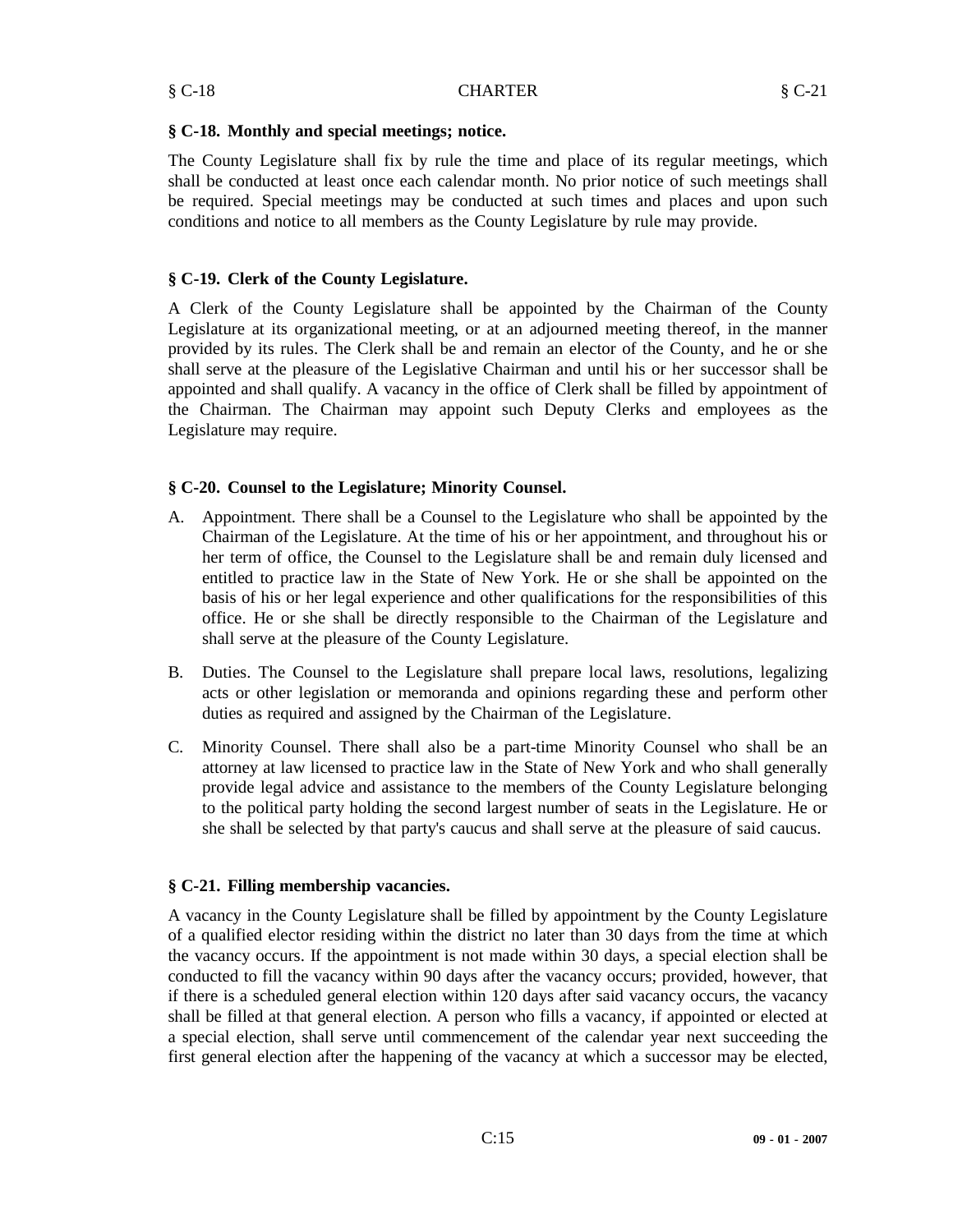and the vacancy shall be filled at such election for the unexpired term. A person elected at a general election to fill a vacancy shall serve out the remainder of the term for that seat.

#### ARTICLE III **Executive Branch**

#### **§ C-22. County Executive.**

The executive power of the County government shall be vested in a County Executive who, as chief executive, shall be responsible for the proper administration of all County affairs placed in the County Executive's charge by any and all provisions of this Charter and/or by law.

#### **§ C-23. Election and qualifications.**

The County Executive shall be elected from the County at large, shall be a qualified elector of Ulster County at the time of his or her nomination and election and shall remain a qualified elector of Ulster County throughout his or her term of office. The County Executive shall hold no other elected public office or compensated employment and shall devote full time to the duties of the office.

# **§ C-24. Term of office.**

The County Executive shall be elected for a three-year term at the regularly scheduled election in the first even-numbered year following the adoption of this Charter, and thereafter every fourth year for a four-year term. The County Executive's term of office shall begin with the first day of January following his or her election.

# **§ C-25. Powers and duties of County Executive.**

The County Executive shall be the chief executive of the County. Except as may be otherwise provided in this Charter, he or she shall have and exercise all the executive powers and duties conferred by this Charter and/or in law upon a County executive officer or the executive branch of a County government, and all powers and duties necessarily implied or incidental thereto:

- A. Appoint department heads and other officers and employees as provided in this Charter. Should the County Executive fail to make such appointment in writing, signed and filed in the offices of the Clerk and the County Clerk within a period of 30 days from a vacancy in such department or administrative unit, as the case may be, the County Legislature may appoint such department head or administrative unit head. In no event, unless a default occurs in the confirmation process by the County Legislature, shall any person appointed by the County Executive enter upon his or her office unless confirmation by the County Legislature shall have been filed by the Clerk in the offices of both the County Clerk and the Clerk;
- B. Supervise, direct and control the administration of all departments;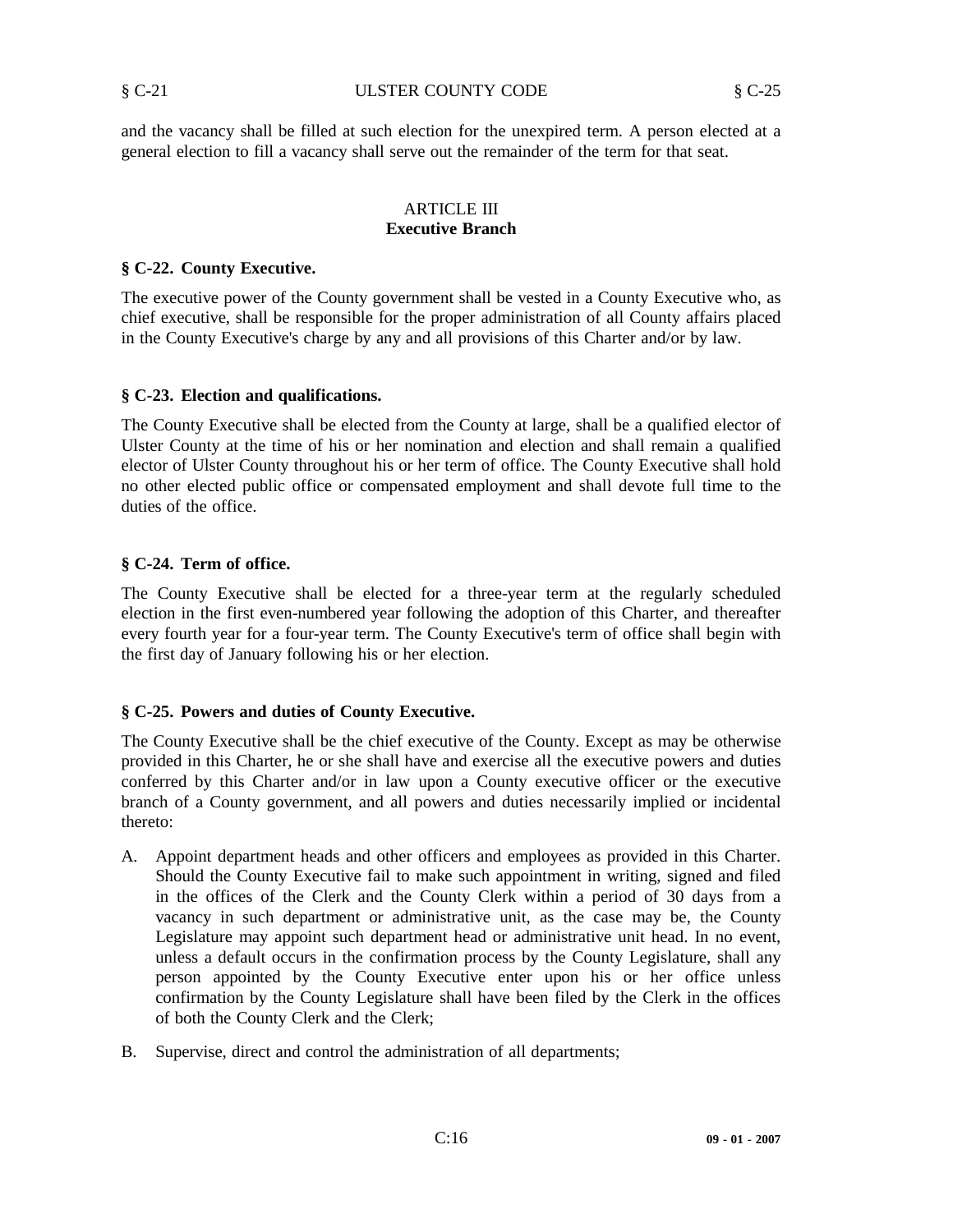- C. Appoint, without confirmation by the County Legislature, such assistants, officers, and employees of the County Executive's office as may be authorized by the County Legislature;
- D. Conduct or supervise the conduct of collective bargaining negotiations with legally designated bargaining agents of County employees;
- E. Supervise and direct the internal structure and organization of every unit of the executive branch of the County government;
- F. Reorganize the duties of, create, combine, separate, or eliminate executive departments of the County with the confirmation of the Legislature;
- G. Except as otherwise provided in the Charter or applicable law, supervise the appointment and dismissal of employees;
- H. Except as otherwise provided in this Charter, serve as an ex officio member of and appoint, supervise and terminate all executive committees, commissions and boards needed to assist him or her in the exercise of his or her executive functions and in the planning, formulation and administration of executive policies and programs;
- I. Serve as the chief budgetary officer of the County, and as such, prepare and submit to the County Legislature the annual budget, capital program, and accompanying message, all as provided for in Article IV of this Charter, and execute the County budget and capital program in accordance with the resolutions and appropriations made by the County Legislature;
- J. Designate one or more official depositories located within the County for the deposit of County funds;
- K. Himself or herself or through a designee require the submission of regular reports of all County-funded agencies, assuring that publicly provided funds are used by said funded agencies in accord with overall County plans and agreed annually specified goals and objectives for said agencies;
- L. Approve or disapprove the sufficiency of sureties on official bonds and undertakings required to be posted of officers within the Office of the County Executive;
- M. Execute all contracts under the sum of \$50,000 and, with the approval of the County Legislature, all contracts in excess of \$50,000;
- N. Approve or disapprove in writing every proposed local law and resolution and the County Budget by specified items, subject to the provisions of  $\S$  C-12 of this Charter; and
- O. Make such recommendations to the County Legislature with respect to the affairs of the County and its government as he or she may deem appropriate.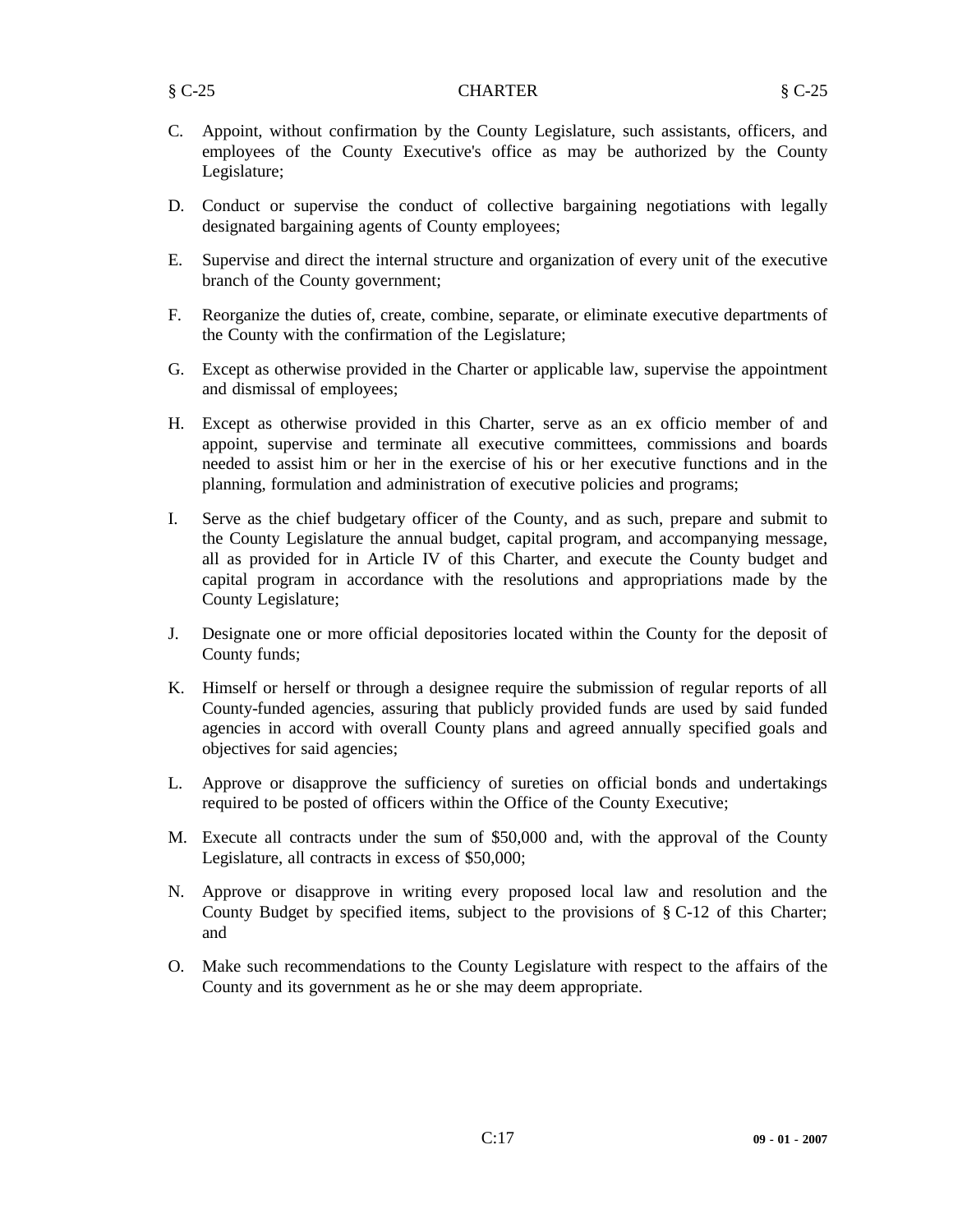# **§ C-26. Appointment of department heads.**

- A. Except as otherwise provided in this Charter, the County Executive shall appoint, to serve at his or her pleasure during his or her term of service, or for such term as may be specified in this Charter, the head of every department or other administrative unit not administered by an elective official.
- B. The appointment by the County Executive of the head of each department or other administrative unit shall be subject to the confirmation by the County Legislature by vote of a majority of the whole number of members elected to that body, taken at a regular or special meeting.
- C. All appointments, whether or not subject to confirmation of the County Legislature, shall be in writing, signed by the County Executive, and filed in the office of the Clerk of the County Legislature within 10 days after the date of appointment. Except as otherwise provided in this Charter, no such appointee shall hold office beyond the term of the County Executive by whom the appointment was made. Unless removed, an appointee shall continue to serve until his or her successor is appointed and has qualified, or until an interim appointment is made.
- D. Upon confirmation by the County Legislature and qualifying for the office, an appointee to a position of head of a department or other administrative unit shall enter upon the duties of that position.
- E. The County Executive may designate a qualified person to serve temporarily or on an interim basis for no longer than 45 days as the head of a department or administrative unit.
- F. All other officers and employees of each department or other administrative unit shall be appointed by the head of that department or administrative unit, unless otherwise provided by the Charter.
- G. The County Executive may appoint one person as head of two or more departments or other administrative units or may serve himself or herself as the head of one or more administrative units or departments, subject to all requirements in this Charter and/or law as to qualifications.

# **§ C-27. Deputy County Executive(s).**

The County Executive may appoint or designate one or more Deputy County Executive(s), within the limits of appropriation set by the County Legislature, who shall serve at the pleasure of the County Executive. The Deputy County Executive(s) shall have the authority to act generally for and in place of the County Executive.

# **§ C-28. Advisory committees, commissions and boards.**

Members of all committees, commissions and boards appointed pursuant to  $\S$  C-25H of this Charter shall serve at the pleasure of the County Executive without compensation other than for actual and necessary expenses within appropriations made therefor, unless otherwise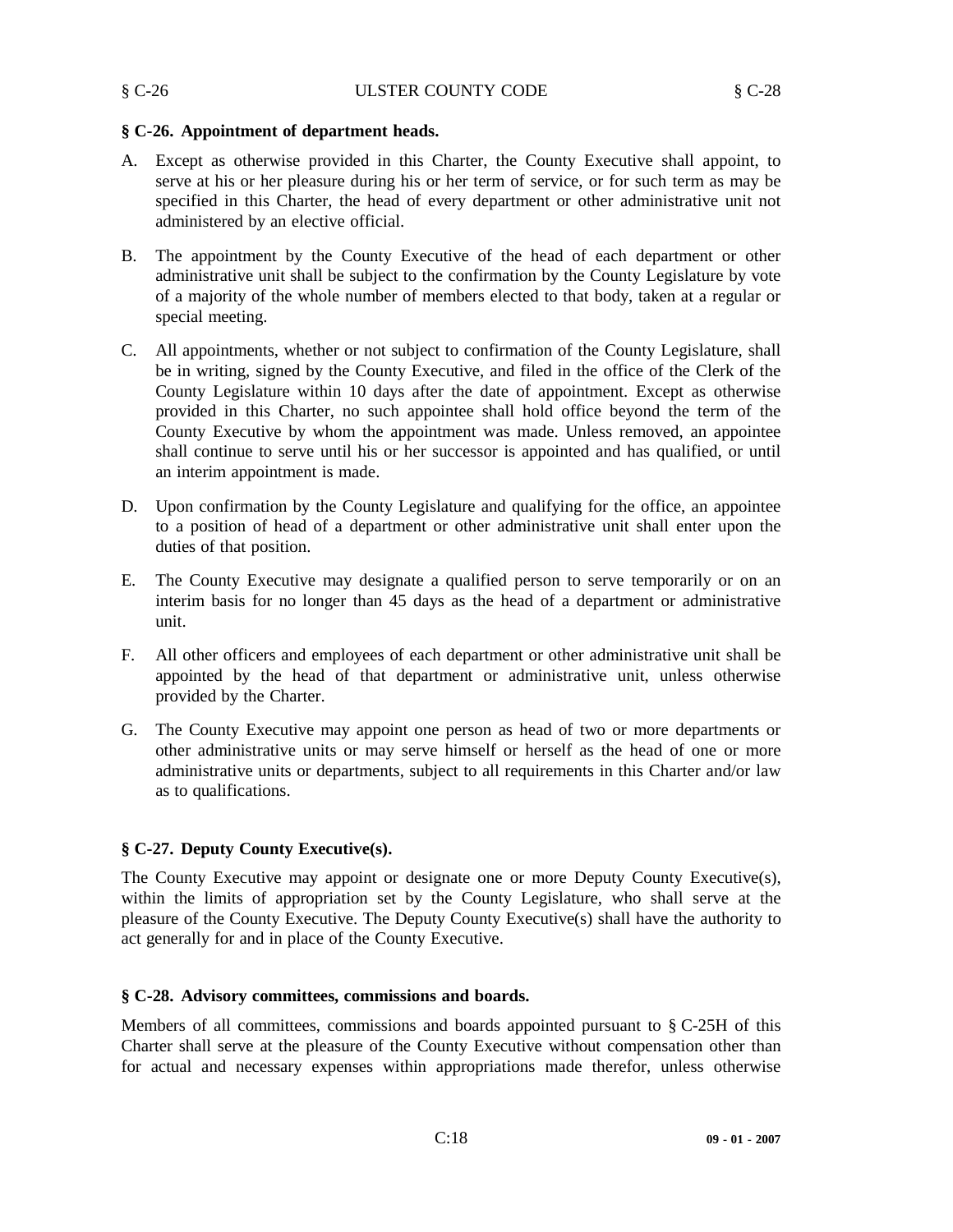§ C-28 CHARTER § C-29

provided by resolution of the County Legislature; provided, however, that in the case of individuals appointed hereunder for definite terms, no removal shall be made until the person to be removed has been served with notice of the reasons for such removal and given an opportunity to be heard publicly if he or she desires thereon by the County Executive. The decision of the County Executive shall be final.

# **§ C-29. Acting County Executive.**

- A. The County Executive shall designate in writing, and in order of succession, the person or persons who shall serve as Acting County Executive in the event that he or she resigns, dies or certifies in writing and files with the County Clerk a statement that he or she is unable to perform and/or exercise the powers and duties of the office of County Executive, or in the event that, upon advice sought by a majority of the whole number of members elected to the Ulster County Legislature by formal action not subject to veto by the County Executive, his or her inability to serve is certified by qualified and competent medical authority.
- B. Only persons incumbent in County government in positions subject to confirmation by the County Legislature may be designated to any list of succession for possible service as Acting County Executive.
- C. If the office of County Executive becomes vacant as a result of resignation or death of the incumbent, the person designated as Acting County Executive shall serve no longer than the earliest date at which it is practicable, in accord with provisions of the New York State Election Law, to fill the position of County Executive for the remainder of the term by election at a regularly scheduled general election.
- D. At any time during the remainder of the term for which he or she was elected, a person elected as County Executive may file a retraction in writing with the County Clerk of his or her earlier statement of inability to perform and/or exercise the duties of the office and immediately resume service in that office.
- E. At any time during the remainder of the term for which a County Executive was elected after he or she was found unable to perform and/or exercise the duties of the office by competent medical authority, that authority may file a retraction in writing with the County Clerk, and thereafter the County Executive may immediately resume service in that office.
- F. The designation of an order of succession for the position of Acting County Executive shall be filed with the County Clerk and the Clerk of the County Legislature and may be revoked at any time by the County Executive filing a new written designation of order of succession. In the absence of such written designation of order of succession, and in the event of the County Executive's inability to perform and exercise the powers and duties of his office, the County Legislature shall appoint a person then serving in a position subject to its confirmation as Acting County Executive.
- G. The Acting County Executive shall have all the powers and perform all the duties of the County Executive.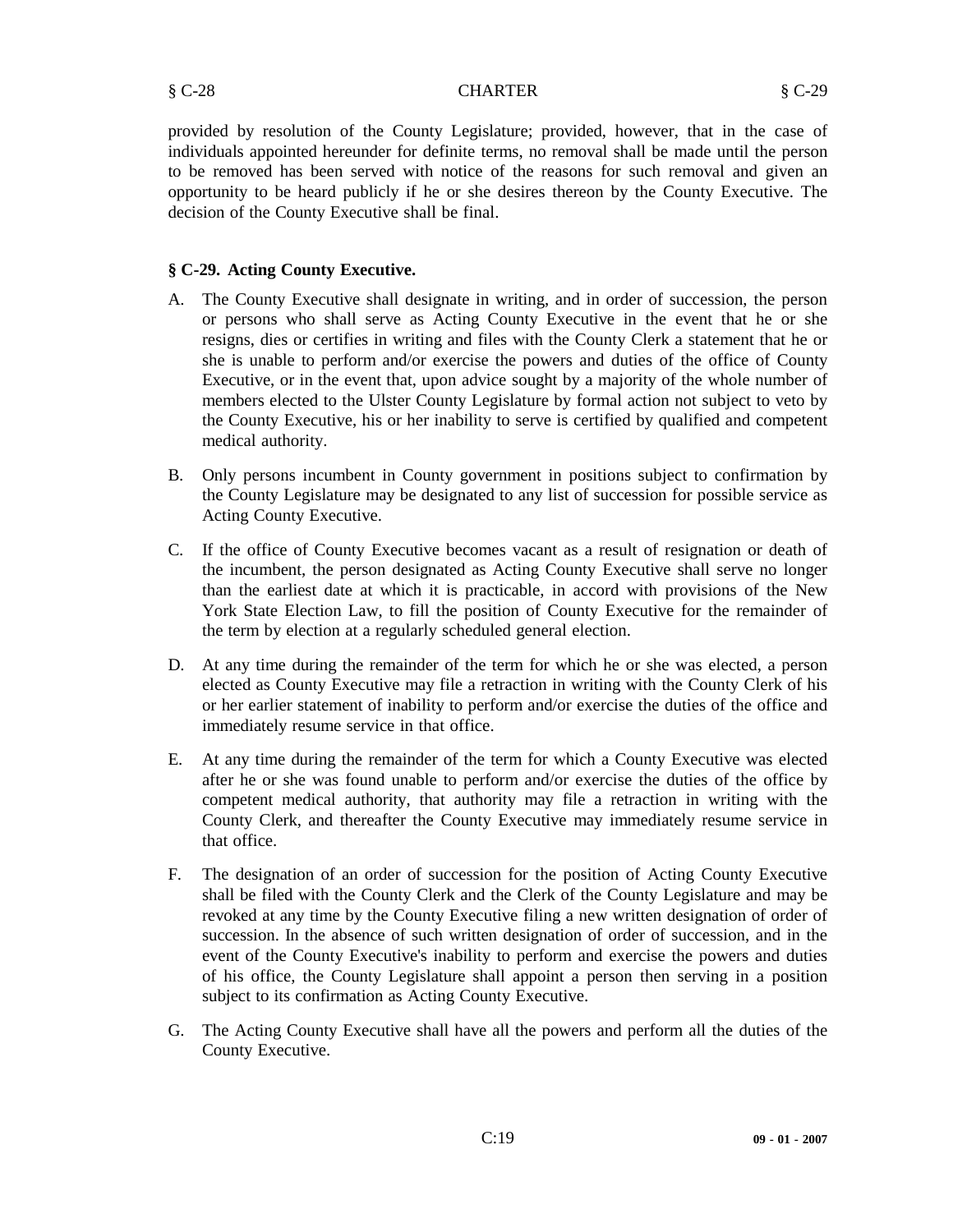#### **§ C-30. Removal of County Executive.**

The County Executive may be removed from office only in accord with provisions and in the manner provided in the New York State Constitution and the Public Officers Law.

#### ARTICLE IV **Financial Procedures**

#### **§ C-31. Fiscal year.**

The fiscal year of Ulster County shall begin with the first day of January and end with the last day of December of each year.

#### **§ C-32. Duties of County Executive.**

It shall be the duty of the County Executive to prepare and file the County expense and capital budgets and capital program for each fiscal year in accordance with the provisions of this Charter and applicable state law. Pursuant to this duty, the County Executive shall have the power, personally or through his or her representatives, to require all necessary information from all departments, agencies, offices or units of County government for the purpose of ascertaining and/or assessing their budgetary requirements.

#### **§ C-33. Departmental, agency, office or unit estimates.**

The head of each department, agency, office or unit of County government shall submit to the County Executive, in writing, and through such channels and processes as specified by him or her, an overall estimate for that department, agency, office or unit and estimates by program within that department, agency, office or unit of expected expenses and expected revenues for the next ensuing fiscal year. These estimates shall be called "departmental estimates" and shall be organized with proposed grand totals of expenses and revenues for personnel services and other than personnel services for the department, agency, office or unit and proposed subtotal appropriations for personnel services and other than personnel services for each program within each department, agency, office or unit. A statement of actual expenses and actual revenues for the immediately preceding completed fiscal year, budgeted expenditures and revenues for the current fiscal year, and expenditures and revenues to date for the current fiscal year shall be included in departmental submission, prepared in the same specified format for comparison purposes. Each departmental estimate of expenses and revenue by program shall be supported by such other detail and other supporting information concerning the economy, efficiency and effectiveness of departmental performance as the County Executive shall require. Departmental estimates shall be public records and shall at all reasonable times be open to public inspection.

#### **§ C-34. Submission of County budget.**

A. On or before the first Friday of October in each year, the County Executive shall submit to the Clerk of the Legislature, for consideration by the County Legislature, a proposed operating and capital budget for the next ensuing fiscal year and a proposed capital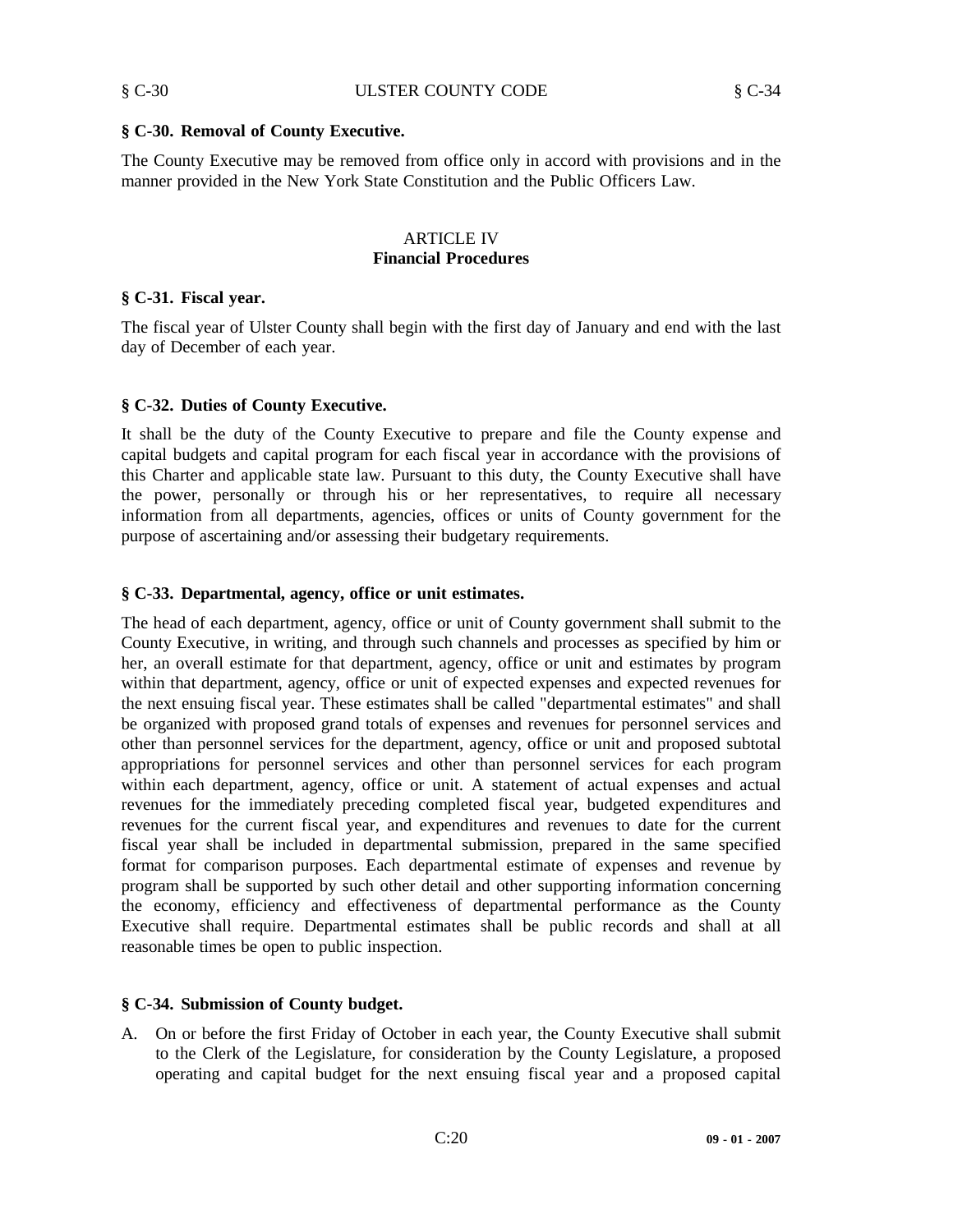program for the next ensuing six fiscal years or other period as may be authorized by law, together with a budget message as provided in § C-35. Upon their submission, the proposed expense and capital budgets, hereinafter called the "County budget," together with the budget message, shall be posted on the County website and become public records in the office of the Clerk for distribution.

B. The proposed County budget shall be balanced, with projected revenues equaling or exceeding estimated expenses for the next ensuing fiscal year, and shall be presented in three sections, one of which shall set forth the estimated revenues and receipts, one of which shall set forth the estimated expenses, and one of which shall set forth the proposed capital authorizations and expenditures. A statement of actual expenses and actual revenues for the immediately preceding completed fiscal year, budgeted expenditures and revenues for the current fiscal year, and expenditures and revenues to date for the current fiscal year shall be included in the proposed County budget, prepared in a format that facilitates year-to-year comparison. The proposed County budget shall present the complete financial plan for the County and its agencies for the next ensuing fiscal year, including setting forth proposed borrowing, if any. An estimate of unencumbered balances at the end of each completed fiscal year, except when otherwise provided by law or appropriated for a capital improvement or other authorized continuing project, shall be treated as revenue for the County budget for the next ensuing fiscal year.

# **§ C-35. Budget message.**

The County Executive shall submit with the County budget a budget message summarizing and explaining the main features of the County budget, including information identifying and analyzing new or changed programs, with such supporting schedules and explanatory materials as he or she may deem desirable or the Legislature may by resolution require. The County Executive's proposed budget shall include a clear summary demonstration that there is a balanced relationship between the total estimated expenditures and the total estimated revenues for the next ensuing fiscal year and shall compare these figures with the actual receipts and expenditures for the last completed fiscal year and the year-to-date actual and year-to-date projected total expenditures and revenues for the current fiscal year. The County Executive's budget message shall also outline the existing and any proposed financial policies of the County relating to the capital program, including a description of each capital improvement proposed to be undertaken in the preceding fiscal year and not yet completed. The budget message shall specify the manner in which the County Executive is overseeing management of departmental operations to assure economic, efficient, effective delivery of public services, and contain such additional information as the County Executive may deem appropriate, and shall be posted on the County's website.

# **§ C-36. Review of County budget and message.**

The Legislature or a committee designated by it will review the County Executive's proposed County budget and budget message and may require attendance of the heads of departments, agencies, offices or units or their representatives and/or their production of records and information in explanation of their departmental estimates as the Legislature shall deem appropriate. The Legislature or a committee designated by it shall prepare a written analysis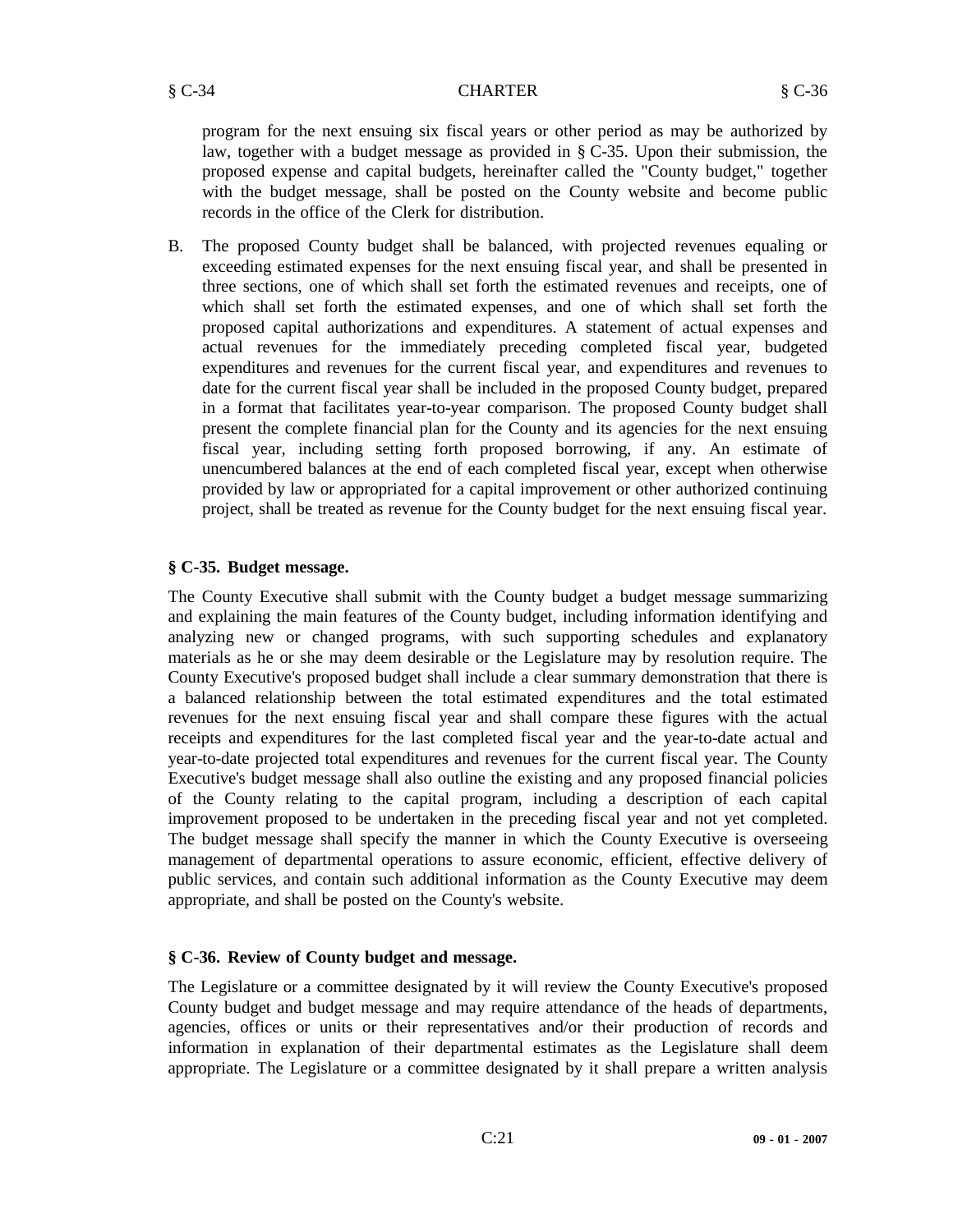and review of the County Executive's proposed budget and make it publicly available, including posting it on the County government website, no later than the second Friday of November of each year.

#### **§ C-37. Public hearings on County budget.**

Beginning no later than the third Friday of November of each year, the Legislature shall hold, in at least three geographically dispersed locations in the County, public hearings on the County Executive's proposed County budget, the budget message submitted by the County Executive, the report resulting from the review and analysis of that budget and message by the Legislature or its designated committee. The Clerk of the Legislature shall cause to be posted on the County website published in the official newspaper of the County and such other newspapers as may be designated by the Legislature notices of the places, locations and times when these hearings shall be held, their purposes, a concise summary of the proposed County budget, budget information, together with copies of the proposed budget, the budget message and the report submitted by the Legislature or its committee may be inspected or obtained by any interested person. At least 10 days shall elapse between the publication of a notice and the date specified for any budget hearing. At a budget hearing any person may be heard. Insofar as necessary and practicable within the deadline for the timely final adoption of the County budget, a budget hearing may be adjourned to a date certain or from day to day.

#### **§ C-38. Adoption of County budget.**

- A. After the conclusion of the public hearings, the Legislature may strike items of appropriation or anticipated revenue from the proposed County budget or reduce items therein, excepting appropriations required by law for debt service. The Legislature may add items to or increase items in the County budget, provided that such additions or increases are stated separately and distinctly, and so long as projected expenditures and projected revenues in the County budget remain in balance.
- B. The balanced County budget as changed, altered or revised shall be adopted by resolution of the Legislature not later than the second Thursday of December.
- C. If the Legislature takes no action by the second Thursday of December, the budget submitted by the County Executive shall be deemed to be the adopted budget.
- D. If the County budget, as submitted by the County Executive, is adopted by resolution of the Legislature with no changes, it shall be adopted.
- E. If, however, the County budget as adopted by the Legislature contains any increases, additions, decreases or deletions, it shall be immediately presented by the Clerk of the Legislature to the County Executive for examination and reconsideration.
- F. If the County Executive approves all the increases, additions, decreases or deletions, he or she shall affix his or her signature to a statement thereof and return the County budget together with such statement to the Clerk of the Legislature, and the County budget, including the increases, additions, decreases or deletions as part thereof, shall be adopted.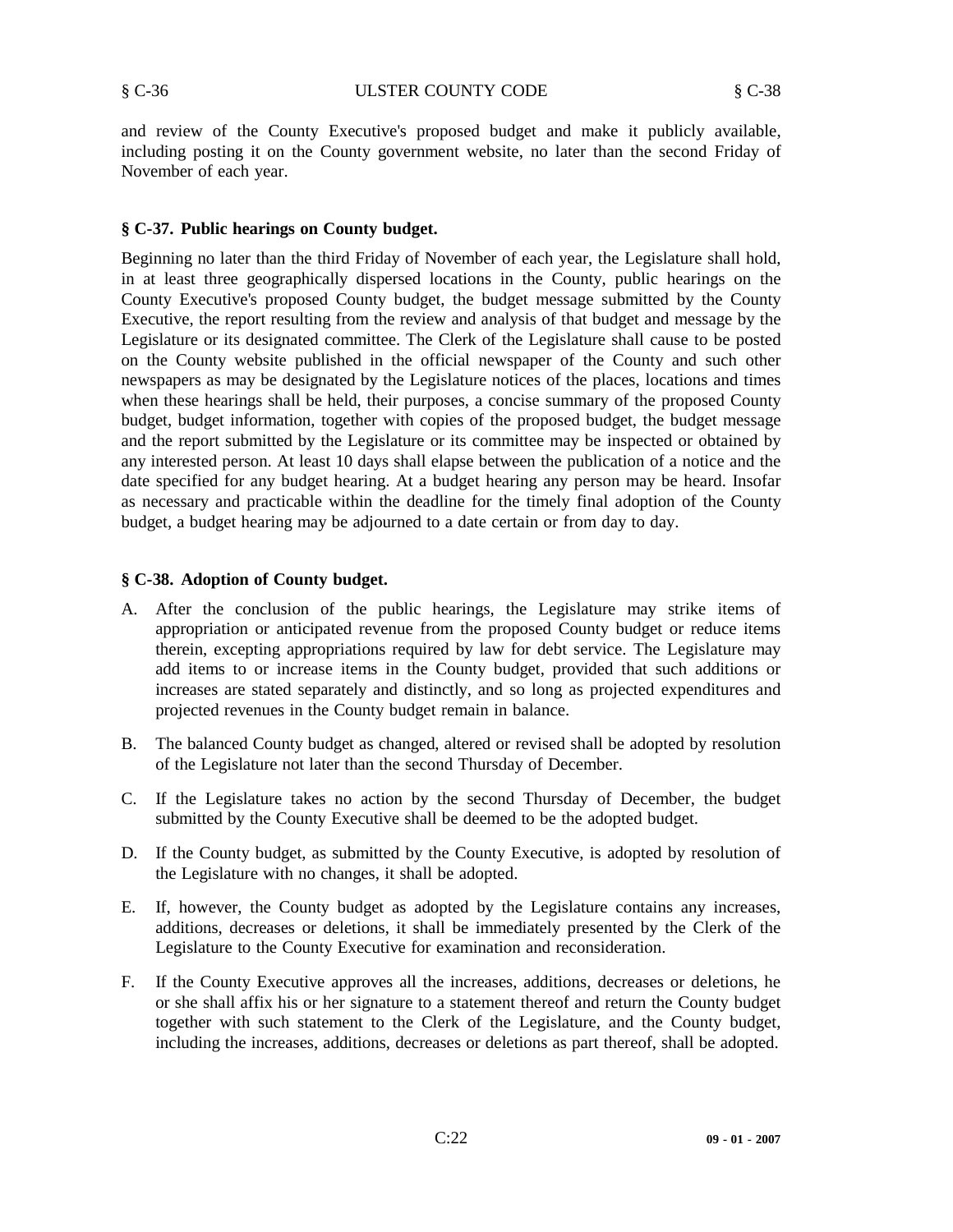- G. If the County budget, with any increases, additions, decreases or deletions, is not returned by the County Executive to the Clerk of the Legislature with his or her objections within five working days after presentation by the Clerk to the County Executive, it shall be deemed adopted, as changed, altered or revised by the Legislature.
- H. If the County Executive objects to any one or more of the increases, additions, decreases or deletions, the County Executive shall append to the County budget a statement of the increases, additions, decreases or deletions to which the County Executive objects, taking care that his or her proposed changes leave the County budget in balance and setting forth the reasons therefor, and shall, no later than five working days after receipt of the adopted budget from the Clerk of the Legislature, return the County budget with the objections to the Clerk of the Legislature, who shall immediately present them to the Legislature. The Legislature shall thereupon enter the objections upon its records and, not later than the 20th day of December, proceed to reconsider the increases, additions, decreases or deletions to which objection is made by the County Executive. If upon such reconsideration the Legislature, by affirmative vote of at least 2/3 of its elected members, votes to approve any such increases, additions, decreases or deletions, the County budget, with the changes so approved, together with any changes not so objected to by the County Executive, shall be deemed adopted as resubmitted by the County Executive so long as balance remains between proposed expenditures and proposed revenues in that budget.
- I. If any limitation date mentioned in this article falls on a holiday, Saturday or Sunday, then any time limitations required herein shall be extended to the next business day of the County.
- J. Copies of the County budget as adopted shall be certified by the County Executive and by the Clerk of the Legislature and shall be filed in the offices of the County Executive and the Clerk of the Legislature. The budget so certified shall be posted on the County website and, at the discretion of the Legislature, printed or otherwise reproduced and copies made available to the public at such cost as the Legislature shall deem appropriate. Materials posted to the County website annually during the course of preparation of the County budget may not be removed from public access until the certified County budget for the year is posted in accord with the requirements of this section.

# **§ C-39. Levy of taxes; inclusion of reserve for uncollected taxes.**

A. The net County tax requirement determined by subtracting the total estimated revenues from the total proposed expenditures as set forth in the adopted budget shall be levied in advance by the County Legislature on the taxable real property of the several tax districts of the County. The taxes so levied shall include an amount to be known as "reserve for uncollected taxes," which shall be a County charge. The County Legislature shall fix the amount of such a sum as it may deem sufficient to produce in cash from the collection of taxes and other revenues during the year monies required to meet the estimated expenditures of such year; provided, however, that such reserve for uncollected taxes shall not be less than the face amount of unpaid taxes for the preceding completed fiscal year.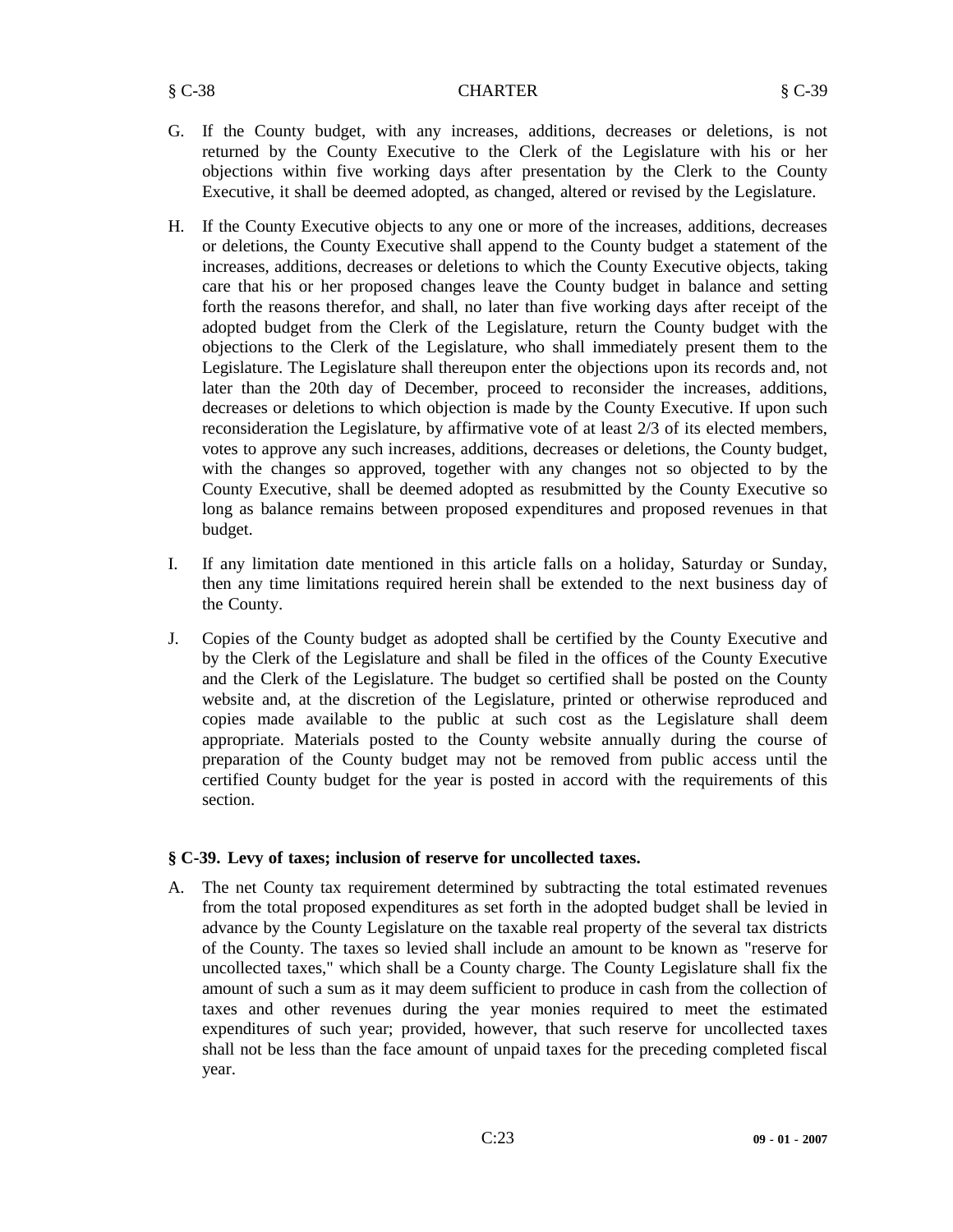B. The amount of all taxes, special ad valorem levies and special assessments levied upon any parcel of real property by the County Legislature shall, except as otherwise expressly provided by law, be and become a lien thereon as of the first day of January of the fiscal year for which levied and shall remain a lien until paid.

#### **§ C-40. Budget modification after adoption.**

- A. The County Executive shall manage the County's resources to achieve maximum economy, efficiency and effectiveness in County government. Pursuant to this responsibility he or she may, during any fiscal year, transfer part or all of any revenue or expenditure within a program or purpose of any department, agency, office or unit to another program or purpose within that department, agency, office or unit, except that the effect of such a transfer may not be to reduce the rate of pay or annual salary of any County employee. Written notice of such a transfer shall be given to the Legislature.
- B. Upon written request of the County Executive, the Legislature may, during any fiscal year, transfer part or all of any revenue or expenditure from one department, agency, office or unit to another, or transfer part or all of any revenue or expenditure for the purpose of establishing or adding to a new program or programs within or between departments, agencies, offices or units, or transfer funds from a contingency account to a department, agency, office or unit, or change the terms and conditions under which expenditures may be made by a department, agency, office or unit. Any action taken by the Legislature pursuant to this section shall be by resolution subject to the provisions of §§ C-12 and C-14 of this Charter.
- C. If, during any fiscal year, there are available for appropriation revenues received from sources not anticipated in the budget for that year or revenues received from anticipated source but in excess of the budget estimated for it, before such funds may be expended the County Legislature must make supplemental appropriations for the year, not in excess, however, of such additional revenues, whatever their source.
- D. If, at any time during the fiscal year, it appears that the revenues available will be insufficient to meet amounts appropriated, the County Executive shall report to the County Legislature without delay the estimated amount of the deficit, remedial action already taken by him or her, and his or her recommendations as to further action. The County Legislature shall take the action or actions that it deems necessary and as authorized by this Charter or state law to prevent or minimize any deficit. For purposes of eliminating or minimizing a potential deficit, the Legislature may, by resolution, reduce one or more appropriations, but no appropriation may be reduced by more than the unencumbered balance remaining for that purpose for the year, nor may any appropriation for debt service be reduced.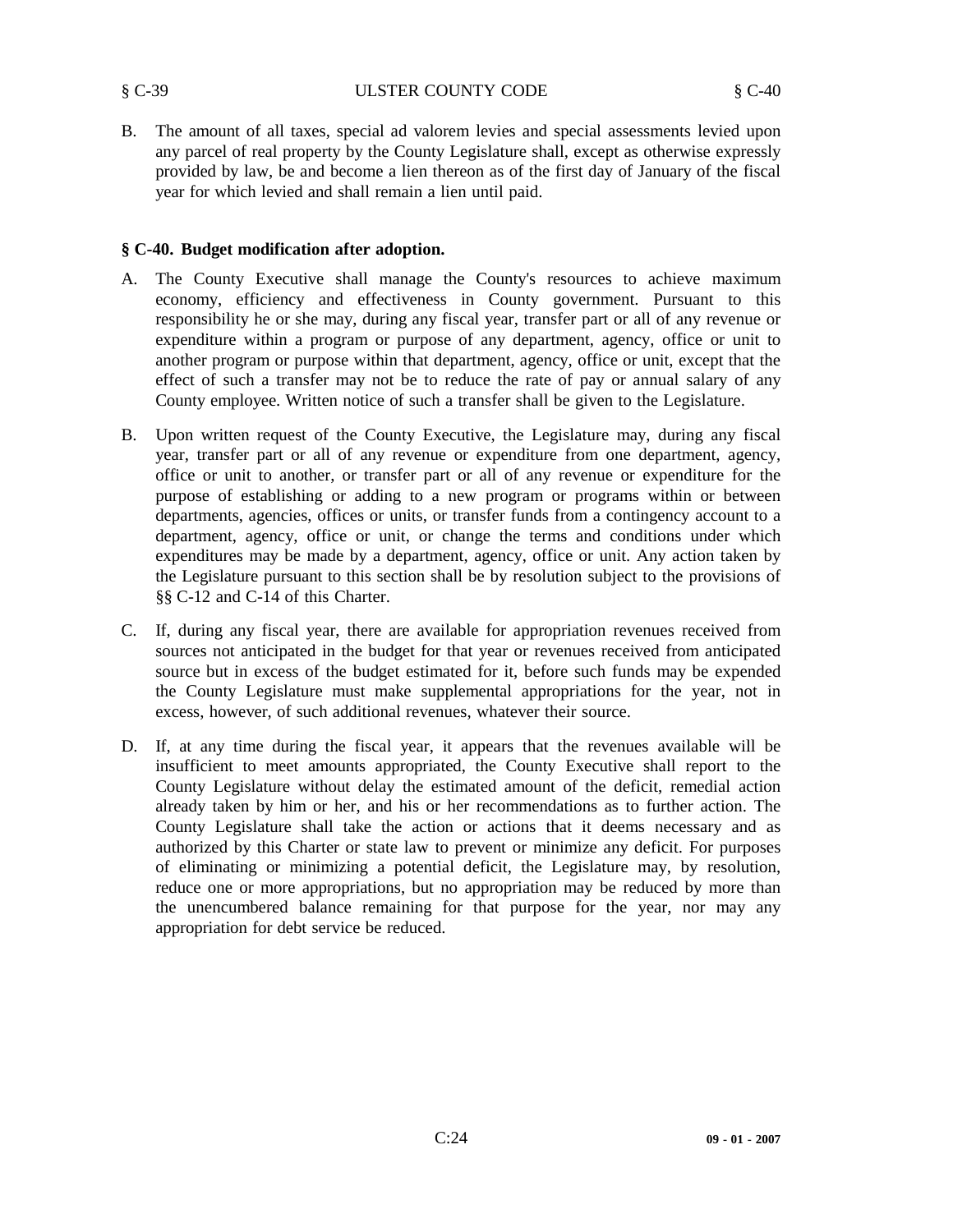# ARTICLE V **Department of Health**

#### **§ C-41. Commissioner of Health or Public Health Director.**

- A. There shall be a Department of Health, headed by a Commissioner of Health or a Public Health Director and Medical Consultant. The Commissioner of Health or Public Health Director shall meet the qualifications for this position specified in the New York State Public Health Law and Sanitary Code. In addition, he or she shall be a licensed physician with experience in public health. He or she shall be appointed by the County Executive in consultation with the Board of Health and with confirmation by the County Legislature and serve at his or her pleasure, except that if either the Commissioner of Health or Public Health Director is appointed for a fixed term of years pursuant to a provision of state law, he or she may only be removed for cause after written notice of charges and an opportunity to be heard.
- B. Powers and duties. Except as otherwise provided in this Charter, the Commissioner of Health or Public Health Director shall have and exercise all the powers and duties conferred or imposed upon county or part-county health commissioners and upon county or part-county boards of health by the Public Health Law or any other law, except as otherwise provided by this Charter. He or she shall perform such other and related duties required by the County Executive.

# **§ C-42. Board of Health.**

- A. Appointment. There shall be a Board of Health consisting of seven members who shall be appointed by the County Executive for a term of five years, subject to confirmation by the Legislature, except that of the members first appointed to the Board of Health following adoption of this Charter, two members shall hold office for the term of one year, two members for the term of two years, one member for the term of three years, one member for the term of four years, and one member for the term of five years from and after their appointment. Two members shall be physicians. One member shall be a licensed health care professional who is not a physician. One member shall be selected from among three nominees submitted to the County Executive by the Mayor of the City of Kingston. If a vacancy shall occur other than by expiration of a term, it shall be filled by appointment for the unexpired term in the same manner as specified in this subsection. The members of the County Health Board shall select the Chairman of that Board for a term of one year. No member of the Board of Health shall serve for more than two consecutive terms. Members of the Board of Health shall receive no compensation for services rendered but shall be entitled to their reasonable and necessary expenses incurred in the performance of their duties, within appropriations made for such purposes.
- B. Powers and duties. The Board of Health shall advise the Commissioner of Health or Public Health Director, the County Executive and the Legislature in matters relating to the Department of Health. The members of the Board of Health shall further have the power to inspect and review all facilities and programs of the Department of Health, with or without notice to the Commissioner of Health or Public Health Director, and as it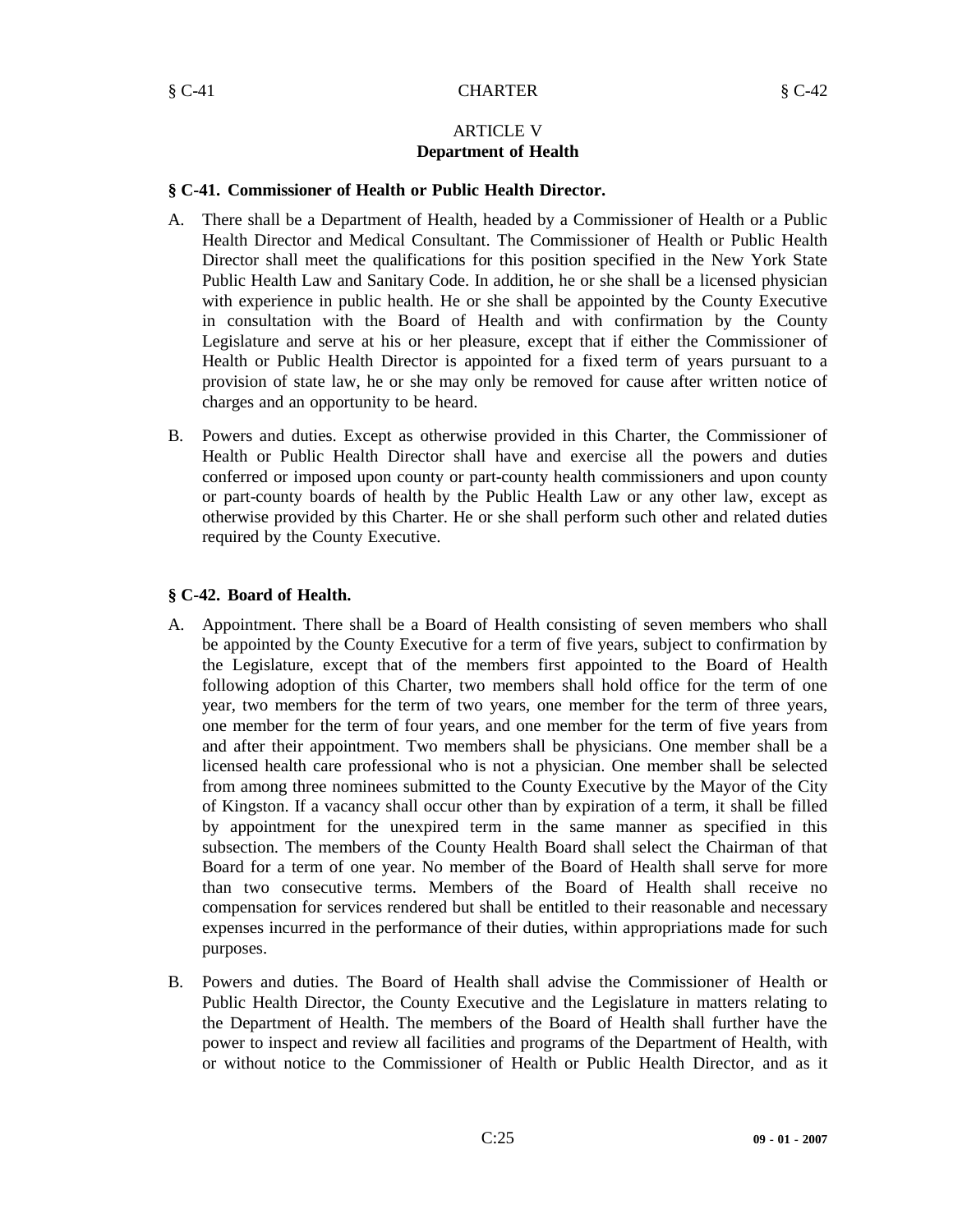regards as necessary and desirable may report and make recommendations to the County Executive, the County Legislature and Commissioner of Health or Public Health Director. All such reports shall be public records, posted on the website of the County government and made available for inspection at the offices of the Commissioner of Health or Public Health Director and the County Executive at all reasonable times. The Board of Health shall also advise and consult with respect to all capital projects necessary for the Department of Health. The Board of Health shall have and exercise such other and related duties required by the Legislature or the County Executive.

# **§ C-43. Medical Examiner.**

The Health Department shall assure the provision of medical examiner services that promote the public health by or under the supervision of qualified Medical Examiner(s), accountable to the Commissioner of Public Health or Public Health Director. The Medical Examiner shall be appointed by the County Executive, on the advice of the Commissioner of Health or Public Health Director, for a term of four years, subject to confirmation by the Legislature. He or she shall be a physician duly licensed to practice his or her profession in the State of New York and shall:

- A. Be trained to investigate causes of death and order autopsies;
- B. Conduct community education as prescribed by the New York State Department of Health.

# ARTICLE VI **Department of Mental Health**

# **§ C-44. Commissioner of Mental Health.**

- A. There shall be a Department of Mental Health, headed by a Commissioner of Mental Health. The Commissioner of Mental Health shall be experienced in public mental health administration and meet the qualifications for this position as specified in the New York State Mental Hygiene Law and/or by the State Commissioner of Mental Hygiene. He or she shall be appointed by the County Executive in consultation with the Community Services Board and with confirmation by the County Legislature and serve at his or her pleasure.
- B. Powers and duties. Except as otherwise provided in the Charter, the Commissioner of Mental Health shall have and exercise all the powers and duties conferred or imposed upon a Director of Community Mental Health or Community Services Board by the Mental Hygiene Law or any other law. He or she shall perform such other and related duties required by the County Executive.

# **§ C-45. Community Services Board.**

There shall be a Community Services Board of 15 members who have demonstrated interest in behavioral health services, one member of whom must be a licensed physician and one of whom must be a licensed physician or licensed psychologist. There shall be disability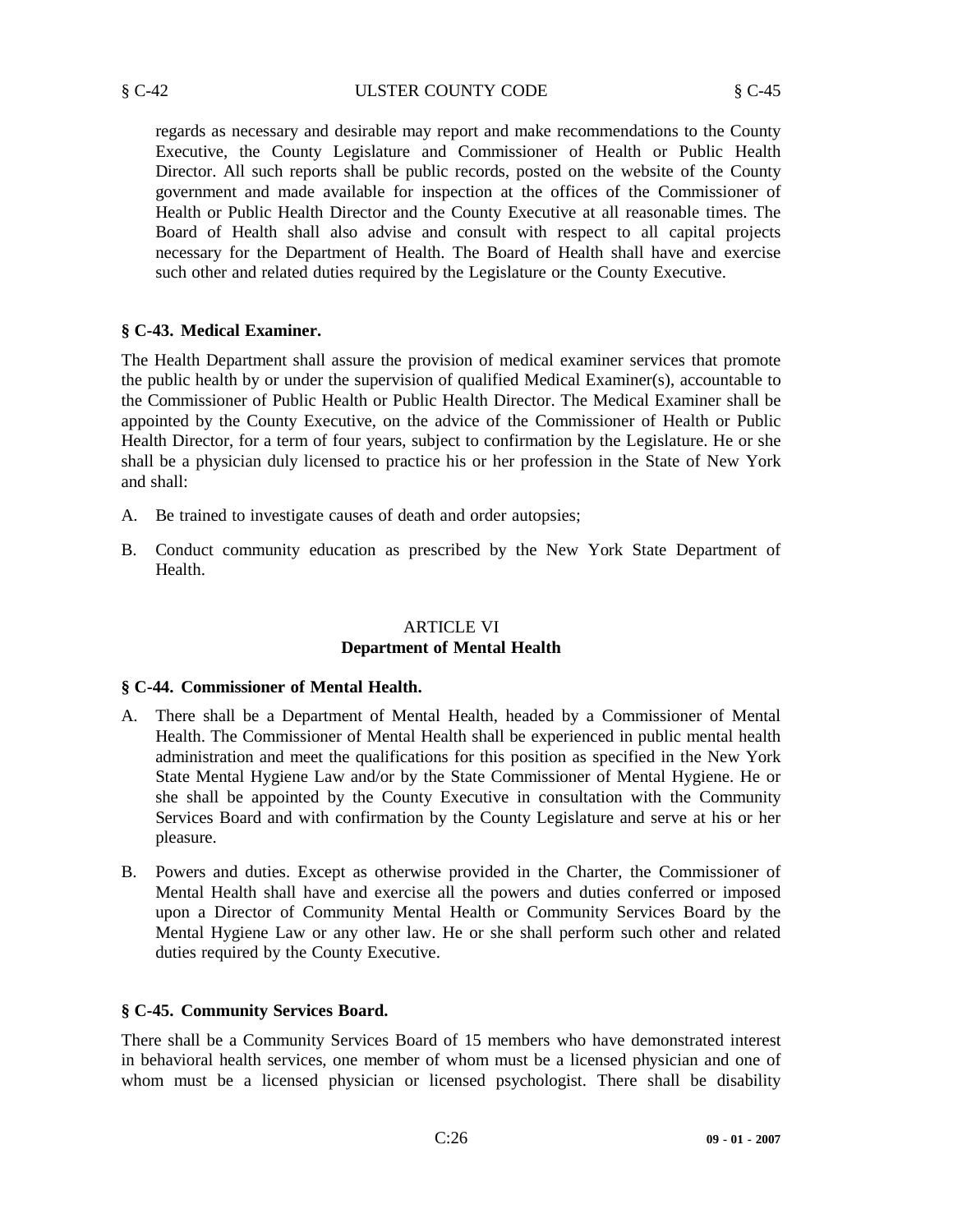§ C-45 CHARTER § C-47

subcommittees of nine members each, three members of whom must also be currently serving Community Service Board members, who shall be appointed by the County Executive after consideration of the recommendations of the Community Services Board for terms of four years, subject to confirmation by the Legislature. No Board member or subcommittee member shall serve more than eight years. The Chairman of the Community Services Board shall be selected by the members of the Board for a term of one year.

- A. The Board shall advise the Commissioner of Mental Health, the County Executive and the Legislature on matters relating to the Department of Mental Health. The members of the Board shall further have the power to inspect and review all facilities and programs of the Department of Mental Health, with or without notice to the Commissioner of Mental Health, and may report and make recommendations to the County Executive, County Legislature and Commissioner of Mental Health. All such reports shall be deemed public records, posted on the website of the County government, and be available for inspection at the office of the Department of Mental Health and the County Executive at all reasonable times. The Board shall also advise and consult with respect to all capital projects necessary for the Department of Mental Health. The Board shall have and exercise such other and related duties required by the Legislature or the County Executive.
- B. If a vacancy shall occur other than by expiration of a term, it shall be filled by the County Executive for the balance of the term in the same manner as the original appointment.
- C. Members of the Community Services Board shall receive no compensation for services rendered but shall be entitled to their reasonable and necessary expenses incurred in the performance of their duties, within appropriations made for such purposes.

# ARTICLE VII **Department of Planning**

# **§ C-46. Appointment of Director of Planning.**

There shall be a Department of Planning, headed by a Director of Planning. The County Executive shall appoint the Director of Planning from among three nominees given him or her by the Ulster County Planning Board, subject to confirmation by the Legislature. The Planning Board may nominate only persons possessed of at least the minimum educational attainments, professional qualifications and administrative experience set out in New York State law. In the event that the County Planning Board fails to bring forward to the County Executive three recommendations for the position within 90 days of the occurrence of a vacancy, the County Executive shall make the appointment on his or her own initiative, subject to confirmation by the Legislature. The Director of Planning shall serve at the pleasure of the County Executive.

# **§ C-47. Powers and duties of Planning Board and Director.**

Except as may otherwise be provided in this Charter, the County Director of Planning and Planning Board shall have all the powers and perform all the duties conferred and/or imposed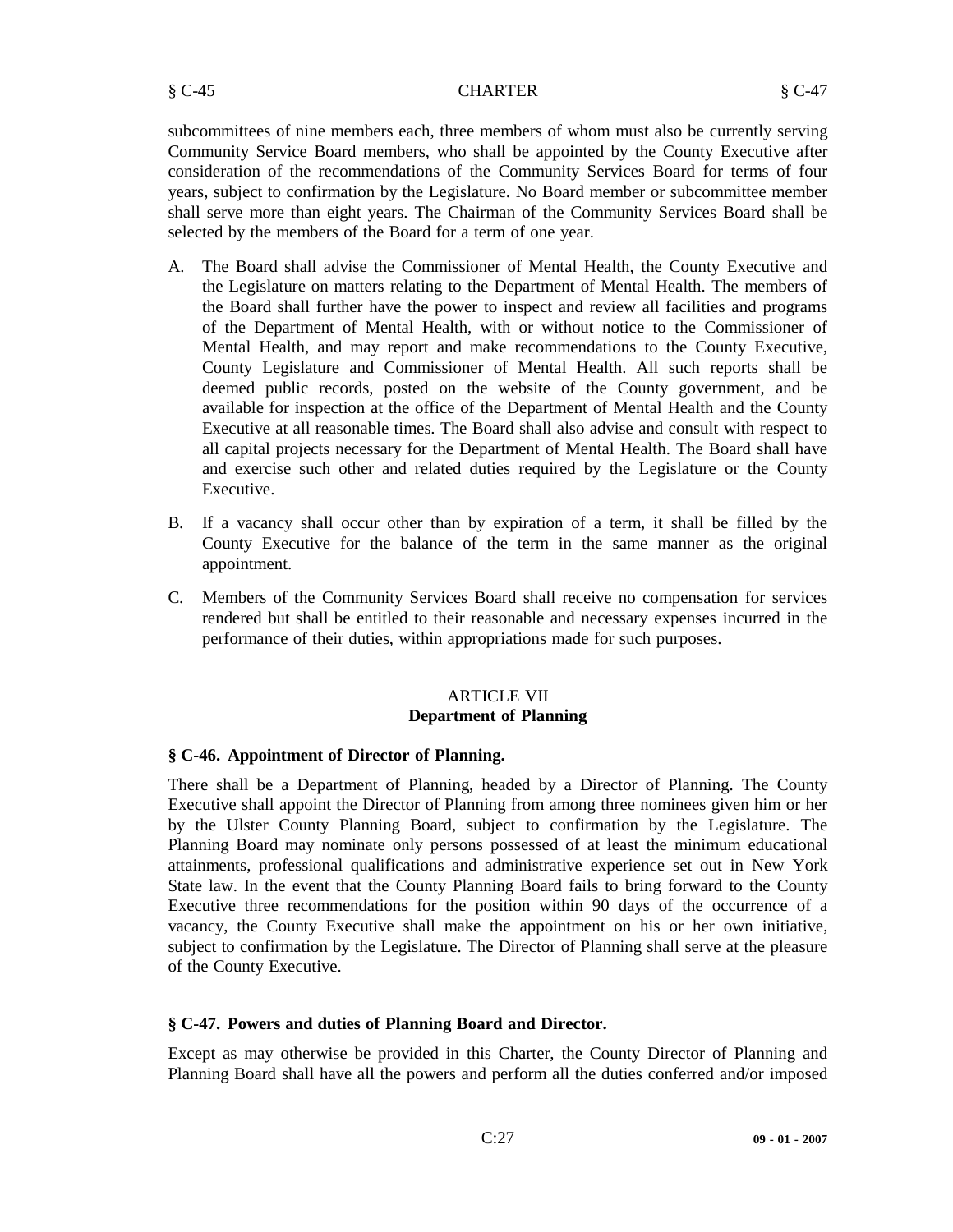in the Charter, state law or the County Administrative Code upon a county director of planning or a county planning board. The Director of Planning and/or the County Planning Board shall perform such other and related duties as required by the County Executive or County Legislature. These powers shall include, but not be limited to:

- A. Advising the County Executive, County Legislature, County departments, and other agencies with respect to any matter relating to the development or redevelopment of the County on which an opinion is requested or upon which the Director of Planning deems it advisable to report;
- B. Preparing and maintaining a comprehensive plan and annual planning program for the County as set forth in § C-52 of this article and attendant provisions of the Administrative Code;
- C. Assisting in the preparation of a capital improvement program as may be set forth in this Charter and attendant provisions of the Administrative Code;
- D. Exercising the powers of review and approval over land use pursuant to  $\S C-51$  of this article and attendant provisions of the Administrative Code;
- E. Making available, within constraints of available resources, the professional staff of the Department of Planning for advice regarding planning to the City of Kingston and the towns and villages within the County;
- F. Maintaining basic data on the County's population, land use, housing, environmental status, human and natural resources and other such matters and performing studies, analysis, plans and recommendations as may be necessary in the exercise of the powers and performance of the duties set forth in this article; and
- G. Acting as host board with regard to the Ulster County Transportation Council.

# **§ C-48. Additional duties of Director of Planning.**

The Director of Planning shall:

- A. Exercise the duties and responsibilities accorded him or her under the bylaws adopted by the County Planning Board;
- B. Serve ex officio on the County Environmental Management Council;
- C. Serve ex officio on the County Agricultural Farmland Protection Board; and
- D. Act as liaison between County agencies and nonprofit bodies involved in economic and community development for which the County provides funding.

#### **§ C-49. County Planning Board.**

A. There shall be a County Planning Board consisting of 25 members and associated alternate members. Members and their alternates shall be appointed by the County Legislature to serve for four-year terms. The Town Board or Village Board of each town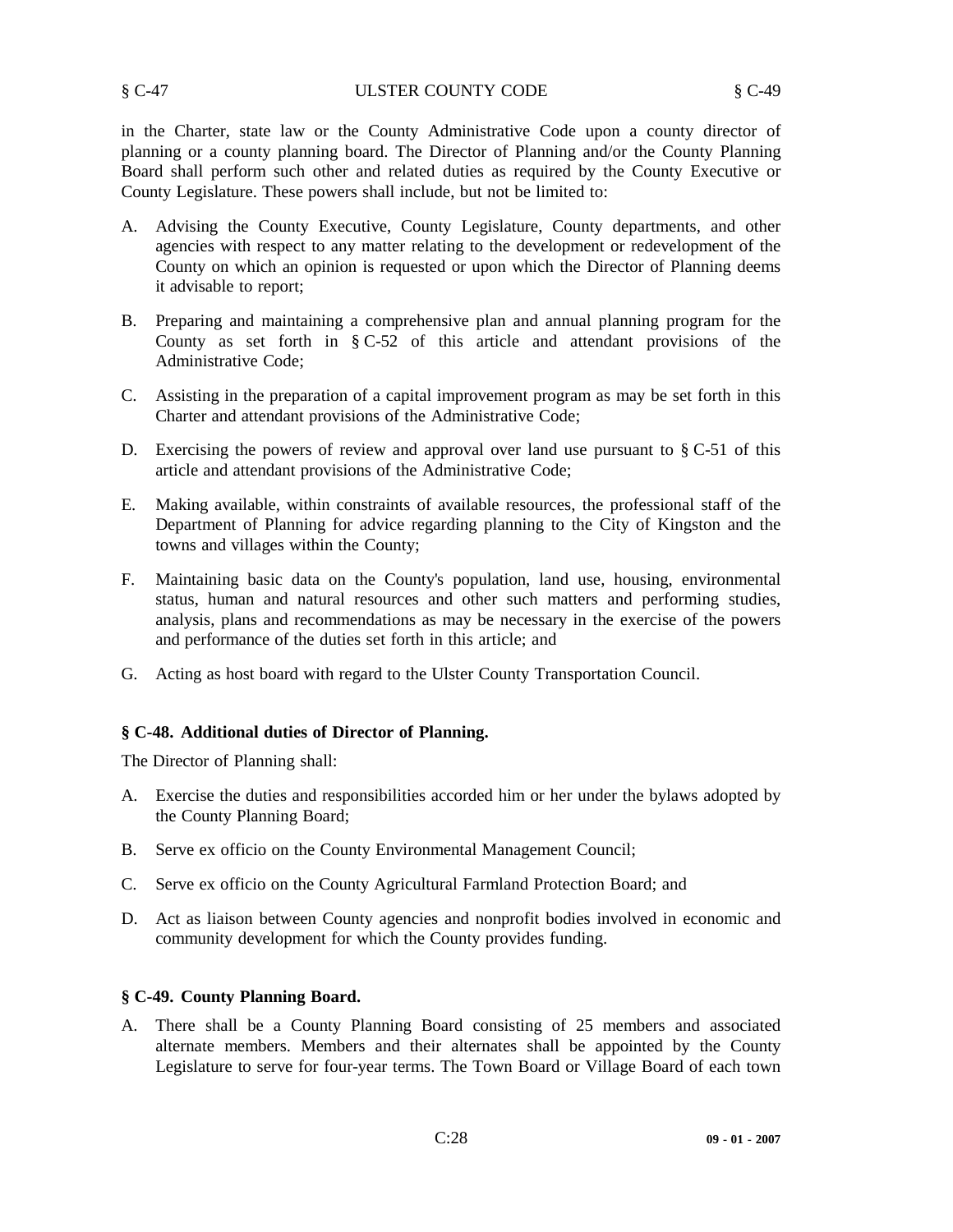#### § C-49 CHARTER § C-50

and village in Ulster County shall recommend for consideration and appointment by the Legislature one person and one alternate from that town or village. The City of Kingston shall recommend for consideration and appointment by the Legislature two persons and two alternates from that city. The County Commissioner of Finance, the Commissioner of Public Works, and the Chairman of the Environmental Management Council shall serve ex officio but shall not have voting rights. Vacancies occurring other than by expiration of term shall be filled for the balance of the term remaining in the same manner and by the same appointing authority as the original appointment. The Chairman of the Planning Board shall be selected by the Board from among members nominated by the city, towns, and villages and shall serve a one-year term. If the number of municipalities in Ulster County is reduced or increased, the membership of this Board shall be concomitantly reduced or increased, with members proposed and appointed in the manner described in this section.

- B. An alternate member shall have the right to vote only on the occasion of absence, conflict of interest, or required abstention under law of the member for whom he or she serves as alternate.
- C. Continuation of Board.
	- (1) The terms of existing County Planning Board members shall remain in effect until such time as the member is either reappointed or the term of the member ends; and
	- (2) The term of office of each member of the Ulster County Planning Board, so appointed, shall be for a period of four years and the appointment of a successor to any member of the said County Planning Board shall also be for a term of four years, except that an appointment to fill a vacancy in the office of a member of said County Planning Board occurring by reason of death, resignation or other cause shall be made for the unexpired term of said office.
- D. The members of the Planning Board shall receive no compensation for their services as members thereof but may be reimbursed for reasonable and necessary expenses incurred in the performance of their duties within appropriations made available for this purpose. The Planning Board may adopt, by a majority vote of its total membership, such additional rules and procedures as are necessary for the efficient and orderly conduct of its business.

# **§ C-50. Additional powers and duties of Planning Board.**

- A. To consult with and advise the Director of Planning in the performance of his or her duties.
- B. To review the capital improvement program prepared by the Department of Planning and guidelines for its preparation; to make written recommendations to the County Executive and the County Legislature on all capital projects contained in the program and on the priority of capital projects in the first year of the program; and to review and make written recommendations on any capital project additions to the capital improvement program or capital budget.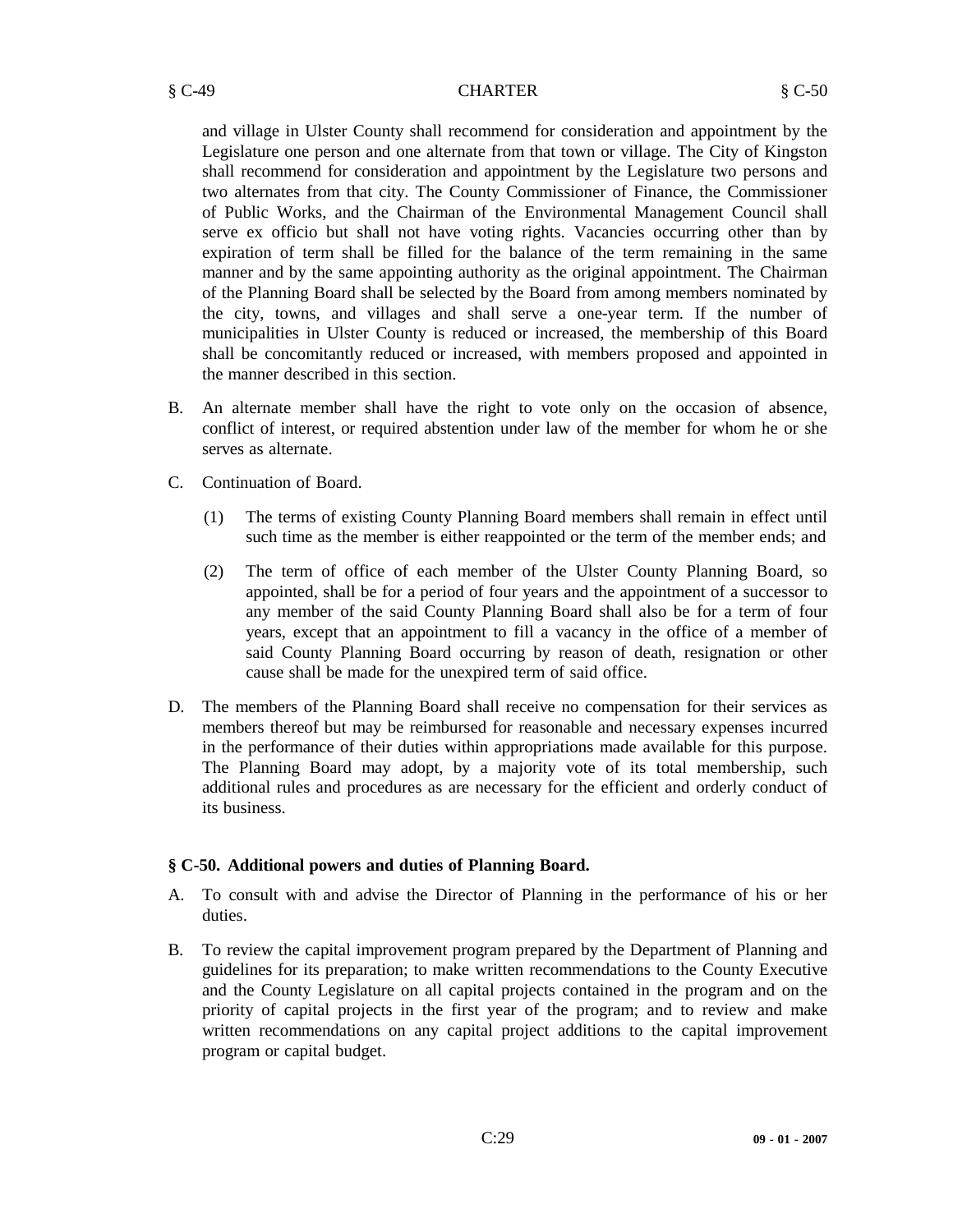#### § C-50 ULSTER COUNTY CODE § C-52

- C. To review the Comprehensive Plan and to submit its recommendations on it to the County Executive and to make recommendations on any proposed amendments to that plan prior to action being taken on such amendments by the County government and to review procedural guidelines for the coordination and preparation of the Comprehensive Plan and annual planning program.
- D. To conduct studies and review County policies and standards for inclusion in the Comprehensive Plan and to make recommendations regarding such policies and standards to the County Executive and Legislature as it sees fit.
- E. To have all the powers and duties assigned to a county planning board under Article 12-B of the General Municipal Law.

# **§ C-51. Review and approval over land use.**

- A. Review of land use and subdivisions. Except as may otherwise be provided in this Charter, the County Planning Board shall possess, exercise and perform all of the powers, functions and duties granted to and imposed upon a County Planning Board under and pursuant to Article 12-B of General Municipal Law as the same may be amended from time to time.
- B. Advisory review on land use. The County Planning Board shall have the power to review, with the right to render advisory reports only, over land use and land subdivision elsewhere in Ulster County in accordance with General Municipal Law Article 12-B.
- C. Advisory reviews on actions by County departments and other County agencies. Before adopting any final plans, policies or standards on services or capital facilities and before making any recommendation to the County Legislature on any such plans, policies or standards, on the acquisition or sale of land, on major changes in the use of land or on site plans for any County building or buildings, the respective County department or other County agencies shall refer such proposals to the Director of Planning for a written report of his or her recommendations. The Director of Planning shall prepare and submit his or her recommendation to the respective department and the County Executive.

# **§ C-52. Comprehensive Plan and annual planning program.**

A. Comprehensive Plan required. The County shall have and maintain an official plan for the comprehensive social, physical, environmental and economic development of the County, focusing primarily on the services, functions and responsibilities of County government with consideration of regional needs and the official plans of other governmental units and agencies within the County. The contents of the plan may include but shall not be limited to those areas contained in Article 12-B of the General Municipal Law, § 239-d. The County Planning Board shall cause such plan to be developed in conjunction with the County Executive, who shall submit this plan or any of its elements or parts for adoption by the County Legislature. The contents of this plan shall be set forth in the Administrative Code and posted on the County website. The procedures for the preparation, submission and adoption of this plan, and/or any amendments to it, shall be in accordance with General Municipal Law § 239-d.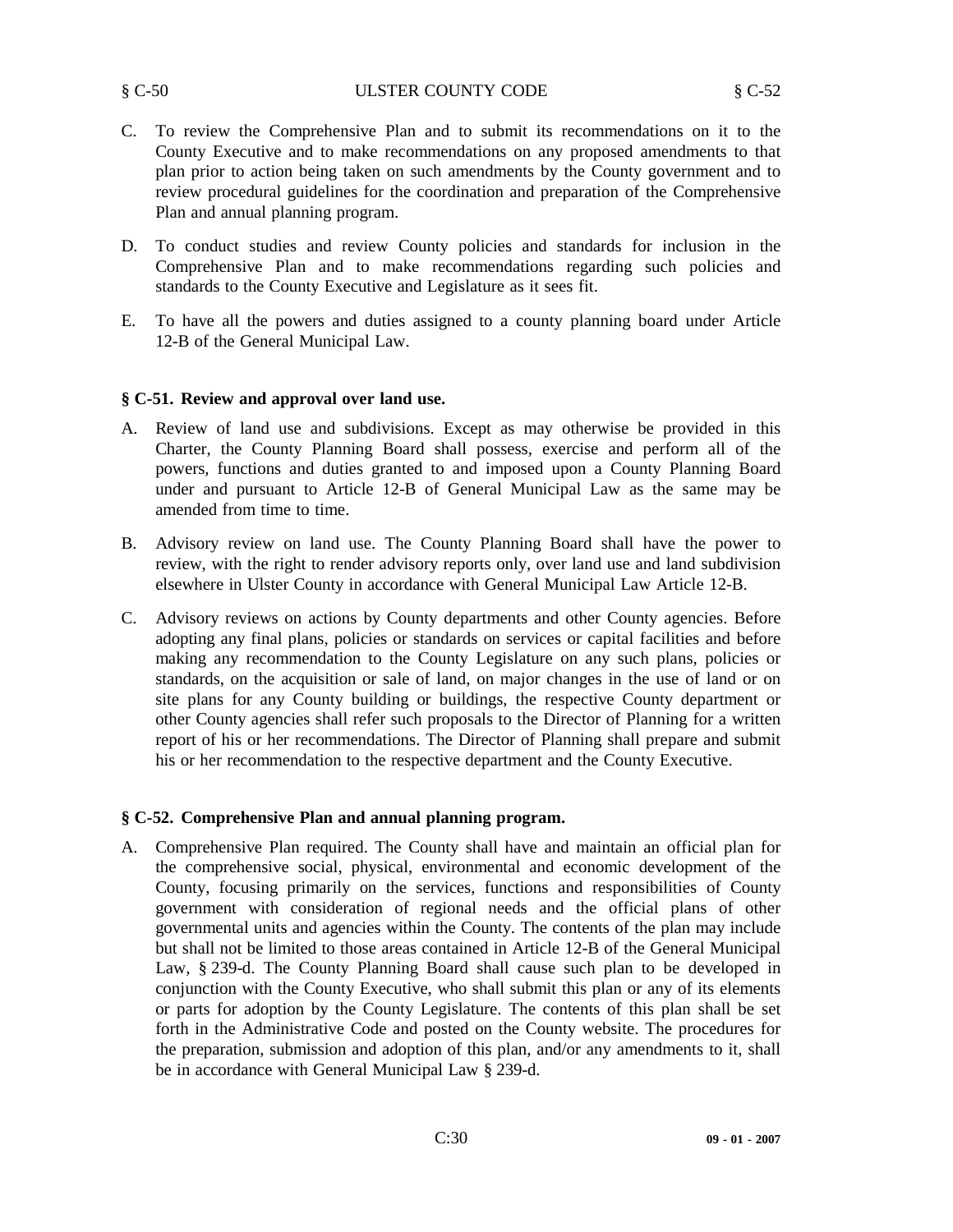#### § C-52 CHARTER § C-53

- B. Intent of Comprehensive Plan. The Comprehensive Plan is intended to serve as a guide for achieving the broad social, physical, environmental and economic development objectives of the County. The plan is intended to give direction to the actions of the County Legislature, and of all County departments and agencies that affect the development of the County, and is intended to guide all official County plans and policies concerning human resources, public safety services, physical and environmental resources and land use. Although the authority of the plan over the actions of local governments and private interests is limited to the authority set forth in General Municipal Law § 239-d, the plan is intended to serve as general guide to these actions as they affect the development of the County. The plan, through its development and continuing amendment, is intended to serve as a means for reviewing, modifying and integrating all plans of local governments and private entities.
- C. Adoption. The County legislative body may adopt by resolution a County Comprehensive Plan or any amendment thereto.
- D. Filing of adopted County Comprehensive Plan. The adopted County Comprehensive Plan and any amendments thereto shall be filed in the office of the County Clerk and a copy thereof filed in the office of the County Planning Board, with the Secretary of State, as well as with the Clerk of each municipality within the County.
- E. Effect of adoption.
	- (1) All County land acquisitions and public improvements, including those identified in the County Official Map adopted or amended pursuant to this article, shall be in accordance with a County Comprehensive Plan, if one exists; and
	- (2) All plans for capital projects of a municipality or state governmental agency on land included in the County Comprehensive Plan adopted pursuant to this section shall take such plan into consideration.
- F. Periodic review. The County Legislative Body shall provide, as a component of such proposed County Comprehensive Plan, the maximum intervals at which the adopted plan shall be reviewed.

#### ARTICLE VIII **Department of Finance**

# **§ C-53. Commissioner of Finance.**

- A. There shall be a Department of Finance under the direction of a Commissioner of Finance. The Commissioner of Finance shall be appointed by and serve at the pleasure of the County Executive, subject to confirmation by the County Legislature. He or she shall be appointed on the basis of his or her experience and qualifications in financial administration and other specified duties of this office and shall be directly responsible to the County Executive.
- B. Powers and duties. The Commissioner of Finance shall: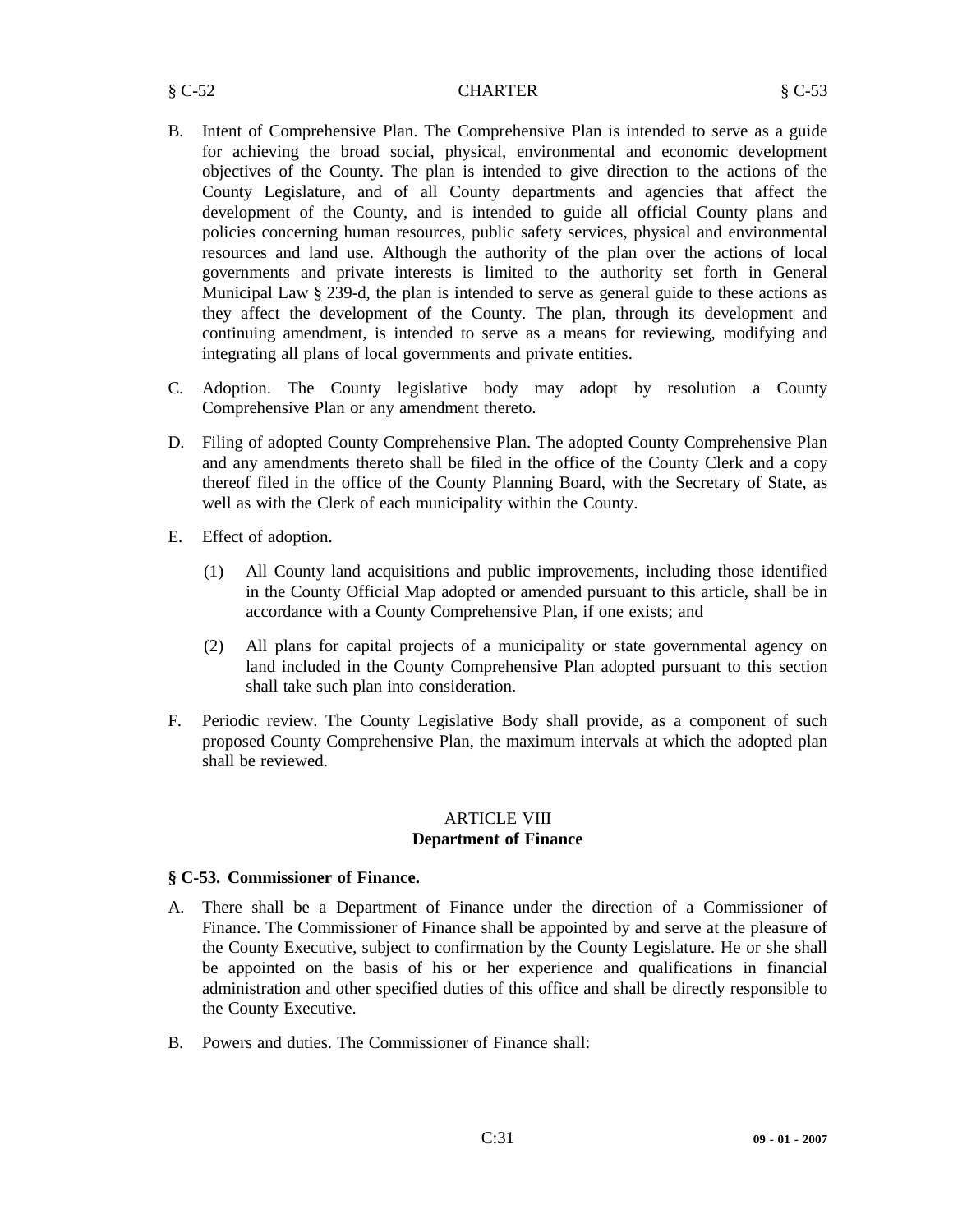- (1) Have charge of the administration of all the financial affairs of the County;
- (2) Collect, receive, have custody of, deposit and disburse all revenues, fees and other funds of the County or for which the County is responsible;
- (3) Act as the enforcing officer of the County for the purpose of the collection of tax liens on real property pursuant to Article 11 of the Real Property Tax Law of the State of New York;
- (4) Have all the powers and duties conferred upon a public administrator pursuant to the Surrogate's Court Procedure Act of the State of New York, except that any and all fees received in the performance of such duties shall be the property of the County of Ulster;
- (5) Perform all duties specified in law for County treasurers or other County officers relating to the collection of taxes;
- (6) Submit a complete statement of County finance to the County Executive and the County Legislature on or before the first day of March and at such other times as either may require; and
- (7) Have all the powers and perform all the duties conferred or imposed by law upon a county commissioner of finance and perform such other duties required by the County Executive or County Legislature.

# **§ C-54. Transition.**

The person serving as County Treasurer immediately prior to the time this Charter takes effect shall serve as Commissioner of Finance until the end of December 31, 2009, at which time the elected office of County Treasurer shall be abolished, and after which the Commissioner of Finance shall be appointed as provided herein.

# **§ C-55. Deputy Commissioners and staff.**

The Commissioner of Finance, subject to approval by the County Executive, shall designate in writing, and in order of succession, the deputies and/or assistants who shall be Acting Commissioner of Finance in the event of his or her absence from the County or inability to perform and exercise the powers and duties of his or her office. That designation shall be filed with the County Clerk and the Clerk of the County Legislature and may be revoked at any time by the Commissioner filing an approved new written designation and order of succession. The Acting Commissioner of Finance shall have all the powers and perform all the duties of the Commissioner.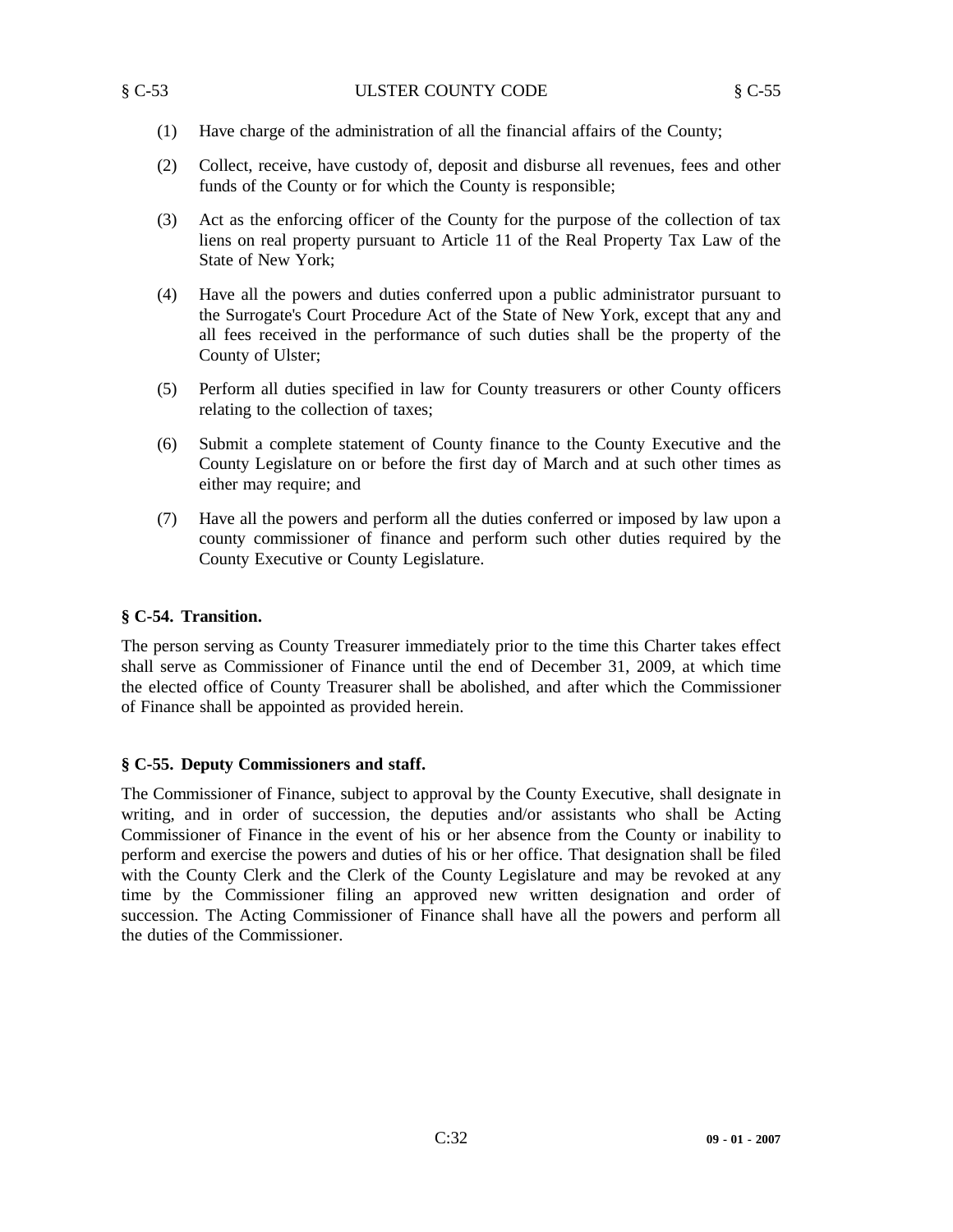# ARTICLE IX **Comptroller**

#### **§ C-56. Election; term; qualifications.**

There shall be a Comptroller, who shall be elected from the County at large in the first even-numbered year following the adoption of this Charter for a term of two years, and in the second even-numbered year following the adoption of this Charter for a term of three years, and thereafter in the first odd-numbered year and each subsequent odd-numbered year in which a County Executive is not chosen for a term of four years beginning with the first day of January next following his or her election. At the time of his or her nomination and election, and throughout his or her term of office, the Comptroller shall be and remain a qualified elector of Ulster County.

# **§ C-57. Powers and duties.**

The Comptroller shall be the chief accounting and auditing officer of the County. Except as may otherwise be provided in this Charter he or she shall:

- A. Examine, audit, and verify all books, records, and accounts kept by the various administrative units, offices and officials paid from County funds, institutions and other agencies of the County, including bond and note registers and trust accounts, and the accrual and collection of all County revenues and receipts, and for this purpose have access to all such books, records, and accounts at any time;
- B. Procure from the depositories with which the Commissioner of Finance shall have deposited the funds and monies coming into the Comptroller's possession statements, at least monthly, of all monies deposited by the Commissioner of Finance or paid out pursuant to the Comptroller's order, and reconcile such statements with the County accounts;
- C. Maintain records of appropriations, encumbrances and expenditures, and prescribe approved methods of accounting for all units of County government, unless otherwise required by the State Comptroller;
- D. Certify the availability of funds for all requisitions, contracts, purchase orders and other documents by which the County incurs financial obligations or for the expenditure of funds for which the County is responsible;
- E. Prescribe the form of receipts, vouchers, bills and claims, unless otherwise required by the State Comptroller;
- F. Audit and certify for payment all lawful claims or charges against the County, whether for payroll or otherwise, or against funds for which the County is responsible in whole or in part;
- G. As he or she determines necessary or appropriate, audit any department, program or function of County government to assess the degree to which its operation is economical, efficient and/or effective;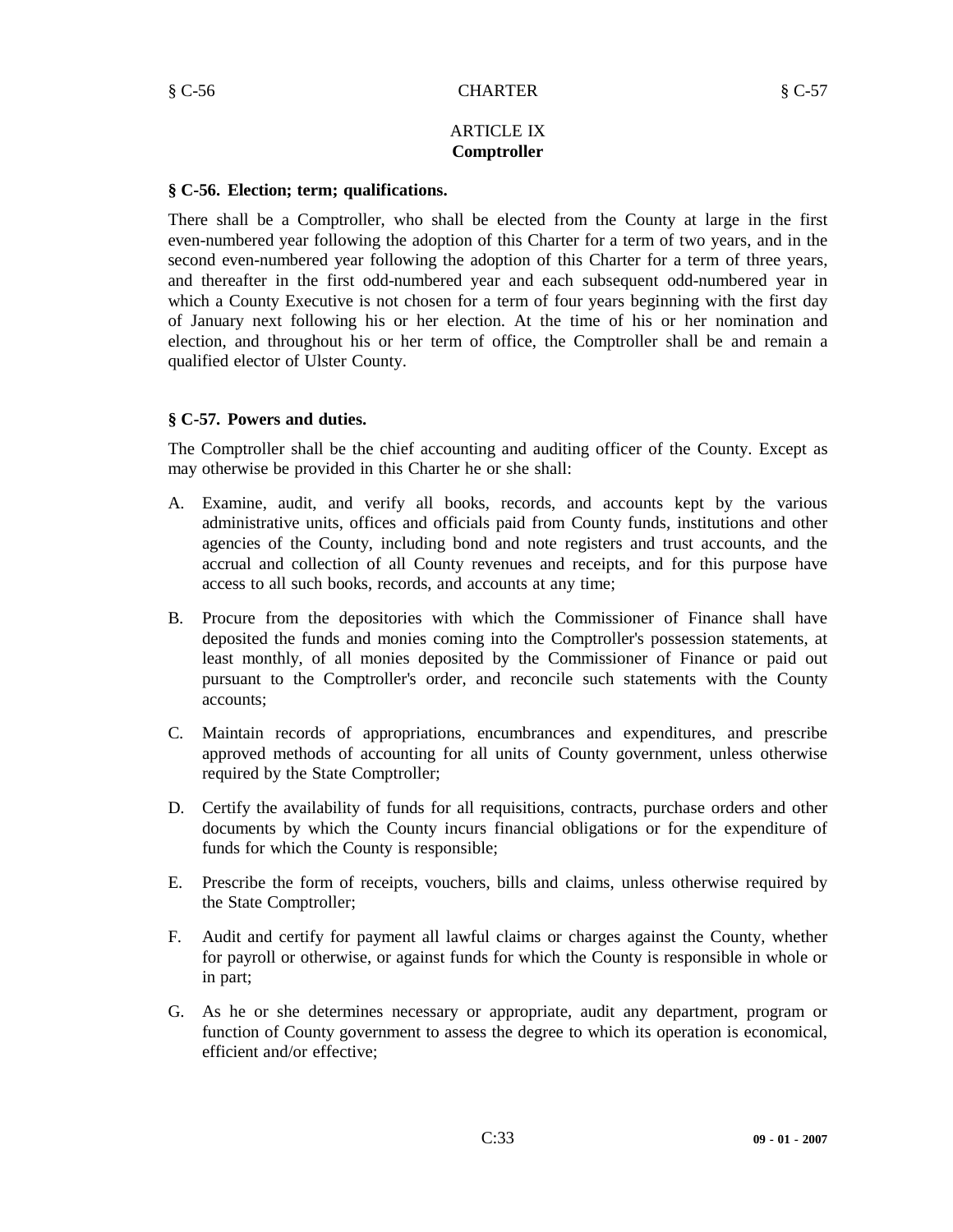- H. For the purpose of carrying out his or her powers and duties, have the power to require the attendance of and take the testimony under oath of such persons as the Comptroller may deem necessary;
- I. Submit to the County Legislature and post on the County website as frequently as he or she deems necessary, but at least quarter-annually, reports on the financial condition of the County and the economy, efficiency and/or effectiveness with which the County government or any of its departments, agencies or programs is managed; and
- J. Have all the powers and perform all the duties conferred or imposed by law upon a county comptroller, and perform such other related duties required by the County Executive or County Legislature.

# **§ C-58. Deputy Comptrollers and staff.**

The Comptroller shall have the power to appoint such Deputy Comptrollers, assistants and employees in his or her office as shall be authorized by the County Legislature. All such appointees shall be qualified by education and/or experience and shall be directly responsible to, and serve at the pleasure of, the Comptroller, subject to applicable law.

# **§ C-59. Acting Comptroller.**

The Comptroller shall designate in writing, and in order of succession, the Deputy Comptrollers and assistants who shall be Acting Comptroller in the event of his or her absence from the County or inability to perform and exercise the powers and duties of this office. Such designation shall be filed with the County Clerk and the Clerk of the County Legislature and may be revoked at any time by the Comptroller filing a new written designation and order of succession. The Acting Comptroller shall have all the powers and perform all the duties of the Comptroller.

# **§ C-60. Vacancy.**

- A. Intent. The intent of this section is to ensure that a vacancy in the County-wide elected office of the Comptroller is filled by popular election as expeditiously as possible.
- B. Vacancy filled by County Legislature. If a vacancy occurs in the office of the Comptroller of Ulster County for any reason other than the expiration of a term, the County Legislature shall fill this office ad interim by the appointing of a person fully qualified by law to hold that office by a majority of its full number at its next regularly scheduled session held no sooner than two weeks after the vacancy occurs.
- C. Appointee to serve on interim basis. A person appointed by the Legislature in this manner to fill an office ad interim shall serve until the end of the 31st day of December following the first election day at which a popular election may be held under law to fill this position.
- D. Election; person to serve for duration of unexpired term. The person chosen at popular election, held as soon as practicable on a general election day under state law to fill a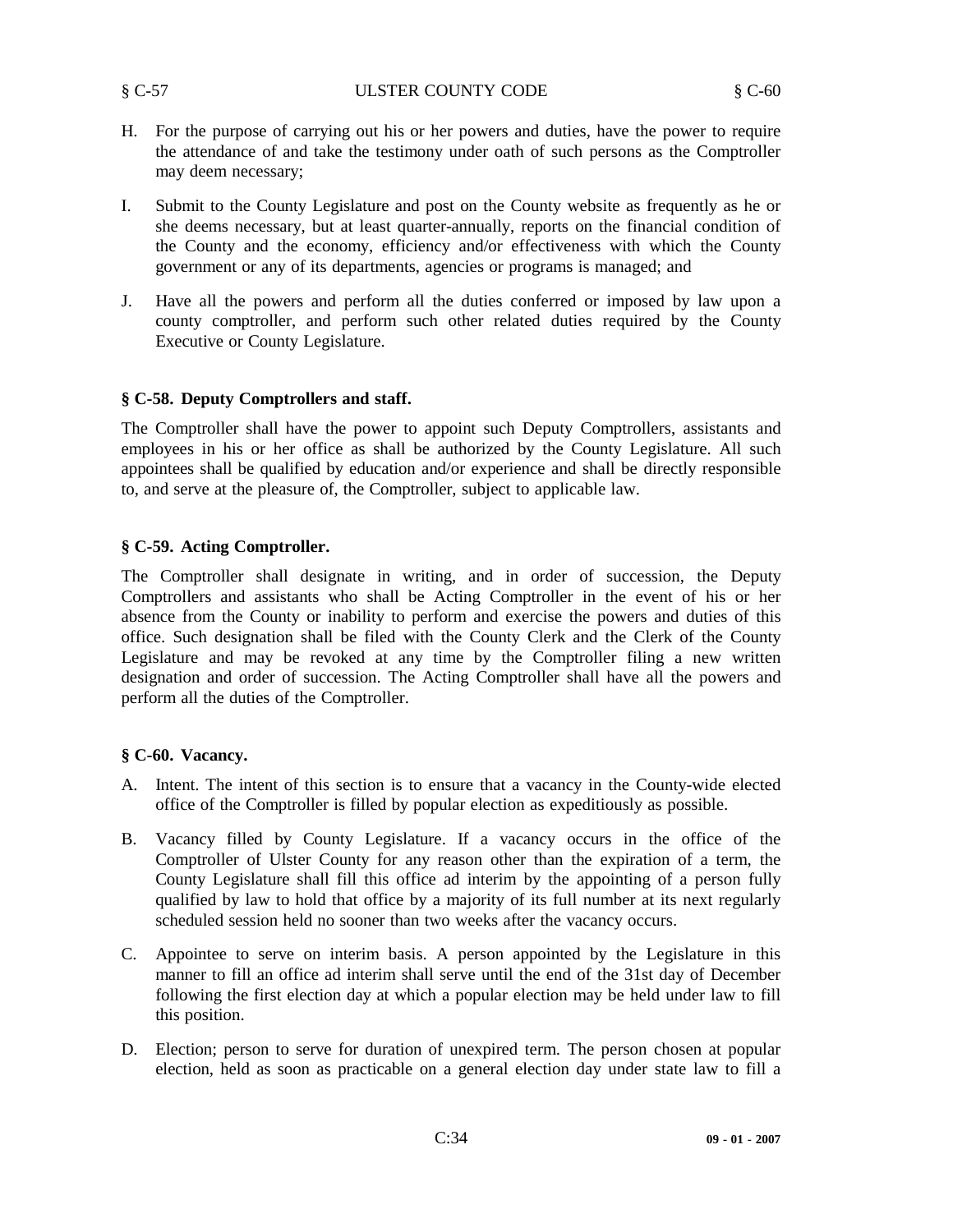vacancy in the position of the Comptroller of Ulster County, shall serve for the duration of the unexpired term of the office.

# ARTICLE X **Department of Personnel**

# **§ C-61. Personnel Director.**

- A. There shall be a Department of Personnel, headed by a Personnel Director. The Personnel Director shall be appointed by the County Executive in accord with requirements of education, experience, and other qualifications set out in state law, and subject to confirmation by the County Legislature, except that if the Personnel Director is appointed for a fixed term of years pursuant to a provision of state law, he or she may only be removed for cause, after written notice of charges and an opportunity to be heard.
- B. Powers and duties. The Personnel Director shall develop and administer a personnel program for the County, be the principal liaison with employee labor unions, advise the County Executive in collective bargaining, and have and exercise all the powers and duties as provided in the Civil Service Law in this state and all the powers and duties conferred or imposed upon him or her by any other law. He or she shall also perform such other and related duties required by the County Executive.

# ARTICLE XI **Department of Social Services**

# **§ C-62. Commissioner of Social Services.**

- A. There shall be a Department of Social Services under the direction of a Commissioner of Social Services, who shall be appointed by the County Executive, subject to confirmation by the County Legislature. He or she shall be appointed on the basis of his or her professional experience and other qualifications for the responsibilities of his or her office. He or she shall be directly responsible to and serve at the pleasure of the County Executive, except that if the Commissioner of Social Services is appointed for a fixed term of years pursuant to a provision of state law, he or she may only be removed for cause, after written notice of charges and an opportunity to be heard.
- B. Powers and duties. Except as may otherwise be provided in the Charter, the Commissioner shall manage and/or supervise all social services institutions and facilities owned or operated by the County. In addition, he or she shall have all the powers and perform all the duties conferred or imposed by the State Social Services Law or any other law upon a county commissioner of social services and perform such other related duties required by the County Executive or County Legislature.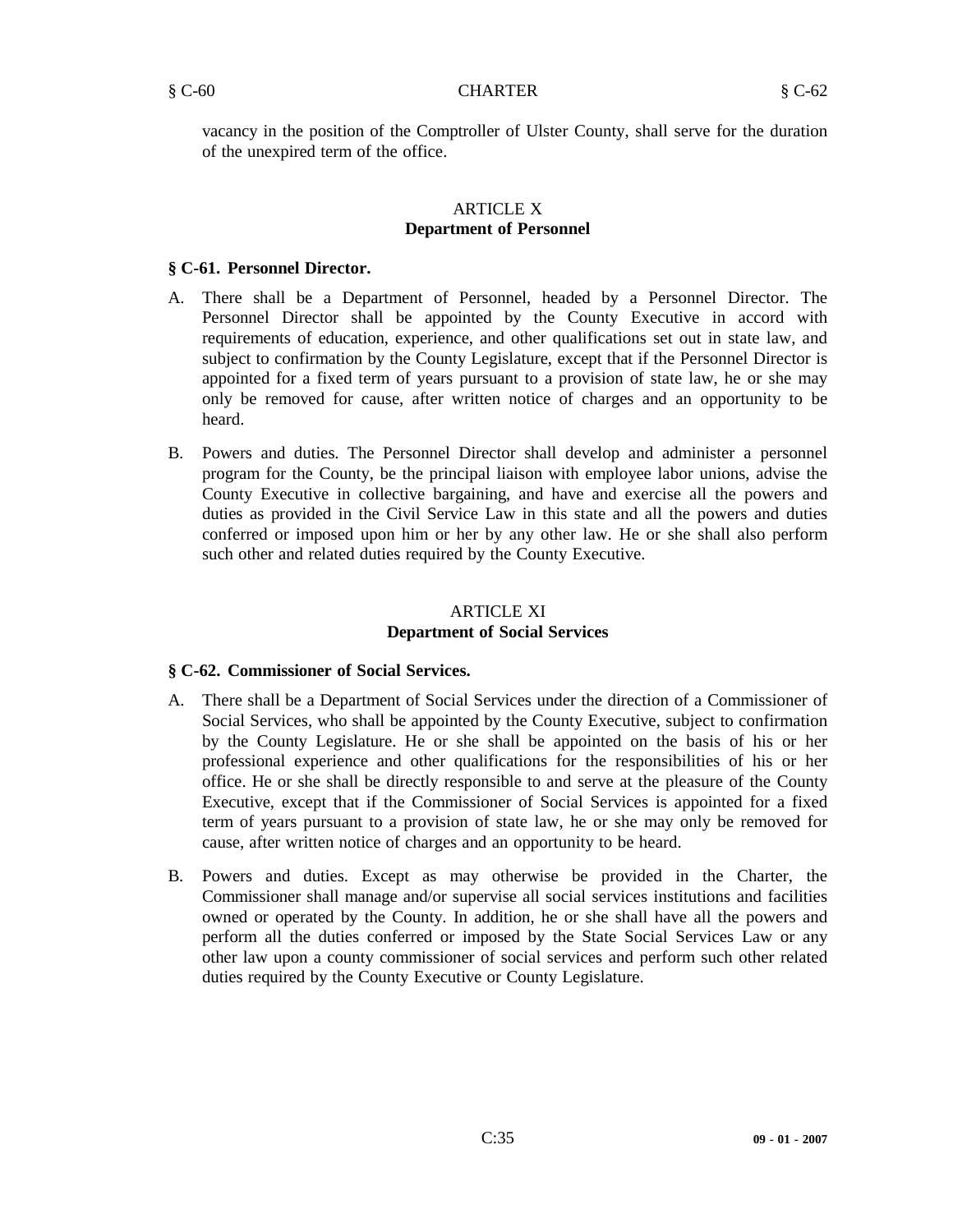# ARTICLE XII **Department of Public Works**

#### **§ C-63. Commissioner of Public Works.**

- A. There shall be a Department of Public Works headed by a Commissioner of Public Works who shall be appointed on the basis of his or her experience and qualifications for office by the County Executive to serve at his or her pleasure, subject to the confirmation by the County Legislature.
- B. Powers and duties. Except as otherwise provided in this Charter, the Administrative Code or state law, the Commissioner of Public Works shall:
	- (1) Have all powers and duties of a county engineer and a county superintendent of highways, pursuant to the Highway Law or other applicable law;
	- (2) Have such powers and duties in relation to County facilities for drainage, flood control, sanitation, sewage, or water supply as may be prescribed by the County Legislature;
	- (3) Furnish engineering and other services to the County Legislature, County Executive, the Department of Planning and other County departments as authorized;
	- (4) Have charge of and have the duty of performing such other functions concerning County real and personal property, public works and other matters as the County Executive and Legislature may, from time to time, direct;
	- (5) Have charge and supervision of routine maintenance of equipment, repair and storage buildings and facilities used by the Department, including highway substations, and all parking areas serving these facilities;
	- (6) Have charge and supervision of the design, construction and alteration of the County buildings, parking fields and lots, drives, walks, preserves, beaches, and other public structures and facilities under the jurisdiction of the County;
	- (7) Have charge and supervision of maintenance, repair and alteration of buildings owned or leased by the County, parking fields and lots, drives, walks, preserves, beaches and other public structures and facilities under the jurisdiction of the County, including custodial care; and
	- (8) Except as otherwise provided in this Charter and subject to the requirements of state law, have the authority to appoint and remove all officers and employees of the Department of Public Works.

#### **§ C-64. Acting Commissioner of Public Works.**

A. Subject to approval by the County Executive, the Commissioner of Public Works shall specify in writing, and in order of succession, the Deputy Commissioner or Deputy Commissioners and/or other assistants who shall be Acting Commissioner of Public Works in the event of his or her absence from the County or inability to perform and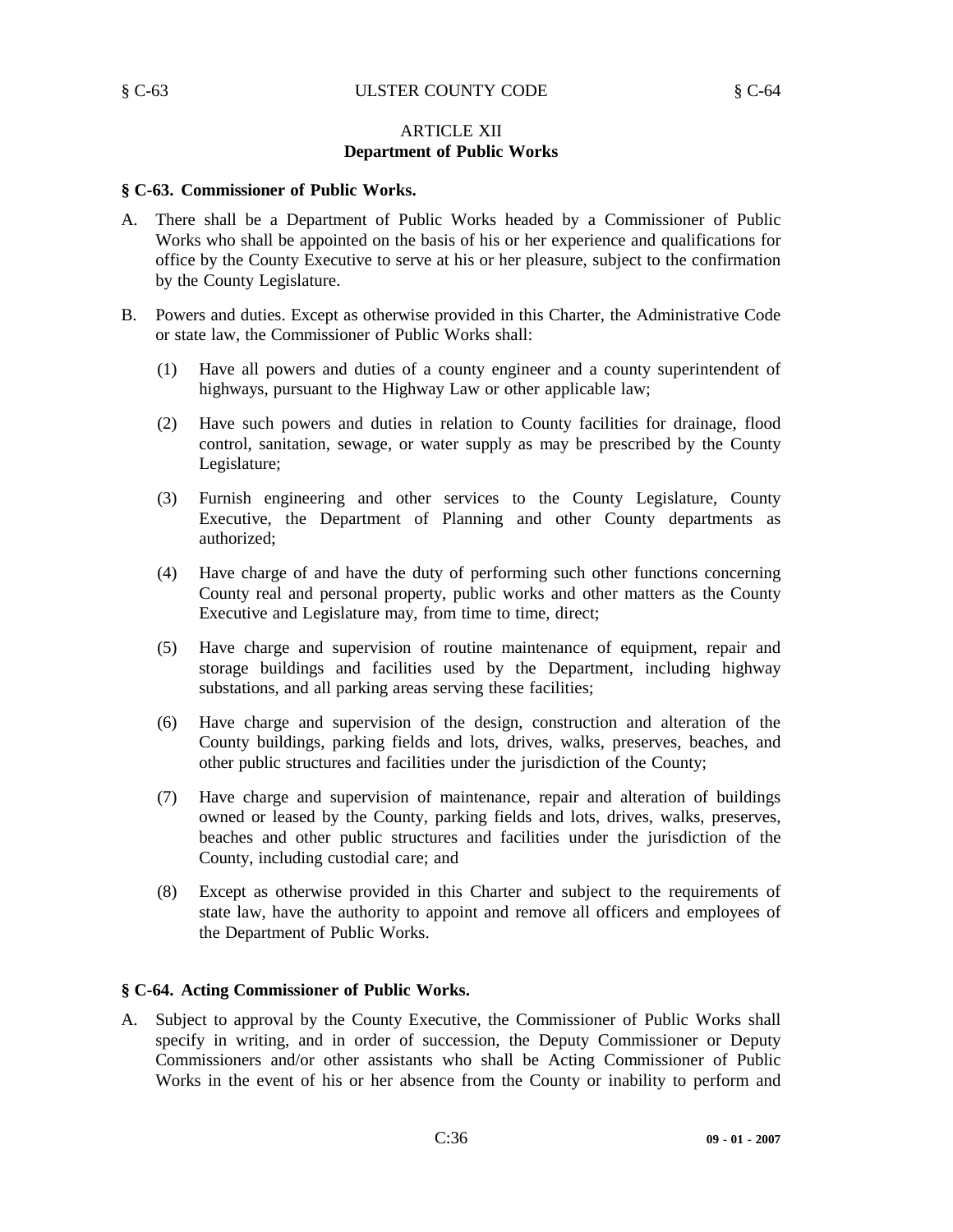#### § C-64 CHARTER § C-67

exercise the powers and duties of his or her office. This specification shall be filed with the County Clerk and the Clerk of the Legislature and may be revoked at any time by the Commissioner filing an approved new written designation and order of succession.

- B. The designated Deputy Commissioner of Public Works shall be Acting Commissioner of Public Works in the event of the Commissioner's absence from the County or inability to perform and exercise the powers and duties of the office for no more than 30 days. If the absence or inability of the Commissioner of Public Works shall extend for over 30 days or in the event there is no designated deputy, an Acting Commissioner of Public Works shall be appointed by the County Executive, subject to the County Legislature's confirmation, for a period not to exceed a total of 180 days in addition to the initial thirty-day period, or for the entire two-hundred-ten-day period as appropriate. If the inability of the Commissioner of Public Works shall extend over 210 days, the County Executive, subject to County Legislature confirmation, shall appoint a Commissioner of Public Works. An Acting Commissioner of Public Works shall file his or her designation and oath of office as such with the County Clerk.
- C. An Acting Commissioner of Public Works shall have all the powers and duties of the Commissioner during the period of his or her designation and until his or her successor shall be appointed and qualified under this section or until a new Commissioner of Public Works is appointed and qualified pursuant to law.

# **§ C-65. Engineering Division.**

There shall be an Engineering Division within the Department of Public Works staffed by licensed mechanical and structural engineers, responsible to the Commissioner of Public Works and under his or her supervision, charged with planning, supervision and oversight of construction and rehabilitation projects for all County highways, structures, water, sewer and flood control projects and other County facilities.

# **§ C-66. Rules and regulations.**

The County Legislature shall have the power, by local legislation, to establish such rules and regulations as may be necessary to provide for use by the public of facilities under the jurisdiction of the Department of Public Works and to provide for the enforcement thereof.

#### ARTICLE XIII **Department of Public Transportation**

# **§ C-67. Director of Public Transportation.**

- A. There shall be a Department of Public Transportation, headed by a Director who shall be appointed by the County Executive on the basis of his or her experience and qualifications for office to serve at the pleasure of the County Executive, subject to confirmation by the County Legislature.
- B. Powers and duties. The Director of Public Transportation shall: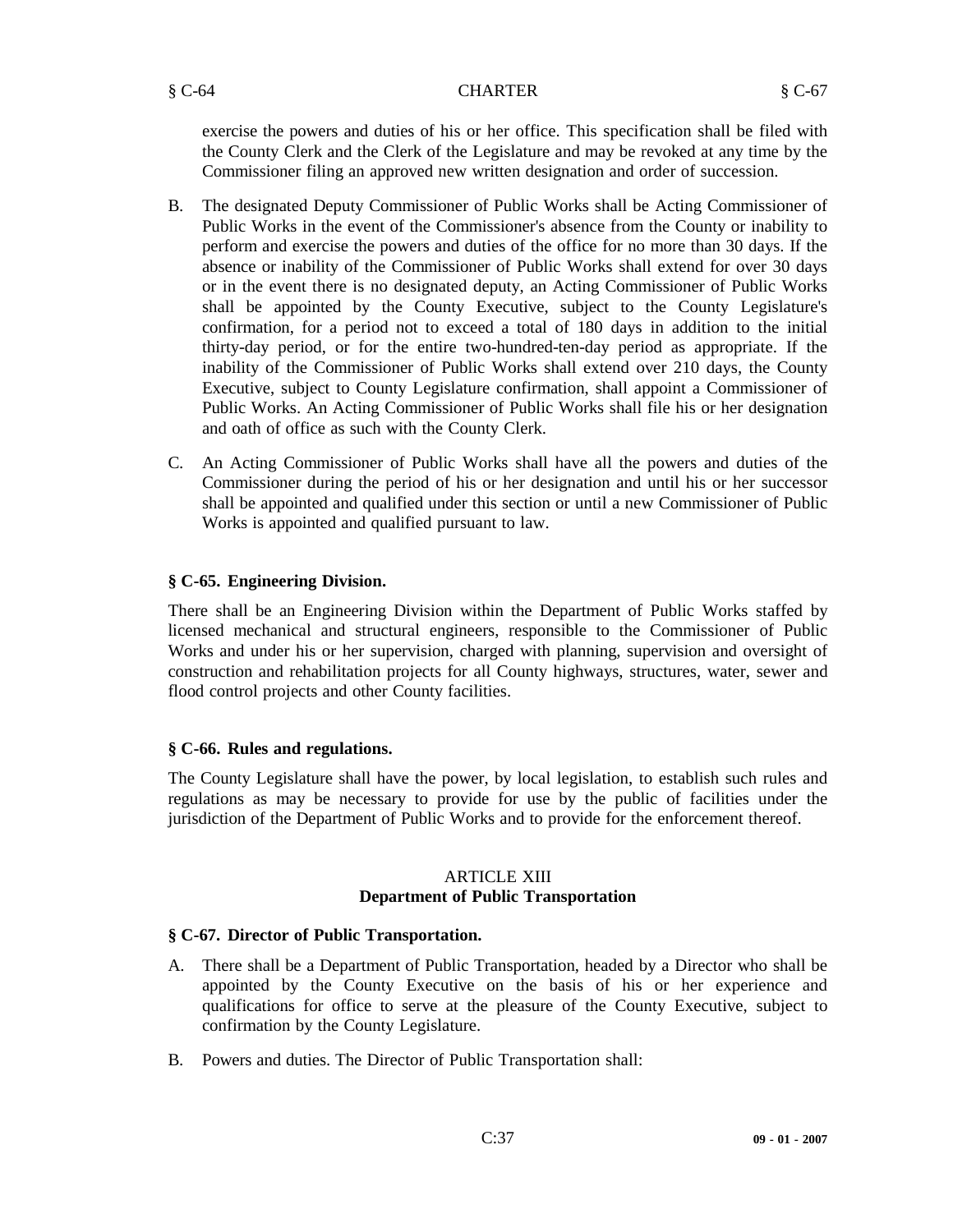- (1) Operate and manage a bus transit system, hereinafter referred to as the "Ulster County Area Transit System," for the County of Ulster;
- (2) Develop and maintain liaison with other governments, County government agencies, not-for-profit organizations and private carriers regarding the financing, planning, coordination and delivery of transit services to County residents;
- (3) Have charge, supervision and custodial care of all vehicles, buildings and any other real or personal property relating to the Ulster County Area Transit System; and
- (4) Have charge of and have the duty of performing other functions concerning the transit system and other modes of transportation as the County Executive and/or the County Legislature may from time to time direct.

#### **§ C-68. Rules and regulations.**

The County Legislature shall have the power, by local legislation, to establish such rules and regulations as may be necessary to provide for the use of facilities and equipment under the jurisdiction of the Department of Public Transportation and to provide for their enforcement.

# ARTICLE XIV **County Attorney**

#### **§ C-69. Appointment and qualifications.**

There shall be a County Attorney, who shall be appointed by and serve at the pleasure of the County Executive. The County Attorney shall, at the time of his or her appointment and at all times during his or her term of office, be a qualified elector of the County. He or she shall also have been duly admitted to the practice of law in this state and at all times during his or her term of office and shall devote his or her full working time to the duties of the office.

# **§ C-70. Powers and duties.**

The County Attorney shall:

- A. Be the sole legal advisor for the County;
- B. Advise all County officers, departments, agencies and units in all County legal matters of a civil nature;
- C. Prosecute or defend all actions or proceedings of a civil nature brought by or against the County;
- D. Prepare all necessary legal papers and instruments pertaining to the County government, exclusive of the preparation of local laws, resolutions, legalizing acts or other legislation or memoranda and opinions in support thereof, which fall within the purview of the Counsel to the Legislature; and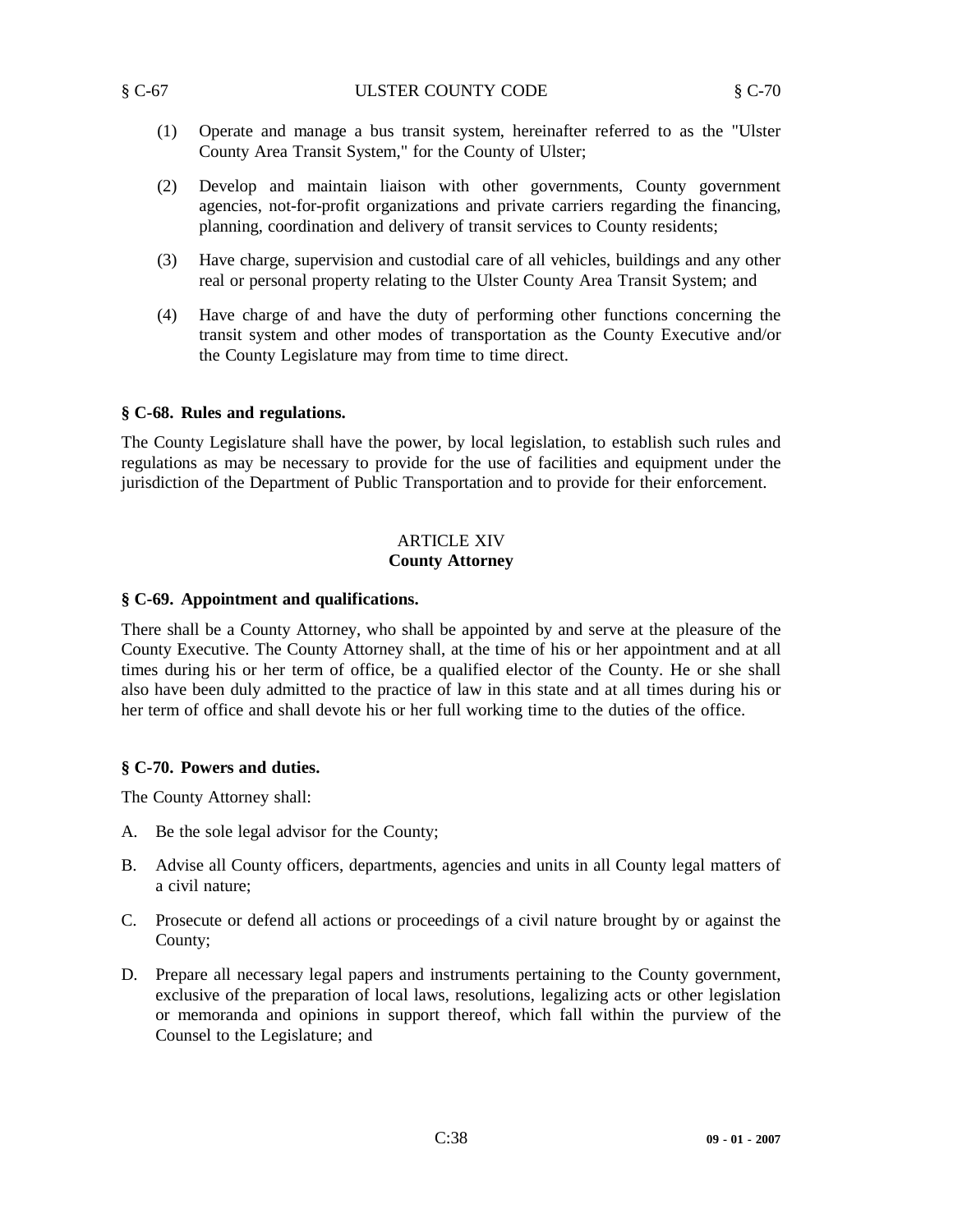E. Have all the powers and perform all the duties conferred or imposed by law upon a county attorney, except as may be inconsistent with this Charter, and perform such other and related duties required by the executive branch of County government.

# **§ C-71. Assistant County Attorneys.**

The County Attorney shall have the power to appoint Assistant County Attorneys as may be authorized by the County Legislature. All Assistant County Attorneys shall serve at the pleasure of the County Attorney.

# **§ C-72. Special counsel.**

The County Attorney shall have the power to retain special counsel where necessary and within appropriations made therefor by the County Legislature.

#### ARTICLE XV **Department of Information Services**

# **§ C-73. Director of Information Services.**

- A. There shall be a Department of Information Services under the direction of the Director of Information Services, who shall be appointed by the County Executive, subject to confirmation by the County Legislature, and serve at his or her pleasure. The Director of Information Services shall be appointed on the basis of his or her professional training and experience and other qualifications for the responsibilities of that office.
- B. Powers and duties. The Director of Information Services shall be the chief administrative officer of the Department. Except as may otherwise be provided in this Charter, he or she shall have all the powers and perform all the duties conferred or imposed by law upon a county director of information services and shall perform such other related duties required by the County Executive or County Legislature.

#### ARTICLE XVI **Department of Purchasing**

# **§ C-74. Director of Purchasing.**

- A. There shall be a Department of Purchasing headed by a Director of Purchasing who shall be appointed by the County Executive on the basis of his or her experience and qualifications for the office to serve at his or her pleasure, subject to confirmation by the County Legislature.
- B. Powers and duties. The Director of Purchasing shall:
	- (1) In accordance with the requirements for advertising and competitive bidding, authorize all purchases and sales of materials, supplies and equipment and contracts for the rental or servicing of equipment for the County;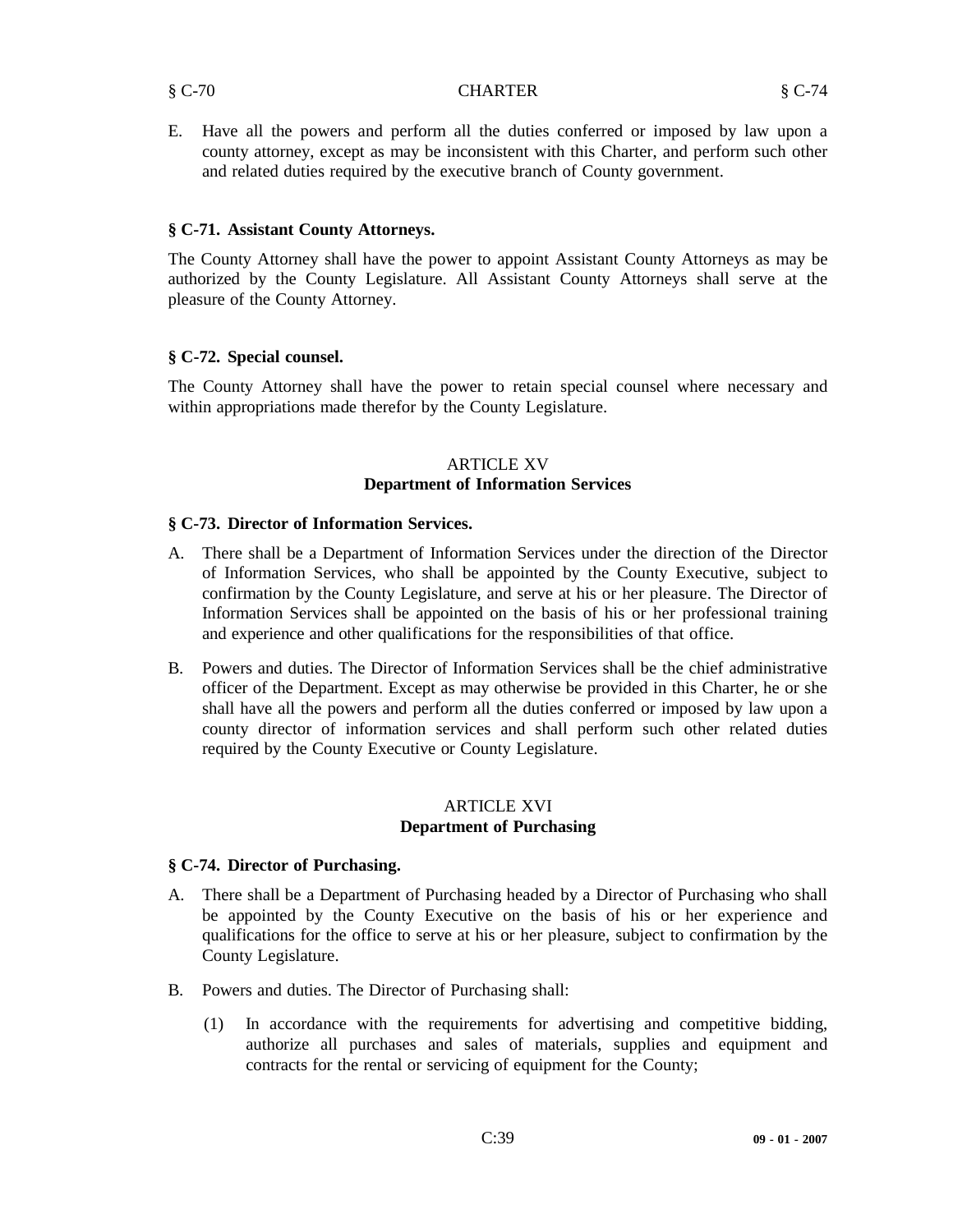- (2) Approve and execute certain contracts as shall be prescribed by the Administrative Code;
- (3) Establish and enforce suitable specifications and standards for all supplies, materials and equipment to be purchased for the County; and
- (4) Perform such other and related duties as shall be required and delegated by the County Executive or County Legislature.

# ARTICLE XVII **Real Property Tax Service Agency**

# **§ C-75. Director of Real Property Tax Service.**

There shall be a Real Property Tax Service Agency under the direction of a Director of Real Property Tax Service, who shall be appointed by the County Executive subject to confirmation by the County Legislature and shall serve at his or her pleasure. At the time of his or her appointment, and throughout his or her term of office, he or she shall possess such qualifications as may be required by law, and he or she shall be appointed on the basis of his or her administrative experience and other qualifications for the responsibilities of this office, except that if the Director of Real Property Tax Service is appointed for a fixed term of years pursuant to a provision of state law, he or she may only be removed for cause, after written notice of charges and an opportunity to be heard.

# **§ C-76. Agency powers and duties.**

The Real Property Tax Service Agency shall:

- A. Have all the powers and perform all the duties conferred or imposed by law upon the County regarding the extension of real estate taxes, the issuance of tax bills, the maintenance of County assessment records, the submission to the County Executive of tax equalization rates and the rendering of assistance to assessors throughout the County in the performance of their responsibilities;
- B. Prepare tax maps for the use of the assessor of all the assessing units in the County; on such maps shall be shown each separately assessed parcel of real property with its boundaries properly marked, pursuant to the Real Property Tax Law; and
- C. Perform such other and related duties required by the County Executive or County Legislature.

# ARTICLE XVIII **Department of Public Defender**

# **§ C-77. Public Defender.**

A. There shall be a Department of Public Defender under the direction of a Public Defender, who shall be appointed by the County Executive subject to confirmation by the County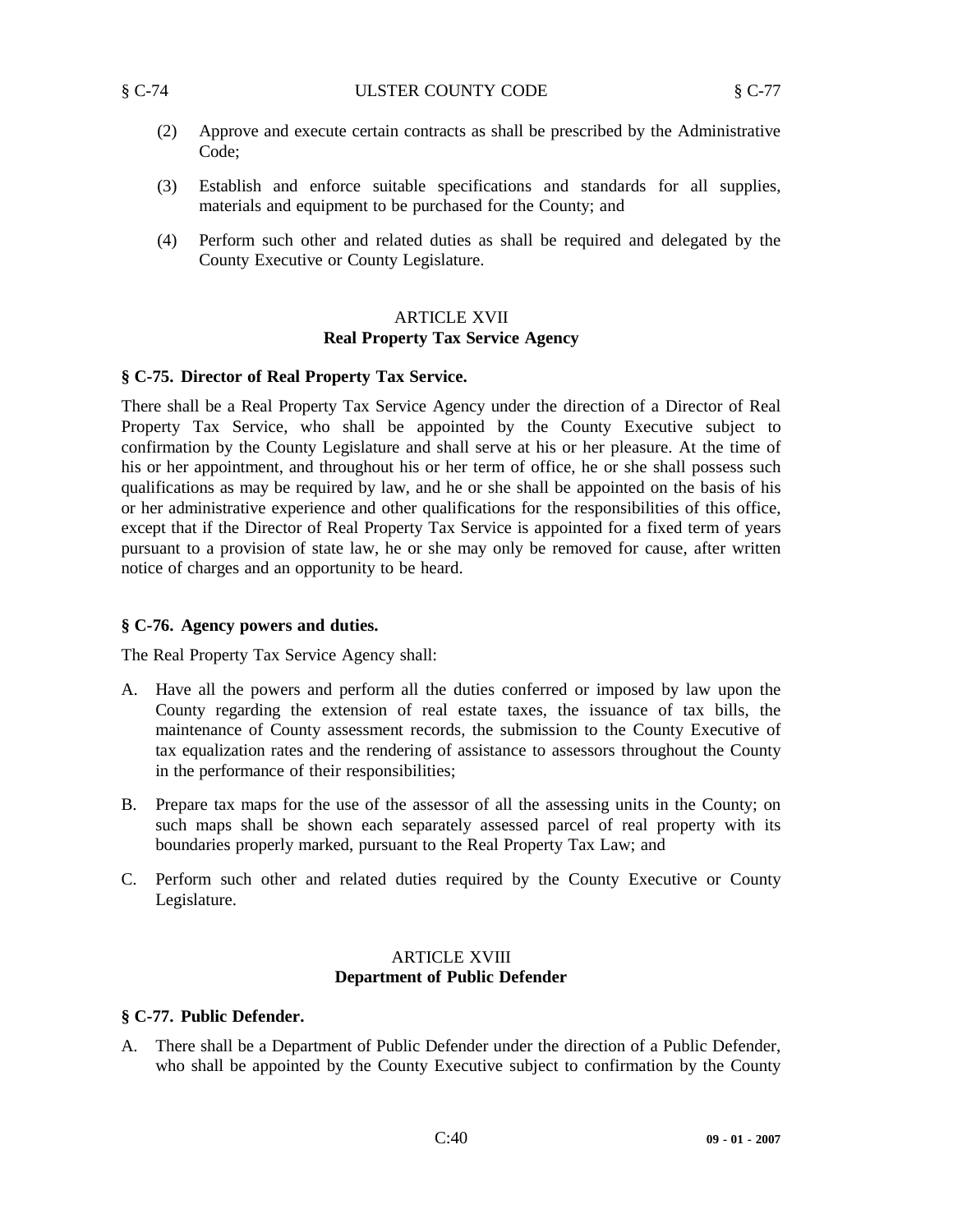Legislature and serve at his or her pleasure. At the time of his or her appointment, the person appointed as Public Defender shall have been duly admitted to the practice of law in this state for at least five years, and throughout his or her term of office, the Public Defender shall be and remain duly licensed and entitled to practice law in the State of New York. He or she shall be appointed on the basis of his or her legal experience and other qualifications for the responsibilities of his office and devote his or her full working time to the duties of the office.

- B. The Public Defender shall:
	- (1) Provide legal representation, without charge, as directed by a court of appropriate jurisdiction, to persons whom the court has determined are financially unable to retain private counsel and who are charged with a crime, or who are entitled to assigned counsel pursuant to the Family Court Act or other statutory provision;
	- (2) Except as otherwise provided in this Charter, have all the powers and perform all the duties conferred or imposed by law upon his or her office; and
	- (3) Perform such other and related duties required by the County Executive or County Legislature.

# **§ C-78. Deputy and Assistant Public Defenders and staff.**

The Public Defender shall have the power to appoint such Deputy and Assistant Public Defenders, investigators and employees of his or her Department as shall be authorized by the County Legislature. At the times of their appointments, and throughout their terms of office, all Deputy and Assistant Public Defenders shall be and remain duly licensed and entitled to practice law in the State of New York. All Deputy and Assistant Public Defenders, investigators and employees of the Department shall be directly responsible to, and serve at the pleasure of, the Public Defender, except as otherwise provided by the Charter, Administrative Code or applicable law.

# **§ C-79. Acting Public Defender.**

The Public Defender, subject to approval by the County Executive, shall designate in writing, and in order of succession, the Deputy and Assistant Public Defenders who shall be Acting Public Defender in the event of his or her absence from the County or inability to perform and exercise the powers and duties of his or her office. Such designations shall be filed with the County Clerk and the Clerk of the County Legislature and may be revoked at any time by the Public Defender filing an approved new written designation and order of succession. The Acting Public Defender shall have all the powers and perform all the duties of the Public Defender.

# **§ C-80. Special counsel.**

The Public Defender shall have the power to retain special counsel where necessary and within appropriations made therefor.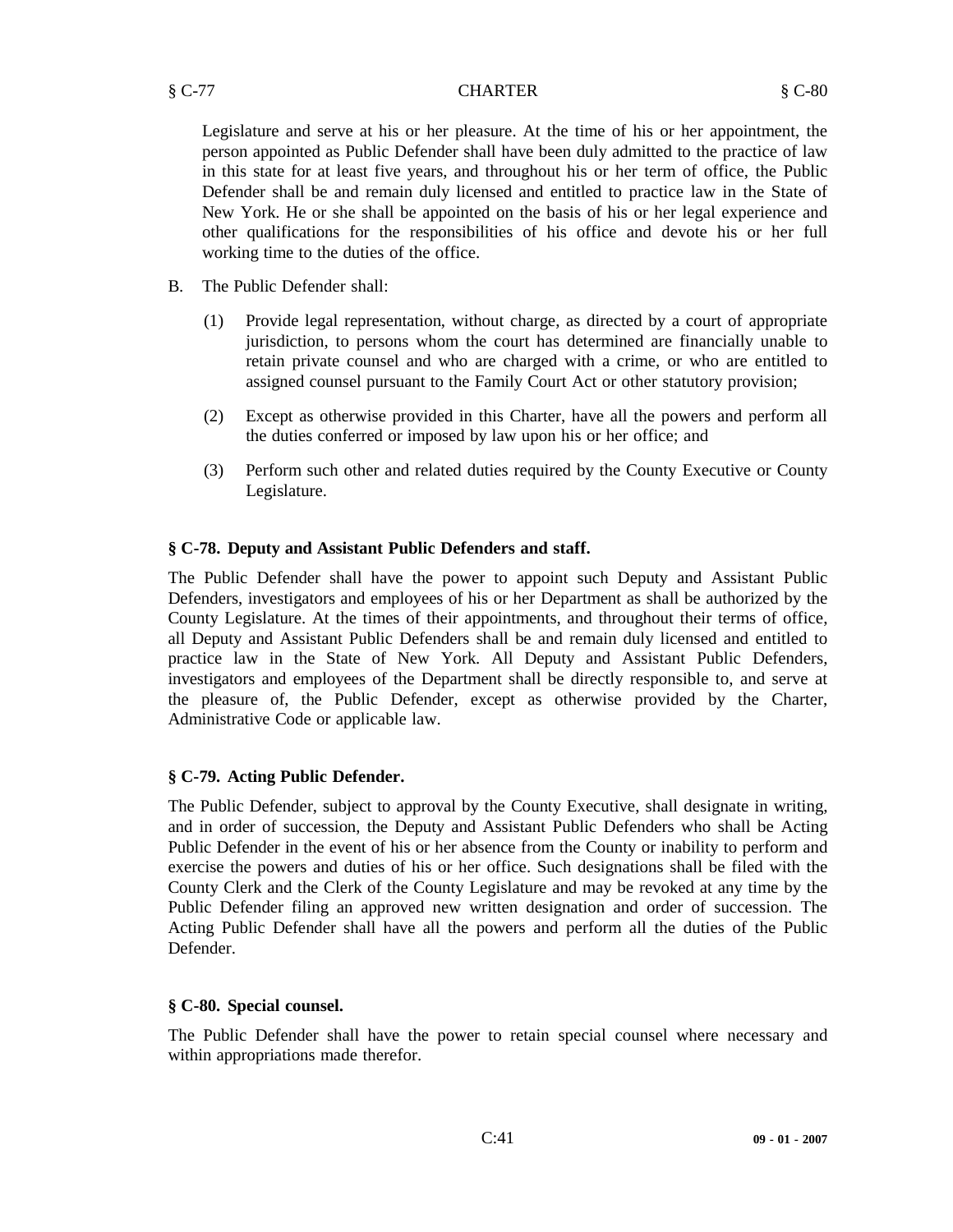# ARTICLE XIX **County Clerk**

# **§ C-81. Election and qualifications.**

There shall be a County Clerk who shall be elected by the County at large at a general election, for a term of office in accordance with law, commencing on the first day of January immediately following his or her election. The County Clerk, at the time of his or her election and at all times during his or her term of office, shall be a qualified elector of the County and shall devote his or her full working time to the duties of the office.

#### **§ C-82. Powers and duties.**

The County Clerk shall:

- A. Have and exercise all powers and duties conferred or imposed upon him or her by law and perform such other and related duties required by the County Executive or the Legislature;
- B. Appoint such deputies, officers and employees of the Department as may be authorized by resolution of the County Legislature; and
- C. Serve as the County's records management officer, or such successor office as may be established under state law, with all powers and duties of such office, and in this capacity provide central management of the County's records and archives, within such appropriations as shall be made annually by the County Legislature.

#### ARTICLE XX **Sheriff**

# **§ C-83. Election and qualifications.**

There shall be a Sheriff who shall be elected by the County at large at a general election, for a term of office in accordance with law, commencing on the first day of January immediately following his or her election. The Sheriff, at all times during his or her term of office, shall be a qualified elector of the County and shall devote his or her full working time to the duties of the office.

#### **§ C-84. Powers and duties.**

The Sheriff shall have and exercise all the powers and duties heretofore or hereafter lawfully granted or imposed by the Charter, Administrative Code, local law or resolution of the County Legislature, or order or direction of the County Executive, not inconsistent with those powers and duties vested in his or her office under the laws and constitution of New York State.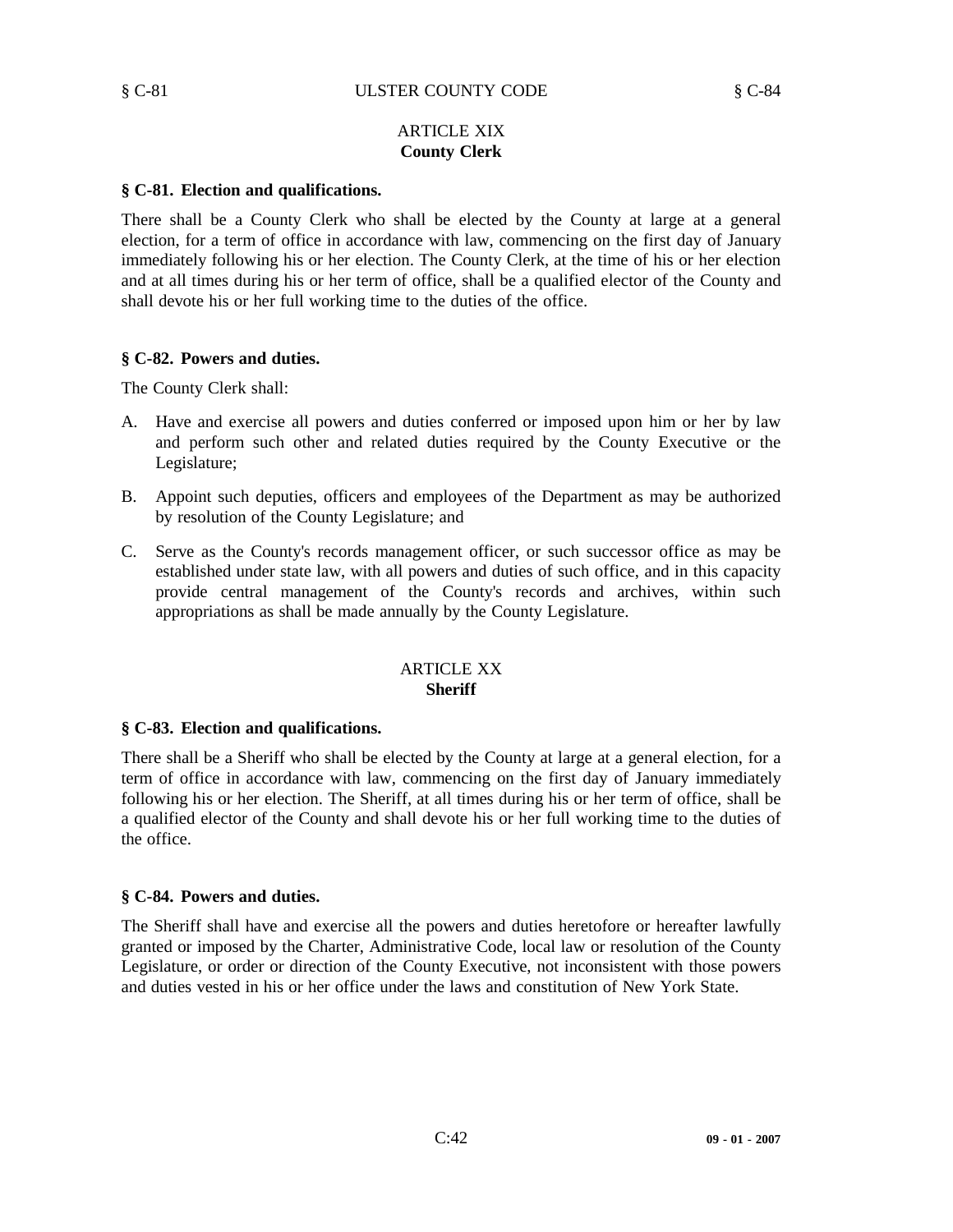§ C-85 CHARTER § C-90

Within 10 days after entering upon the duties of the office, the Sheriff shall appoint an Undersheriff to serve at the pleasure of the Sheriff as provided by law. The Undersheriff, at all times during his or her term of office, shall be a qualified elector of the County and shall devote his or her full working time to the duties of the office.

# **§ C-86. Deputies.**

The Sheriff shall have the power to appoint such deputies as may be authorized by the County Legislature, subject to the requirements of law and contract.

# ARTICLE XXI **District Attorney**

# **§ C-87. Election and qualification.**

There shall be a District Attorney who shall be elected by the County at large at a general election, for a term of office in accordance with law, commencing on the first day of January immediately following his or her election. The District Attorney shall, at the time of his or her election and at all times during his or her term of office, be a qualified elector of the County, fully admitted to the practice of law in this state, and devote his or her full working time to the duties of the office.

# **§ C-88. Powers and duties.**

The District Attorney shall have and exercise all the powers and duties heretofore or hereafter lawfully granted or imposed by the Charter, Administrative Code, local law or resolution of the County Legislature or order or direction of the County Executive not inconsistent with those powers and duties conferred upon his or her office under the laws and constitution of New York State.

# **§ C-89. Assistant District Attorneys.**

The District Attorney shall have the power to appoint Assistant District Attorneys as may be authorized by the County Legislature. All Assistant District Attorneys shall serve at the pleasure of the District Attorney.

# **ARTICLE XXII Fire Coordinator and Fire Advisory Board**

# **§ C-90. Fire Coordinator.**

A. Appointment. There shall be a Fire Coordinator who shall be appointed by and serve at the pleasure of the County Executive. He or she shall be appointed based upon his or her education, experience and qualifications to perform the duties of the office, subject to the confirmation of the County Legislature.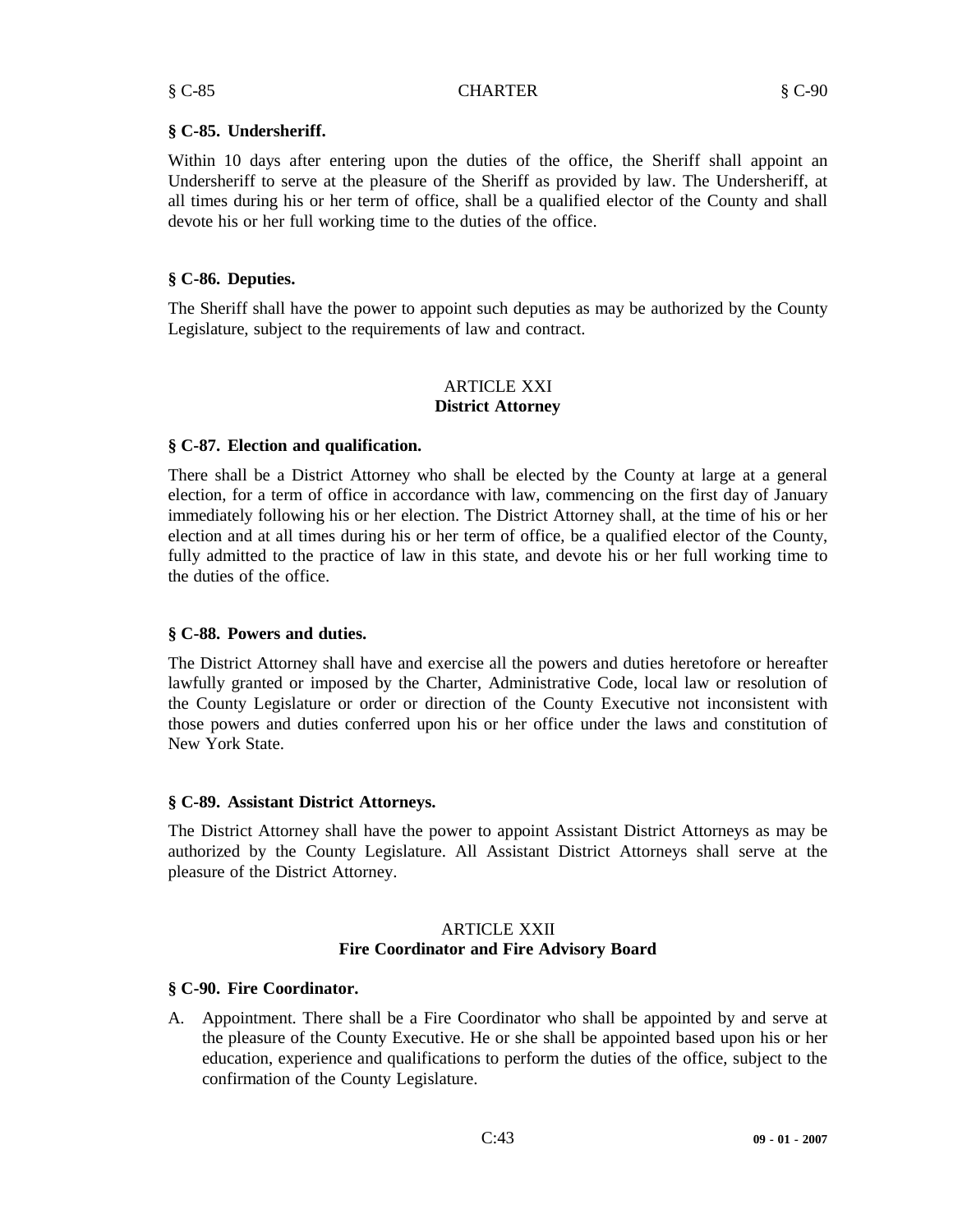#### § C-90 ULSTER COUNTY CODE § C-94

B. Powers and duties. The Fire Coordinator shall administer the County programs for fire training and mutual aid in cases of fire and other emergencies in which the services of firemen are required. He or she shall act as the chief liaison between the County government and the fire-fighting forces in the County and their governing boards and bodies and shall perform such other duties as the County government may require or the County Executive may direct.

# **§ C-91. Fire Advisory Board.**

There shall be a County Fire Advisory Board, which shall be appointed as provided by law. Members of the Fire Advisory Board shall receive no compensation for services rendered but shall be entitled to their reasonable and necessary expenses incurred in the performance of their duties, within appropriations made for such purposes.

# ARTICLE XXIII **Office for the Aging**

# **§ C-92. Director of the Office for the Aging.**

- A. There shall be an Office for the Aging, headed by a Director who shall be appointed by and serve at the pleasure of the County Executive. He or she shall be appointed based upon his or her education, experience and qualifications to perform the duties of the office and subject to the confirmation of the County Legislature.
- B. Powers and duties. The Director of the Office for the Aging shall have all the powers and perform all the duties now or hereafter conferred or imposed upon him or her by law and perform such other and related duties required by the County Executive or County Legislature.

# ARTICLE XXIV **Consumer Fraud Bureau**

# **§ C-93. Director of Consumer Affairs.**

There shall be a Consumer Fraud Bureau headed by a Director of Consumer Affairs who shall be appointed by the County Executive based on his or her experience and qualifications to perform the duties of said office, subject to confirmation by the County Legislature, and serve at his or her pleasure. He or she shall have all the powers and perform all the duties now and hereafter conferred or imposed upon him or her by law and perform such other and related duties required by the County Executive or County Legislature.

# **§ C-94. Director of Weights and Measures.**

The Director of Consumer Affairs shall serve ex officio as the Director of Weights and Measures and shall have all the powers and perform all the duties now or hereafter conferred or imposed on this office by law.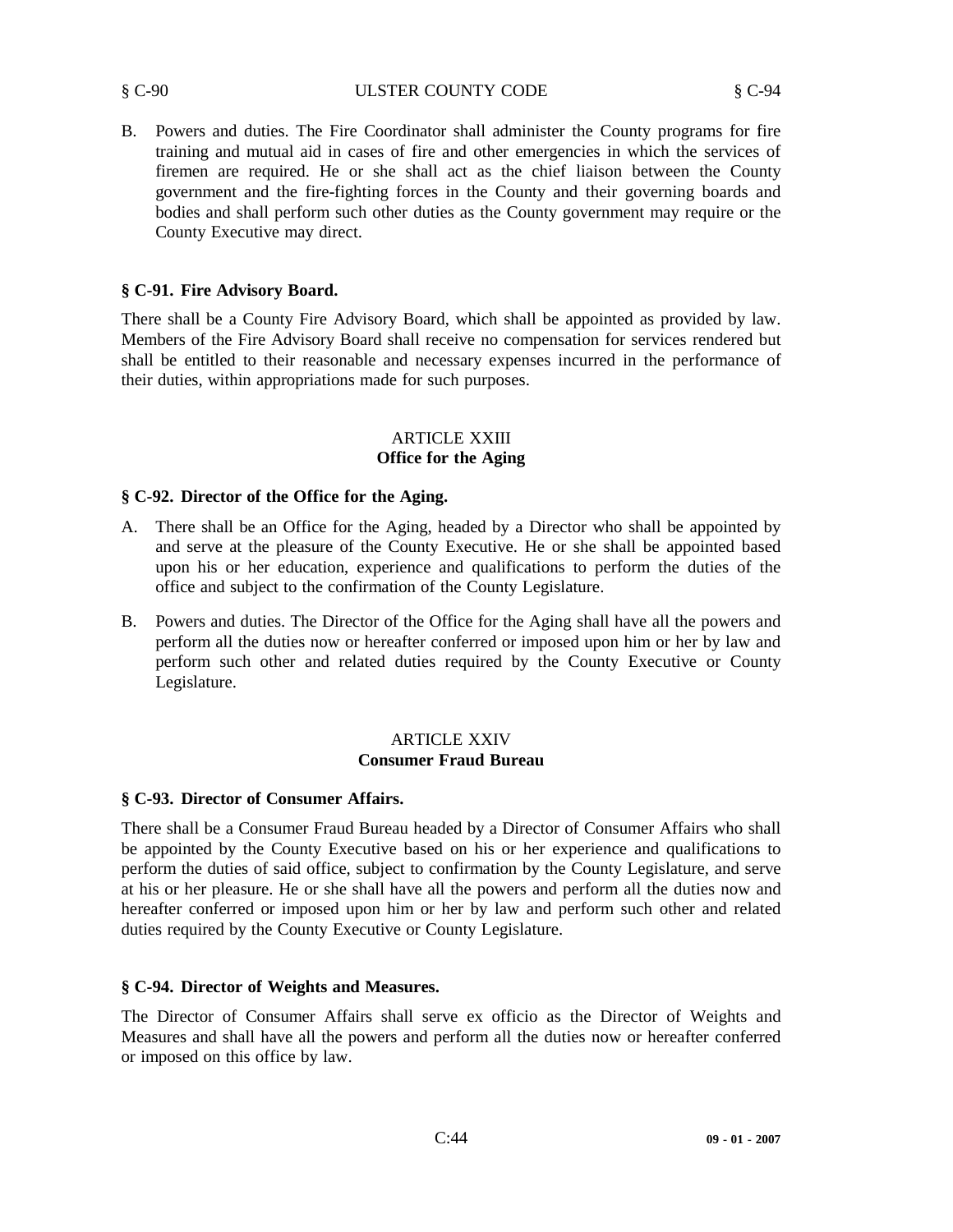# ARTICLE XXV **Veterans' Service Agency**

# **§ C-95. Director of Veterans' Service.**

There shall be a Veterans' Service Agency headed by a Director of Veterans' Service who shall be appointed by the County Executive on the basis of his or her education and experience qualifications to perform the duties of the office, subject to confirmation by the County Legislature, and serve at the County Executive's pleasure. He or she shall have all the powers and perform all the duties now or hereafter conferred or imposed upon him or her by law and perform such other and related duties required by the County Executive or County Legislature.

#### ARTICLE XXVI **Department of Probation**

# **§ C-96. Director of Probation.**

There shall be a Department of Probation, headed by a Director of Probation. The Director shall be appointed by the County Executive subject to the confirmation of the County Legislature, in accordance with Executive Law.

#### ARTICLE XXVII **Board of Elections**

#### **§ C-97. Appointment; term; powers and duties.**

There shall be a Board of Elections, whose members shall be appointed by the County Legislature in the manner provided by law, and who shall serve at its pleasure unless otherwise required by law. The Board's powers and duties shall be as provided by law.

# ARTICLE XXVIII **County Jury Board; Commissioner of Jurors**

#### **§ C-98. Powers and duties.**

There shall be a County Jury Board and a Commissioner of Jurors, appointed pursuant to law, who shall have and exercise all the powers and perform all the duties now or hereafter conferred or imposed upon them by law. The Commissioner shall serve as an officer of the Court and formulate panels of grand and trial jurors, maintain jury service records and initiate action to sanction jurors who violate the law.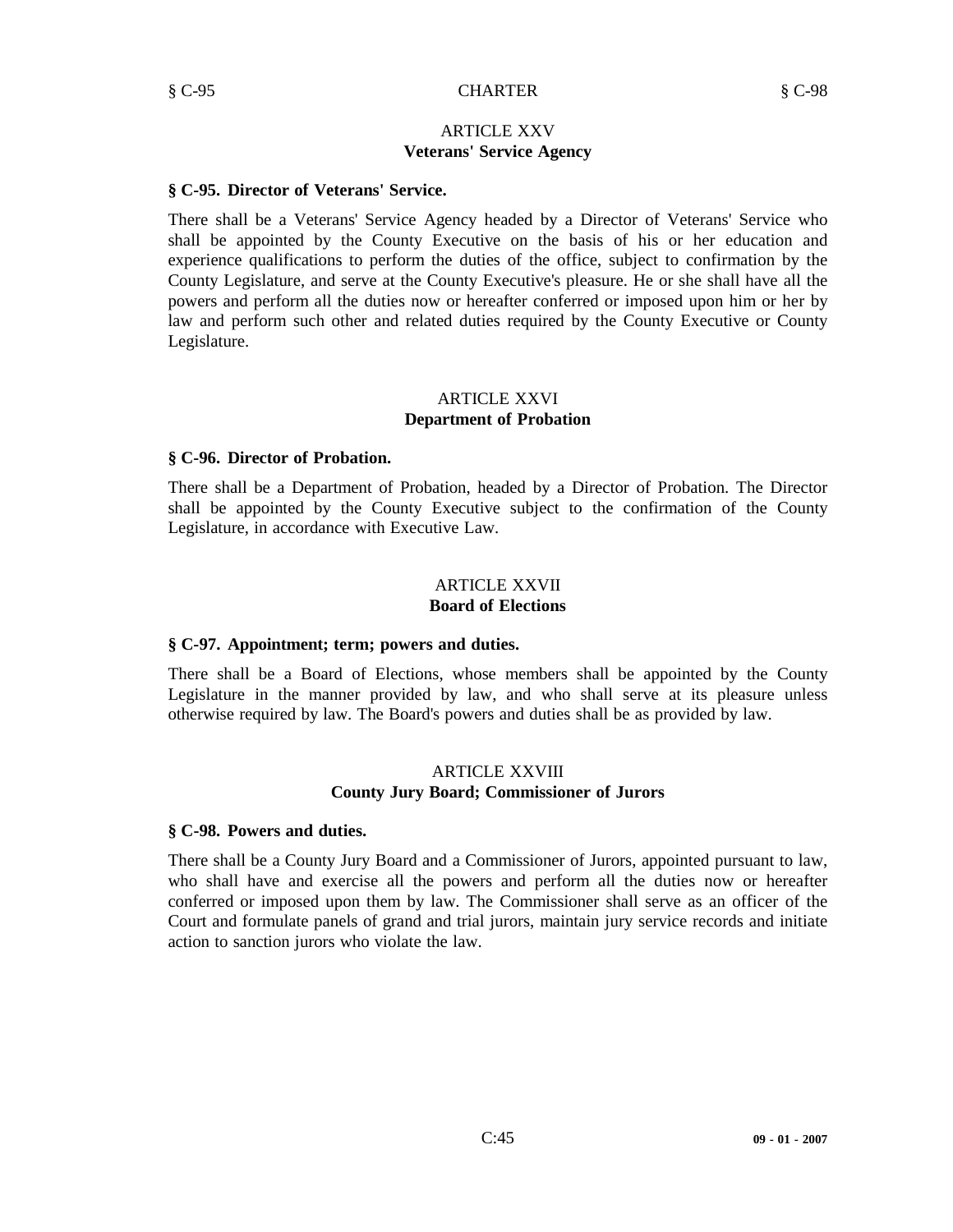# ARTICLE XXIX **Department of Residential Health Care Facilities**

# **§ C-99. Director of Residential Health Care Facilities.**

- A. There shall be a Department of Residential Health Care Facilities headed by a Director. The Director of Residential Health Care Facilities shall have the qualifications of a nursing home administrator. She or he shall be appointed by the County Executive, subject to confirmation by the County Legislature, and serve at the pleasure of the County Executive.
- B. Powers and duties. The Director shall have and exercise all powers and duties heretofore or hereafter lawfully granted or imposed by this Charter, local law or resolution of the County Legislature, or by applicable law not inconsistent with this Charter, which shall be necessary to enable her or him to manage and supervise the Golden Hill Health Care Center and/or any other similar institution of the County.

# ARTICLE XXX **Commission of Human Rights**

# **§ C-100. Commissioner of Human Rights.**

There shall be a Commission of Human Rights headed by a Commissioner of Human Rights who shall be appointed by the County Executive, subject to confirmation of the Legislature, and serve at his or her pleasure.

# **§ C-101. Membership; duties; appointments; terms of office.**

- A. The Commission of Human Rights shall be constituted in accordance with and exercise the powers and duties specified in Article 12-D of the General Municipal Law and other related duties required by the County Executive and/or the County Legislature.
- B. The Commission of Human Rights shall have 11 members appointed to terms of three years, three members of whom shall be appointed by the legislative Chairman, three members by the legislative minority leader, and five members by the County Executive, one of whom shall be designated by him or her as the Commission Chairman. Appointments shall be representative of the various religious, racial, ethnic and nationality groups in Ulster County's communities. No member of the Commission of Human Rights shall serve more than two terms of three years.

# **§ C-102. Authority.**

The Commission of Human Rights shall have all of the authority, responsibility, obligations, powers and duties set forth in Article 12-D of the General Municipal Law and shall also have the authority to create bylaws for its own governance, proceedings and activities.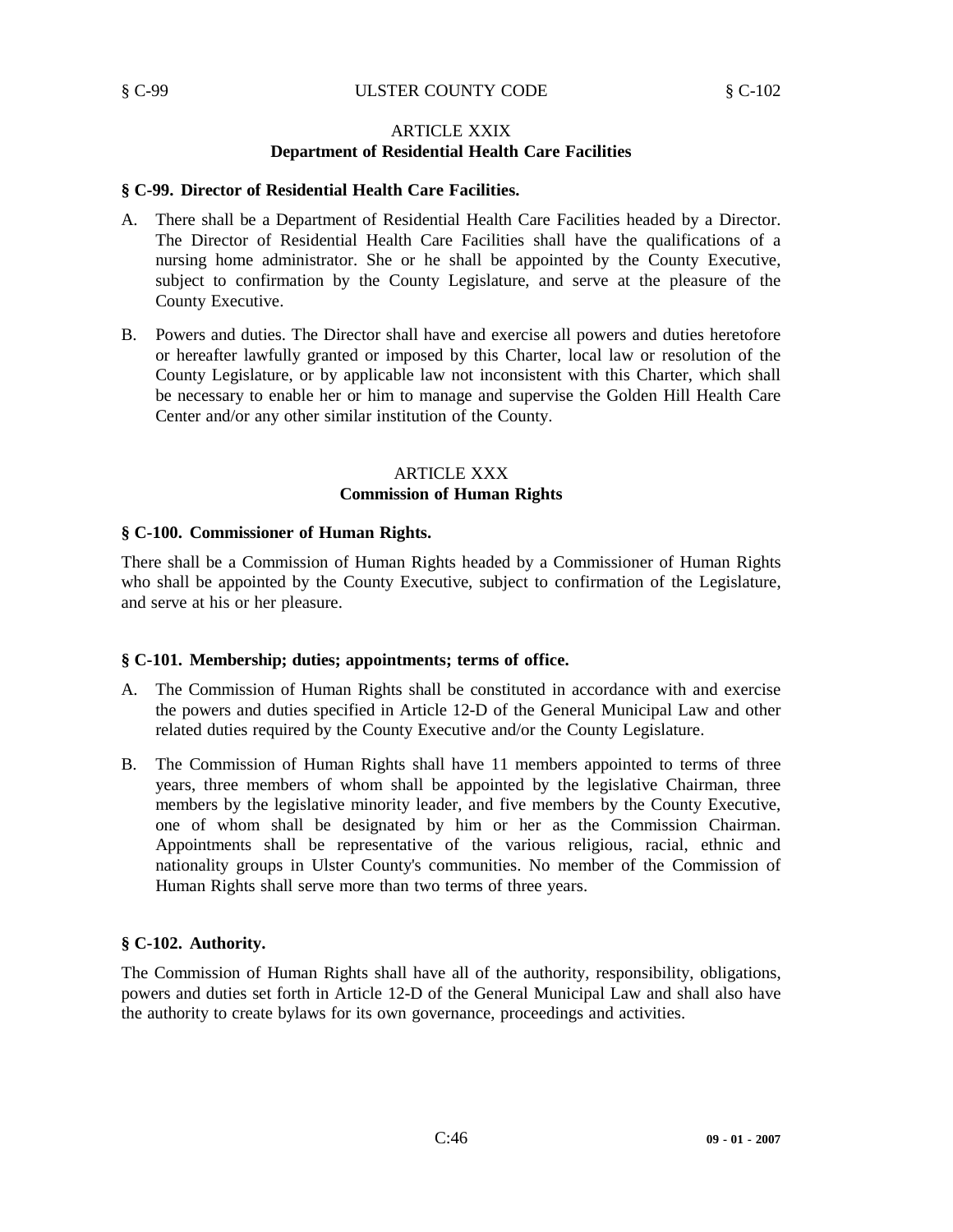# ARTICLE XXXI **County Historian**

#### **§ C-103. Appointment; powers and duties.**

There shall be a County Historian who shall be appointed by the County Executive pursuant to New York State Arts and Cultural Affairs Law, subject to confirmation by the County Legislature. The County Historian shall preserve, interpret and promote the history of Ulster County and shall have all the powers and perform all the duties conferred or imposed by applicable law.

#### ARTICLE XXXII **Ulster County Community College**

#### **§ C-104. Continued operation; Board of Trustees.**

Ulster County Community College, heretofore established pursuant to the Education Law of the State of New York, shall continue to operate in accordance with all applicable laws of the State of New York and additionally with applicable provisions of this Charter. The Board of Trustees shall continue as provided by law, except that the power of appointment of those Trustees authorized by state law to be appointed by the local sponsor is transferred to and shall be exercised by the County Executive, subject to confirmation by the County Legislature. Members of the Ulster County Community College Board of Trustees shall receive no compensation for services rendered but shall be entitled to their reasonable and necessary expenses incurred in the performance of their duties, within appropriations made for such purposes.

#### ARTICLE XXXIII **Board of Ethics**

#### **§ C-105. Purpose and intent.**

Ethical conduct by public officers and employees assures public confidence in County government. In addition to and not in any way in conflict with germane provisions of Article 18 of the General Municipal Law of New York State or any other general or special state law relating to ethical conduct and interest in contracts of municipal officers and employees, this article, the Code of Ethics of the County of Ulster, and attendant provisions of the County Administrative Code provide rules of ethical conduct for the officers and employees of the County of Ulster and methods for assuring adherence to them.

#### **§ C-106. Membership; appointment; compensation.**

There shall be a Board of Ethics consisting of five members appointed by the County Executive, subject to the confirmation of the County Legislature. Board of Ethics members shall serve without compensation and at the pleasure of the County Executive. No more than two members shall be of the same political party. Member of the Board of Ethics shall receive no compensation for services rendered but shall be entitled to their reasonable and necessary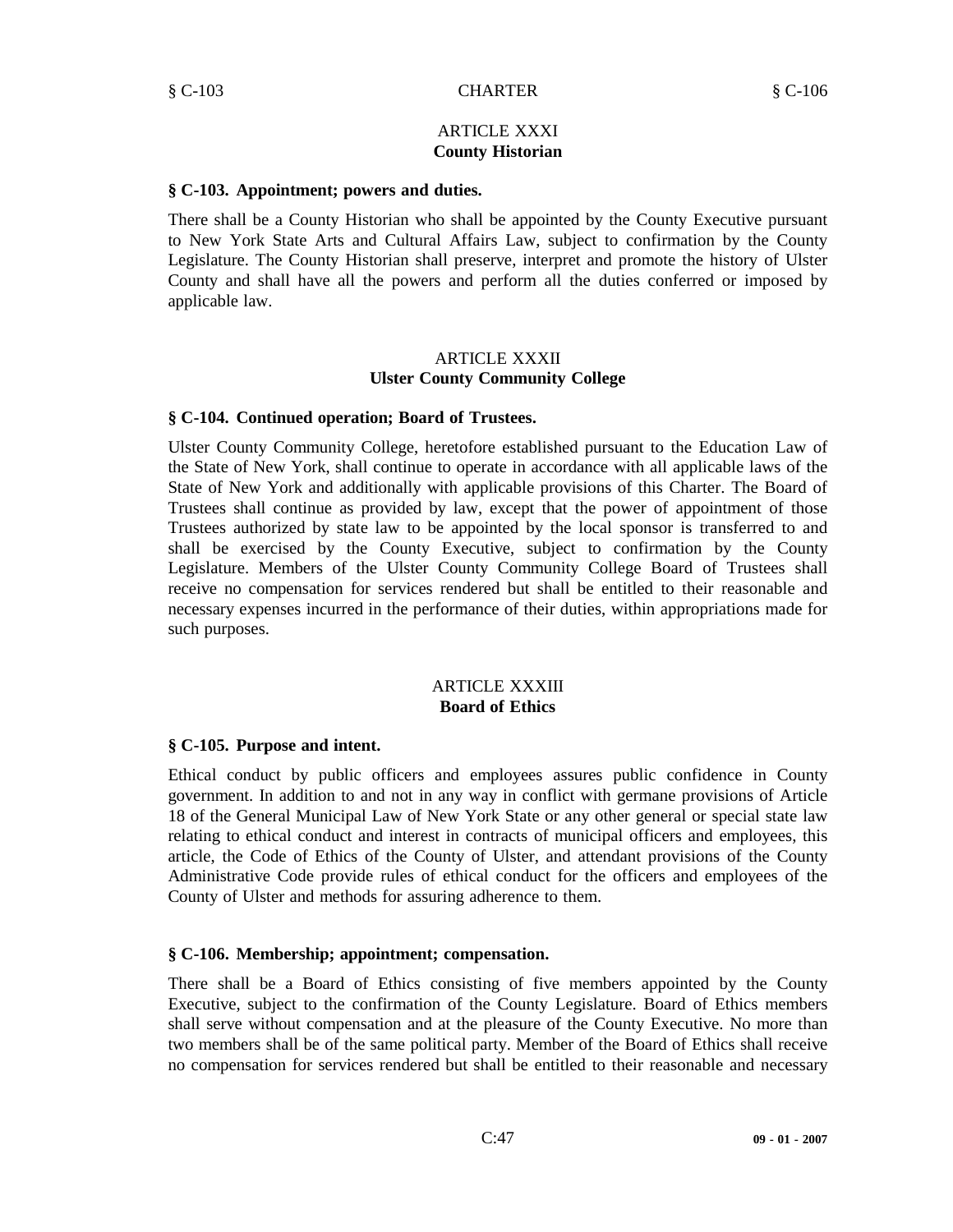expenses incurred in the performance of their duties, within appropriations made for such purposes.

#### **§ C-107. Powers and duties.**

- A. The Board of Ethics shall render advisory opinions to the officers and employees of the County of Ulster with respect to Article 18 of the General Municipal Law, the Code of Ethics of the County of Ulster, and Administrative Code. Such advisory opinions shall be rendered in response to written request from any such officer or employee under such rules and regulations as the Board may prescribe.
- B. The Board may also accept from the general public or from any of its own members a complaint or allegation of conflict of interest of any officer or employee of Ulster County. All such complaints or allegations are to be kept in the confidential records of the Board. Should the Board determine that there appears to be merit in the complaint or allegation, it shall send a written invitation to the officer or employee in question to appear at a private meeting of the Board and explain the apparent conflict of interest. Should such officer or employee fail to appear in response to such invitation or should he or she appear and fail to satisfy the Board that there is no conflict of interest, the Board shall send a written report on the matter to the County Executive. The report shall not be made public except by the County Executive or by the unanimous vote of the Board.
- C. In addition, the Board may make recommendations with respect to the County Code of Ethics or amendments thereto upon the request of the Ulster County Legislature.
- D. The Board, upon its formulation, shall promulgate its own rules and regulations as to its forms and procedures and shall maintain records of its opinions and proceedings. Copies of all rules and regulations promulgated by the Board and any and all amendments thereto which may be adopted from time to time shall be filed with the Clerk of the Ulster County Legislature.
- E. The Board shall not act with respect to the officers and employees of any municipality located within the County or agency thereof where such municipality has established its own Board of Ethics, except that the local board may, at its option, refer matters to the County Board.

#### ARTICLE XXXIV **Periodic Compensation Review Committee**

#### **§ C-108. Establishment; membership; compensation.**

There is hereby established a Periodic Compensation Review Committee for Ulster County. The Committee shall consist of five members of whom three members shall be selected by the County Legislature with at least one member from the party with the second most number of legislative members. Two Committee members, not of the same political party, shall be appointed by the County Executive. Initial appointments to the Committee shall be made no later than April 1 in the year after this Charter is first effected. As soon as practicable after April 1 of the year, members shall be called together by the County Executive to select a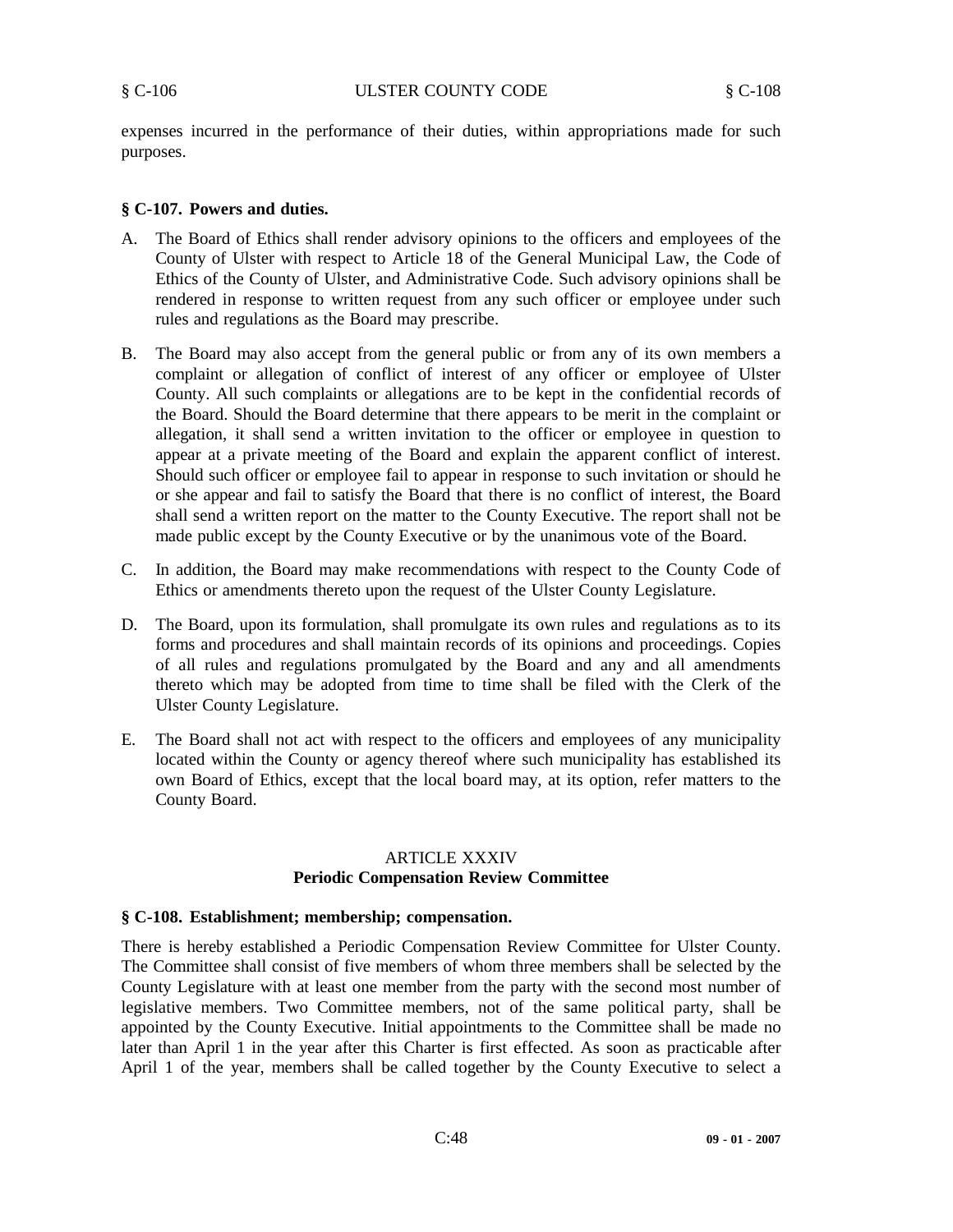Chairman from amongst their number. No member of the Periodic Compensation Review Committee shall hold an elected or appointed position in Ulster County or be compensated in whole or in part from County funds at the time of his or her appointment and during his or her term of membership. Members of the Compensation Review Committee shall receive no compensation for services rendered but shall be entitled to their reasonable and necessary expenses incurred in the performance of their duties, within appropriations made for such purposes.

# **§ C-109. Terms of office; limits of service; filling vacancies.**

One executive appointee of the Periodic Compensation Review Committee shall serve an initial term of two years and the other an initial term of three years, with appointments thereafter being for a term of three years. One legislative appointee to the Committee shall serve for an initial term of one year, one for an initial term of two years and one for an initial term of three years, with appointments thereafter being for a term of three years. No Committee member shall serve more than eight years. Appointment of a person to fill a vacancy occurring by death, resignation, or cause other than the expiration of a term shall be made for the unexpired term. Vacancies shall be filled and the appointments of successors shall be made by the appointing authority responsible for the original appointment.

# **§ C-110. Duties.**

At the call of its Chairman, beginning July 1 following its establishment and at least every second year thereafter, the Committee shall review the salaries of all elected officials of the County of Ulster. In the course of its deliberations, the Committee shall hold at least one public hearing and shall otherwise provide ample opportunity for public comment. The Committee shall provide its recommendations and the rationale for them to the County Executive and the County Legislature no later than September 30 of the same year in which it convened, except that the Committee shall not make recommendations concerning compensation of elected officials for whom, by law or judicial determination, the County Legislature does not have the power to fix compensation. Immediately upon their delivery to the County Executive and the County Legislature, the recommendations of the Committee shall be filed with the Clerk of the Ulster County Legislature and posted on the County website. All changes in salaries for elected officials shall be made by local law.

# ARTICLE XXXV **Environmental Management Council**

# **§ C-111. Membership; terms of office; limits of service; compensation.**

There shall be an Ulster County Environmental Management Council comprised of one member from each city, town and village environmental council and commission within the County, nominated by the governing body of that city, town or village and appointed by the County Executive with the confirmation of the Legislature for a term of three years, and up to an equal number of at-large appointees appointed by the County Executive with the confirmation of the Legislature for a term of three years, and the County Director of Planning, serving ex officio. The presiding officer of the Environmental Management Council shall be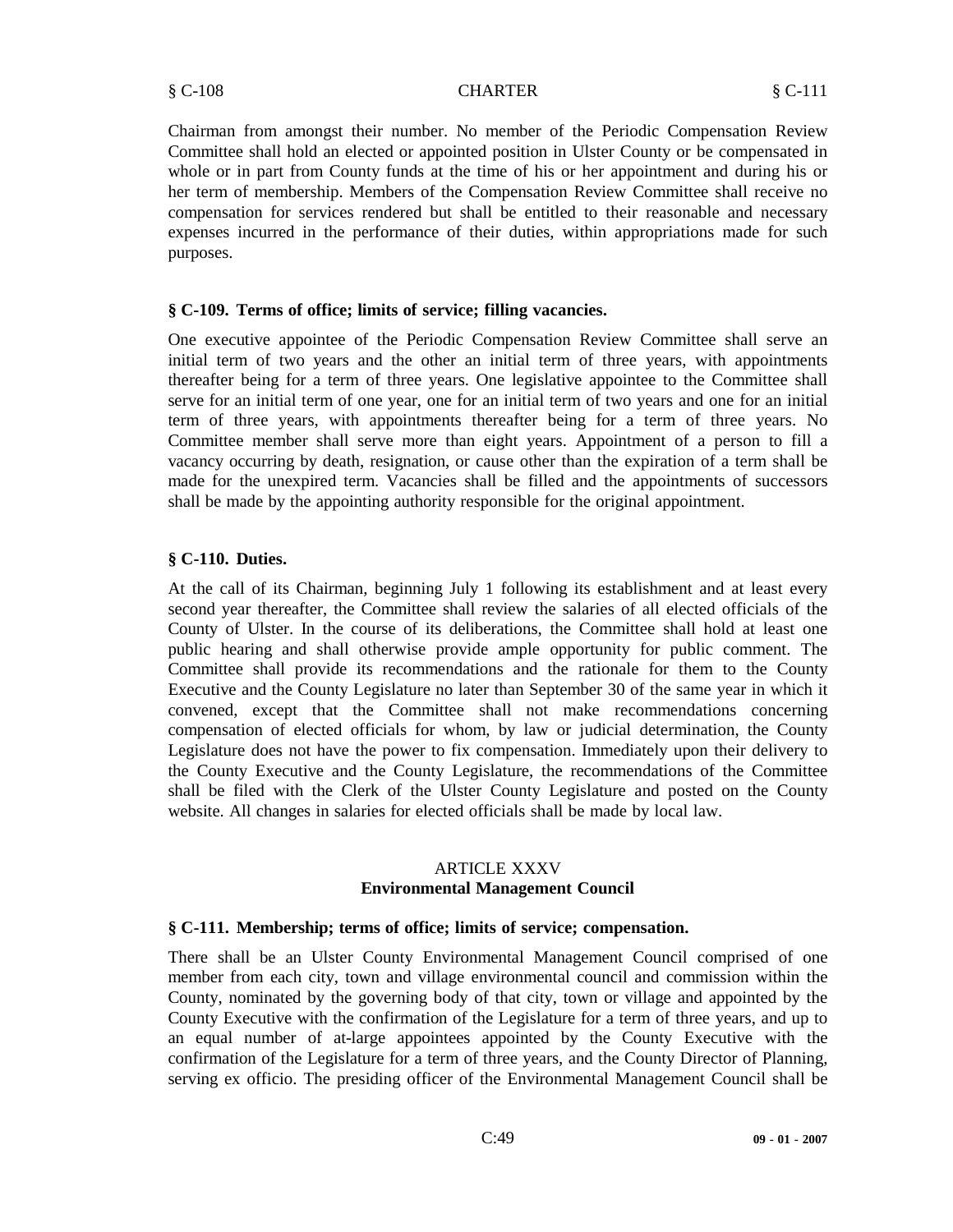chosen annually by its members from among their members but shall not be an employee of the County of Ulster. Except those in an ex officio capacity, no person may serve on the Environmental Management Council for more than six years. Members of the Ulster County Environmental Management Council shall receive no compensation for services rendered but shall be entitled to their reasonable and necessary expenses incurred in the performance of their duties, within appropriations made for such purposes.

# **§ C-112. Powers and duties.**

Except as otherwise provided in this Charter, the Ulster County Environmental Management Council shall:

- A. Advise the County Executive and the County Legislature on all matters affecting the preservation, conservation and ecologically suitable use of the natural resources of the County;
- B. Review the condition of the County environment as a whole and prepare and submit an annual report of its findings to the County Executive and the County Legislature, which report shall also include an account of the Council's activities and accomplishments based on accurate records of its meetings and other works;
- C. In cooperation with the County Planning Agency and other appropriate agencies, prepare a plan for the protection of the County's environment and the management of its natural resources. To the extent practicable, the preparation, content and subsequent revision, if any, of the County environmental plan shall be coordinated with the state environmental plan and a copy of this County plan and any subsequent revisions of it shall be filed with the State Commissioner of Environmental Conservation;
- D. Investigate and recommend to the County governing body ecologically sound methods for use of the County's resources; and
- E. Cooperate with and assist such other governmental or nongovernmental boards or organizations on the preparation of plans or reports or review of proposals or applications as the County may direct.

# ARTICLE XXXVI

# **Department of Emergency Communications/Emergency Management**

# **§ C-113. Director Emergency Communications/Emergency Management; Office of Civil Defense.**

A. There shall be a Department of Emergency Communications/Emergency Management headed by a Director of Emergency Communications/Emergency Management appointed on the basis of his or her experience and qualifications for the duties of the office by the County Executive to serve at his or her pleasure, subject to the confirmation by the County Legislature. The Department of Emergency Communications/Emergency Management shall be the Office of Civil Defense for the County of Ulster.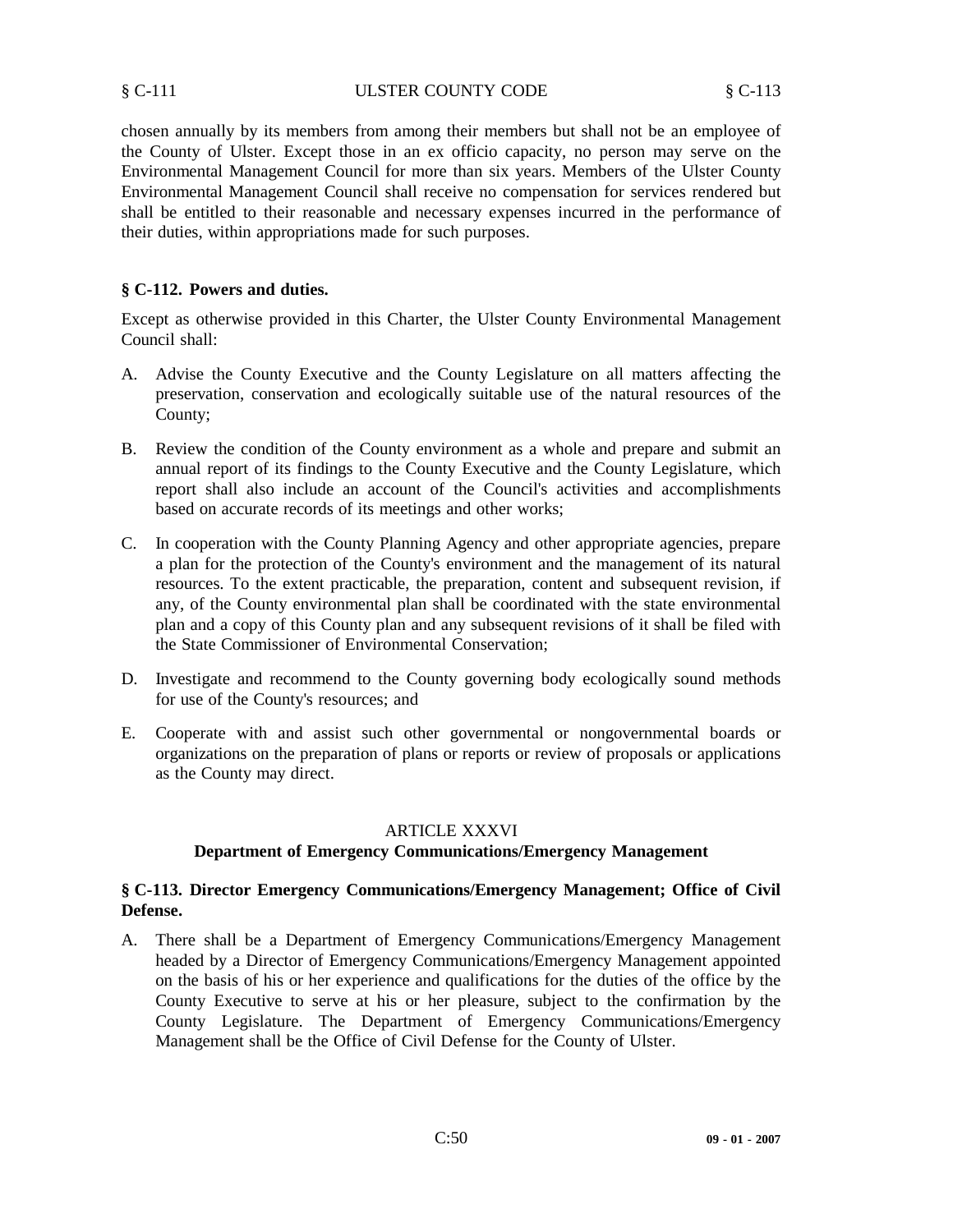- B. Powers and duties. Except as otherwise provided in the Charter, Administrative Code or state law, the Director of Emergency Communications/Emergency Management shall:
	- (1) Have charge and supervision of emergency services dispatching and disaster preparedness;
	- (2) Assist the County Executive and the County Legislature as required and directed in fulfilling their responsibilities in the area of disaster preparedness under the Executive Law or any other law, rule or regulation;
	- (3) Act in accordance with Civil Service Law, have the authority to appoint and remove all officers and employees of the Department of Emergency Communications/Emergency Management;
	- (4) Have charge and supervision over the preparation of the departmental budget and the expenditure of departmental funds;
	- (5) Have responsibility for operation of 911 services;
	- (6) Direct the administrative activities of the Department;
	- (7) Have necessary powers and duties of the County Director of Civil Defense as provided by the New York State Defense Emergency Act; and
	- (8) Have charge of and have the duty of performing such other related functions and other matters as the County Executive may from time to time direct.

#### **§ C-114. Deputy or Assistant Directors.**

- A. The Director of Emergency Communications/Emergency Management shall have the power to appoint one or more Deputy Directors or Assistant Directors within the limits of appropriations provided for this purpose.
- B. Deputy or Assistant Directors shall perform duties pertaining to the Department of Emergency Communications/Emergency Management as the Director may require and shall act generally for and in the place of the Director, performing other duties as the Director of Emergency Communications/Emergency Management may assign.

#### ARTICLE XXXVII **Intermunicipal Relations**

#### **§ C-115. Contracts with public corporations and authorities; implementation.**

The County shall have the power to contract with any public corporation, including but not limited to a municipal, district, or public benefit corporation, or with any public authority or combination thereof, for the cooperative or joint establishment, maintenance, and operation of any facility and the provision of any service that each of the contracting parties would have legal authority to establish, maintain, operate, or provide for itself. The costs, expenses, and charges for central facilities and administrative services connected with intergovernmental collaborative activities shall be shared by all contracting parties. The provisions of this article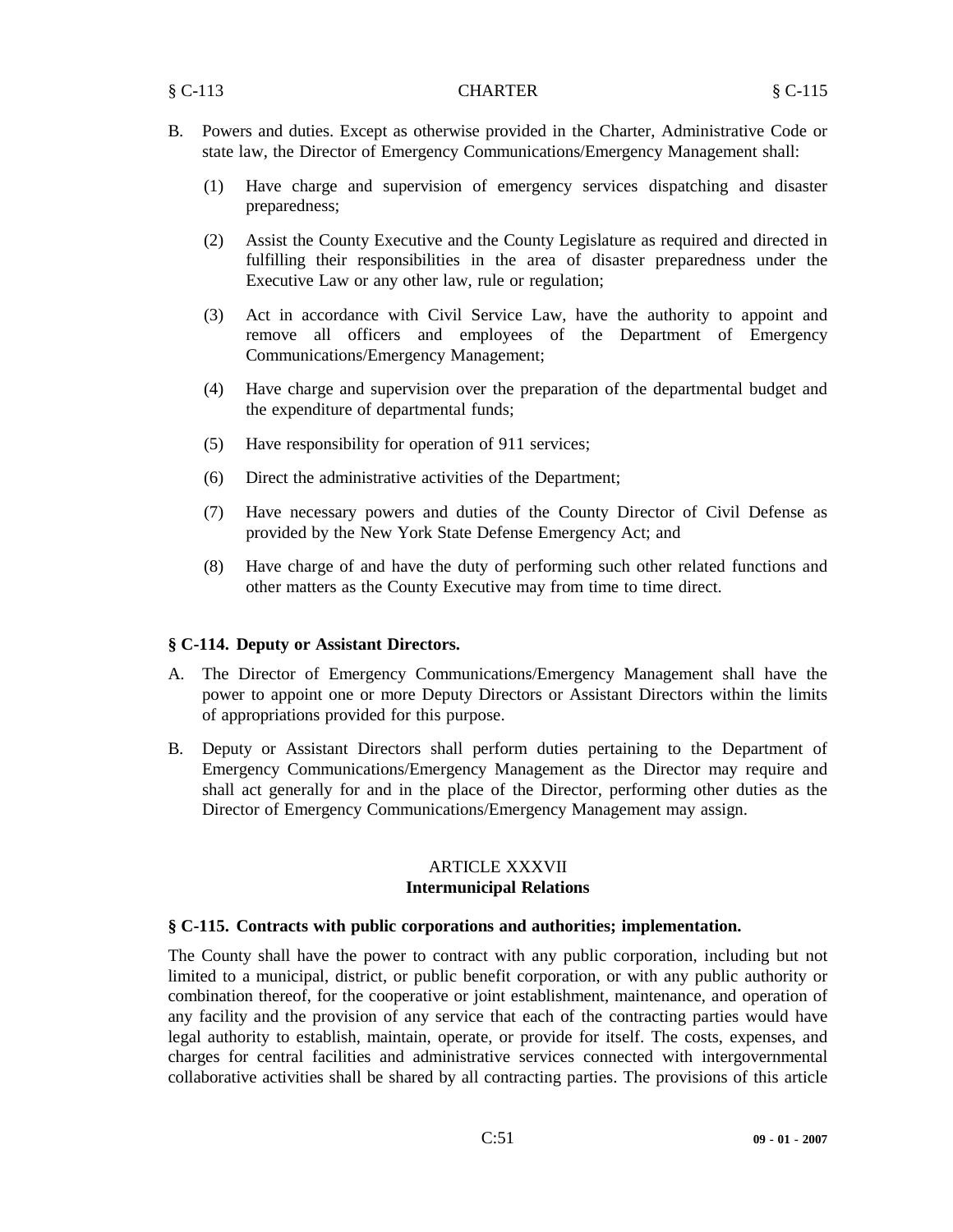shall be implemented pursuant to Article 5-G of General Municipal Law of the State of New York, unless and until the Ulster County Legislature shall, by local law, provide for an alternative method.

#### **§ C-116. Intermunicipal Collaboration Council.**

- A. There shall be a seven-member Intermunicipal Collaboration Council established whose purpose is to advance communication, coordination and collaboration among the local governments in Ulster County so as to achieve greater economy, efficiency, equity, effectiveness and responsiveness of public service.
- B. Membership of the Intermunicipal Collaboration Council shall include the County Executive, the majority leader of the Ulster County Legislature, the minority leader of the Ulster County Legislature, the Mayor of the City of Kingston, a representative of the Ulster County Board of Cooperative Educational Services (BOCES), and two representatives of the Ulster County Town Supervisors' Association to be selected by the Association.
- C. The Council shall meet at the call of the County Executive, but no fewer than two times annually, to consider matters or issues that might be brought before it by any member and to take initiatives designed to advance its objectives.

# ARTICLE XXXVIII **Department of Employment and Training**

# **§ C-117. Director of Employment and Training.**

- A. A Department of Employment and Training shall be headed by a Director of Employment and Training who shall be appointed by the County Executive based on his or her experience and qualifications to perform the responsibilities of office, subject to the confirmation by the County Legislature. He or she shall serve at the pleasure of the County Executive.
- B. Powers and duties. In accord with the requirements of state and local law, he or she shall conduct training programs for dislocated workers and low-income and otherwise disadvantaged adults and youths so as to simultaneously improve their life chances and meet the needs of employers, thus strengthening the County economy. He or she shall have all other powers and perform all other duties now and hereafter conferred or imposed upon him or her by law, and shall perform such other and related duties required by the County Executive or County Legislature.

#### ARTICLE XXXIX **Department of Tourism**

#### **§ C-118. Director of Tourism.**

A. There shall be Department of Tourism headed by a Director of Tourism who shall be appointed by the County Executive based on his or her experience and qualifications to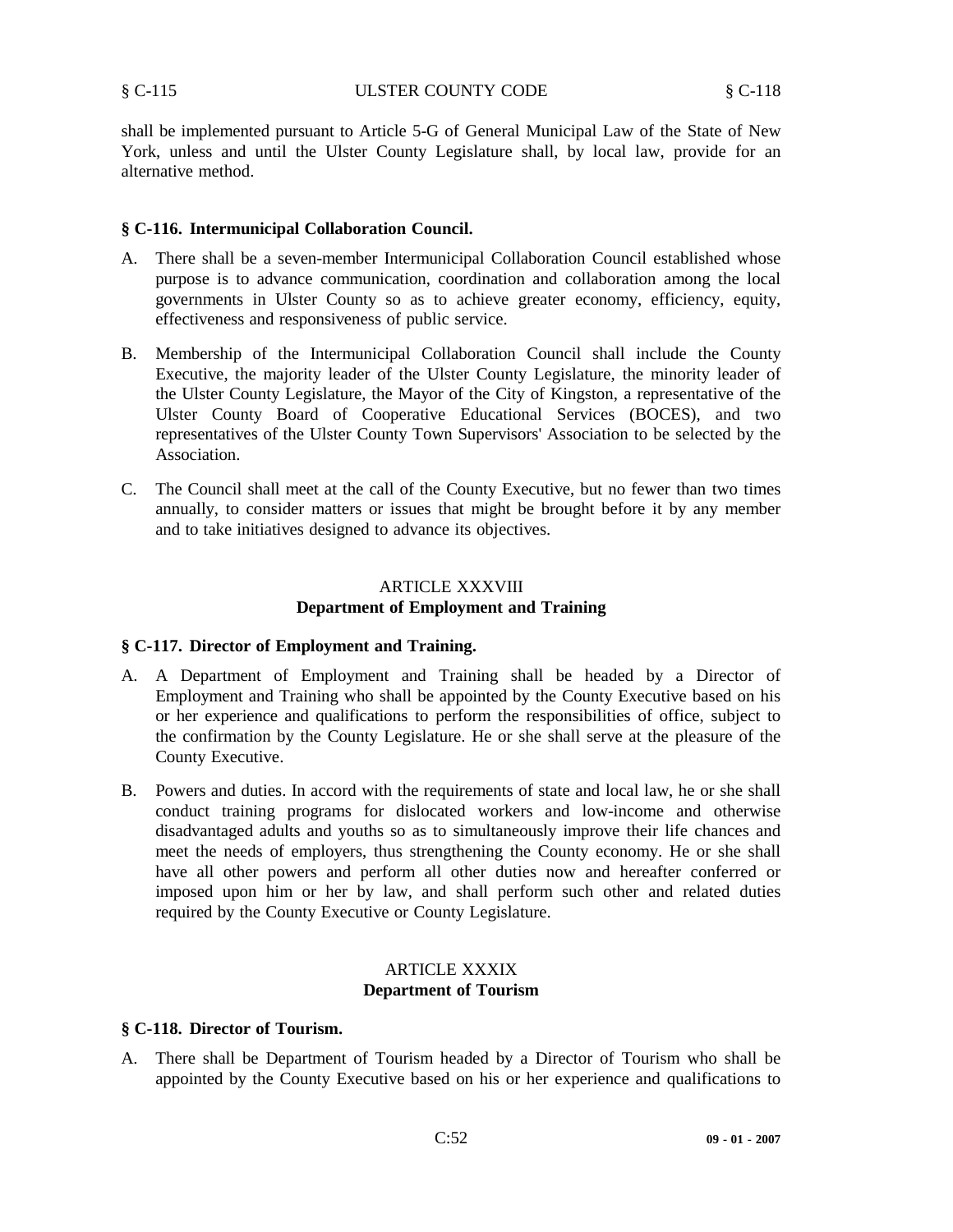perform the duties of the office, subject to confirmation by the County Legislature, and shall serve at his or her pleasure.

B. Powers and duties. He or she shall promote all of Ulster County's tourism sites, attractions and events with a view toward strengthening the economy of Ulster County. He or she shall also have all the powers and perform all the duties now and hereafter conferred or imposed upon him or her by law and perform other and related duties required by the County Executive and County Legislature.

# ARTICLE XL **Traffic Safety**

# **§ C-119. Coordinator of Traffic Safety.**

- A. Appointment; term. There shall be a Coordinator of Traffic Safety who shall be appointed by the County Executive based on his or her experience and qualifications to perform the duties of the office, subject to confirmation by the County Legislature, and shall serve at his or her pleasure.
- B. Powers and duties. The Coordinator shall be responsible for the development and coordination of local programs which promote the safety and efficacy of traffic and transportation, including pedestrian and nonmotorized transport, and shall have all the powers and perform all the duties now and hereafter conferred or imposed upon him or her by law and perform other and related duties required by the County Executive and County Legislature.

# **§ C-120. Traffic Safety Board.**

- A. There shall be a Traffic Safety Board which shall exercise all powers and duties set forth in Article 43 of Vehicle and Traffic Law and heretofore or hereafter lawfully granted or imposed by this Charter, local law, resolution of the County Legislature, or by applicable law not inconsistent with this Charter. The Traffic Safety Board shall consist of 12 persons appointed for terms of three years by the County Executive, subject to the confirmation of the County Legislature, except that four members will be initially appointed to a term of one year and four members to a term of two years. Members shall be residents of and qualified electors in the County. At least one but not more than three members shall be resident(s) in the City of Kingston. The Traffic Safety Board shall elect annually a Chairman, Vice Chairman, and a Secretary from its members as provided in Article 43 of Vehicle and Traffic Law. The Coordinator of Traffic Safety shall serve on the Traffic Safety Board ex officio.
- B. The Traffic Safety Board shall advance traffic and transportation safety, including pedestrian and nonmotorized transport, through study, advocacy and public education in accord with the provisions of the New York State Vehicle and Traffic Law and local law and perform other duties that may be assigned to it by the County Executive and the Legislature. The Board shall further prioritize safety concerns based on relative risk to people using major modes of transportation such as walking, cycling and/or other nonmotorized and motorized transport.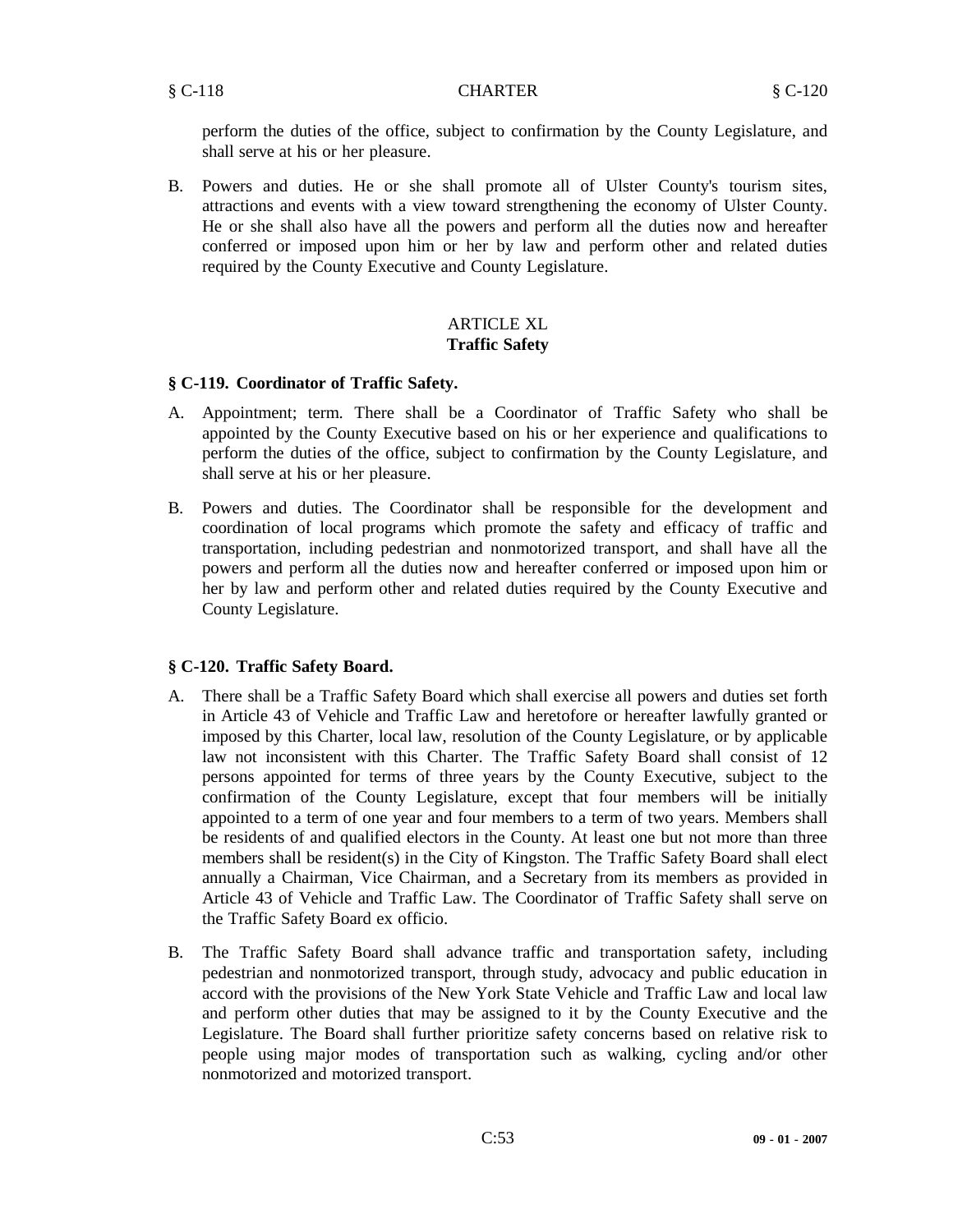C. Members of the Traffic Safety Board shall receive no compensation for services but shall be entitled to their reasonable and necessary expenses incurred in the performance of their duties, within appropriation made for such purposes.

# ARTICLE XLI **Youth Bureau**

# **§ C-121. Director of the Youth Bureau.**

- A. There shall be a Youth Bureau headed by a Director who shall be appointed by the County Executive based on his or her education, experience and qualifications to perform the duties of the office, subject to confirmation by the County Legislature, and shall serve at the pleasure of the County Executive.
- B. Powers and duties. The Director of the Youth Bureau shall have managerial responsibility for the department and, with the advice and assistance of the Youth Board, recommend policies that promote youth development and prevent delinquency, plan and coordinate activities devoted to the well-being and protection of all youth in Ulster County, and expand public awareness of youth issues. He or she shall have all the powers and perform all the duties now and hereafter conferred or imposed upon him or her by law, and perform such other and related duties required by the County Executive and County Legislature.

# **§ C-122. Deputy Director.**

The Deputy Director of the Youth Bureau shall be appointed by the Director, in accord with and within the limits of the appropriation provided for this purpose, after consultation with the County Executive on the basis of his or her education and experience. He or she shall possess the powers and perform the duties of the Director of the Youth Bureau during the absence or inability of such Director to act or in the case of a vacancy in the office of the Director, until a successor is selected and has qualified.

# **§ C-123. Youth Board.**

A. Membership; appointment; term. There shall be a Youth Board that shall consist of 15 members who shall be appointed by the County Executive for a term of three years, subject to confirmation by the County Legislature. No member of the Youth Board shall hold any other County or state office. Members shall elect a Chairman and Vice Chairman for a term of one year. Board members shall be known as "Commissioners of the Youth Bureau of the County of Ulster" and shall receive no compensation for their services or activities except for actual and necessary expenses in the performance of duties as appropriated. The Sheriff of Ulster County, the Commissioner of Health or Public Health Director, the Family Court Judges, the County Attorney or his or her representative, the Commissioner of Social Services, and two members of the County Legislature designated by the Chairman of the County Legislature shall be ex officio members of the Youth Bureau.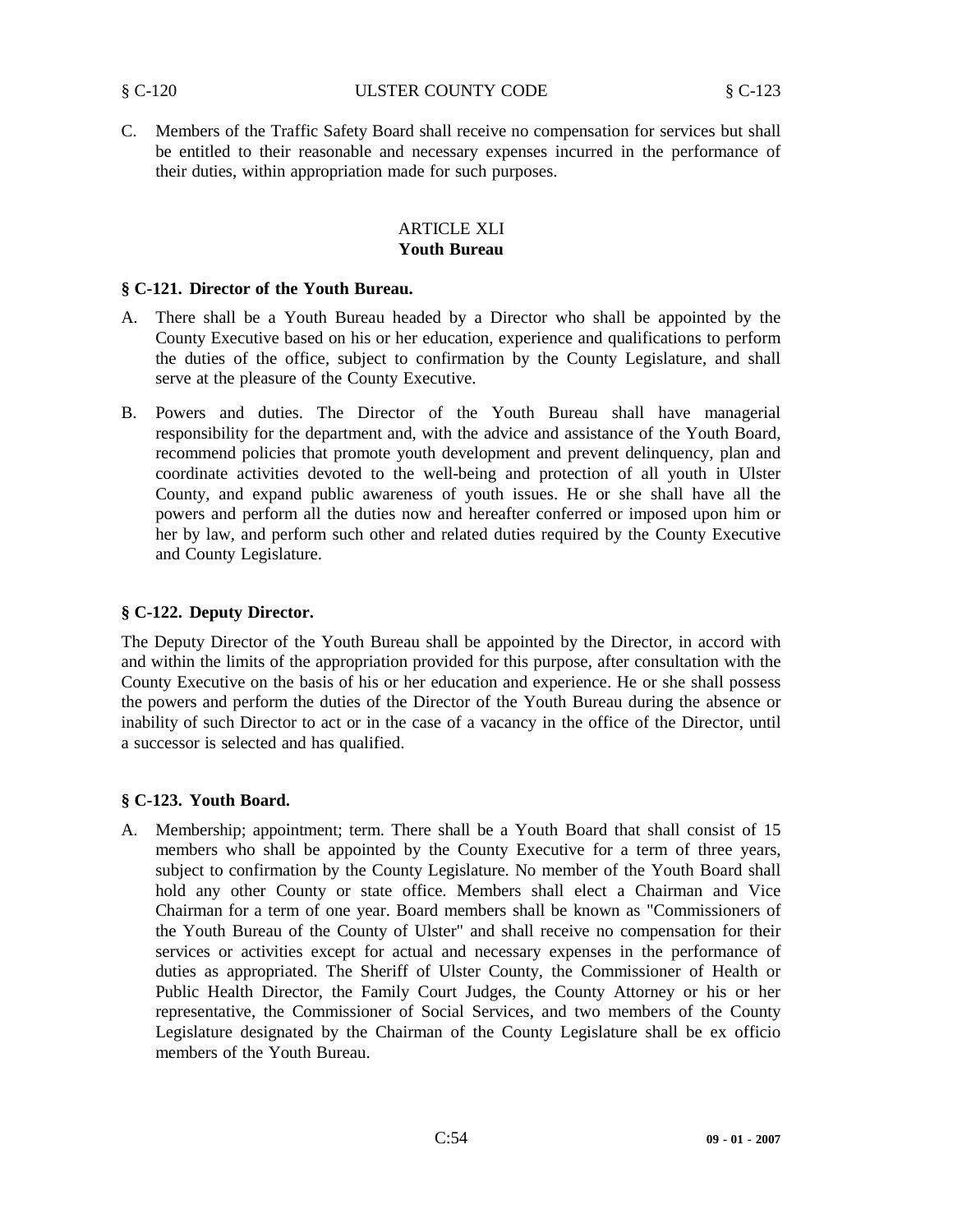B. Powers and duties. The Youth Board shall propose policies, programs and recommendations to the Director of the Youth Bureau, the County Executive and the Legislature regarding measures most suitable to supplement, aid and coordinate the work and activities of all public and private agencies, including religious and social institutions, seeking to prevent delinquency and youth crime, to advance the moral, physical, mental and social well-being of the youth of this County, and to encourage the County's local governments to take an interest in the well-being of youth.

# ARTICLE XLII **Department of Community Corrections**

#### **§ C-124. Director of Community Corrections.**

- A. Appointment; term. There shall be Department of Community Corrections headed by a Director of Community Corrections who shall be appointed by the County Executive based on his or her experience and qualifications to perform the duties of the office, subject to confirmation by the County Legislature. The Director shall serve at the pleasure of the County Executive.
- B. Powers and duties. The Director of Community Corrections shall:
	- (1) In accord with applicable state and local law, have charge and supervision of the Department of Community Corrections to ensure its effective and efficient operation to reduce reliance on unnecessary incarceration in a manner consistent with public safety; provide a means of punishment to an offender and a means of restitution to the community; increase sentencing options to all criminal courts in Ulster County; foster the development of employment, vocational, and life skills as a way of improving situations which might otherwise contribute to criminal activity; encourage and implement integration between offender and community in the process of reducing dysfunction; and forward the cause of alternative sanctions;
	- (2) Administer and promote effective legal services for indigent individuals through the operation of the County's Assigned Counsel Plan, in accordance with Article 18-B of County Law;
	- (3) Have necessary powers and duties pursuant to applicable laws governing the operations of alternatives to incarceration programs;
	- (4) Furnish technical expertise in the planning and development of community corrections and alternatives to incarceration programming to the County Executive and County Legislature as authorized; and
	- (5) Have charge of and have the duty of performing such other related functions and other matters as the County Executive and Legislature may from time to time direct.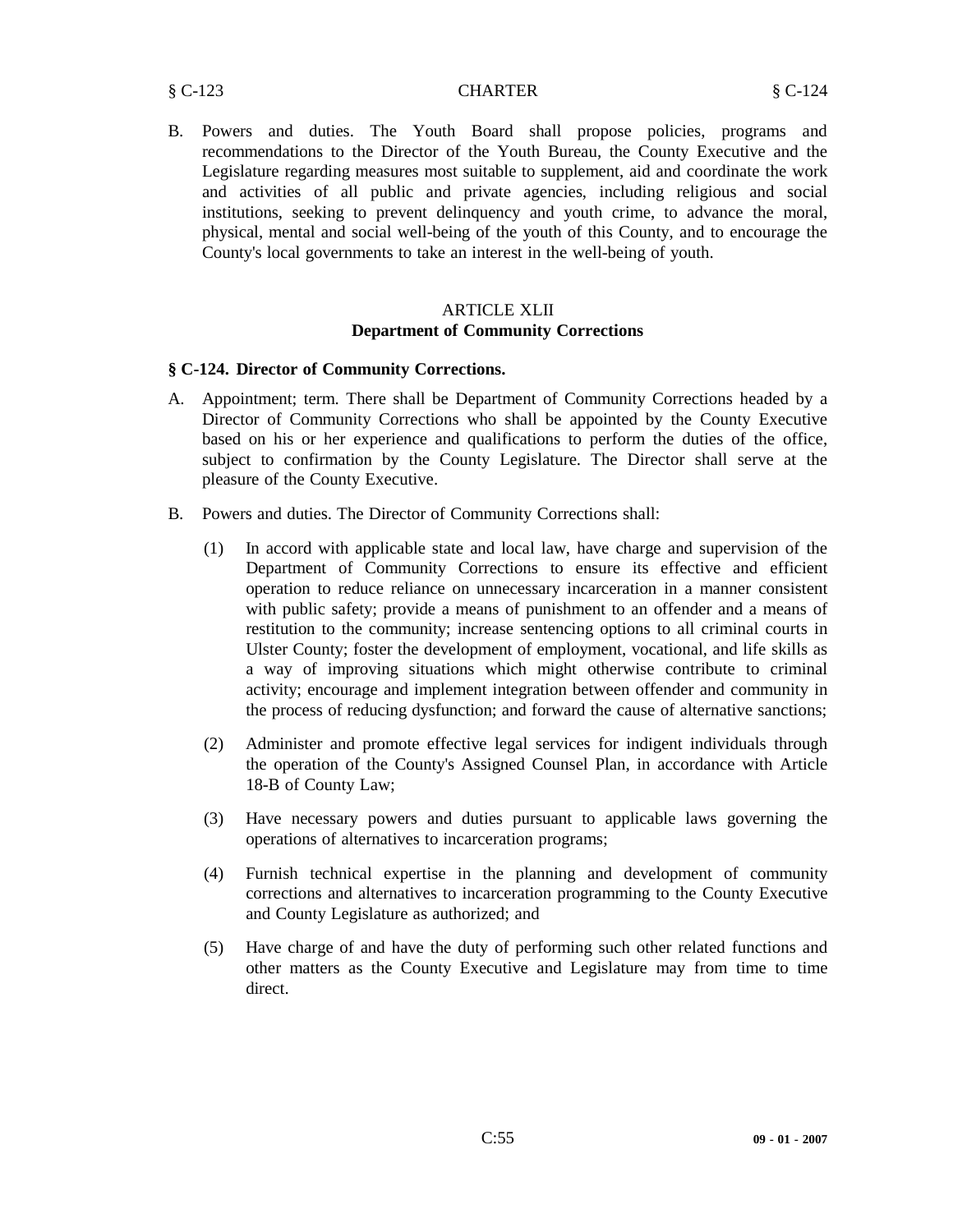#### § C-125 ULSTER COUNTY CODE § C-127

# **§ C-125. Assistant Director.**

- A. The Director of Community Corrections shall have the power to appoint an Assistant Director within the limits of appropriations provided for this purpose.
- B. The Assistant Director shall perform such duties pertaining to the Department of Community Corrections as the Director may direct and shall act generally for and in the place of the Director and perform such other and related duties as the Director may assign and direct.

# ARTICLE XLIII **Safety Department**

#### **§ C-126. Safety Officer.**

- A. Appointment; term. There shall be Safety Department headed by a Safety Officer who shall be appointed by the County Executive based on his or her education, experience and qualifications to perform the duties of the office, subject to confirmation by the County Legislature. He or she shall serve at the pleasure of the County Executive.
- B. Powers and duties. The Safety Officer will assure through inspection, training and education that all County government operations and properties are maintained in a safe and healthful manner in accord with federal, state and County regulations and mandates. He or she shall have all the powers and perform all the duties now and hereafter conferred or imposed upon him or her by law, and perform other and related duties required by the County Executive and County Legislature.

# ARTICLE XLIV **Insurance Department**

# **§ C-127. Insurance Officer.**

- A. There shall be an Insurance Department headed by an Insurance Officer who shall be appointed by the County Executive based on his or her education, experience and qualifications to perform the duties of the office, subject to confirmation by the County Legislature. He or she shall serve at the pleasure of the County Executive and shall have all the powers and perform all the duties now and hereafter conferred or imposed upon him or her by law, and perform such other and related duties as required by the County Executive and County Legislature.
- B. Powers and duties. The Insurance Officer shall:
	- (1) Have general charge and responsibility for duties and functions relating to insurance as delegated to him or her from time to time by the County Executive and County Legislature;
	- (2) Subject to County Executive approval, have the authority to administer the self-insurance plan as provided for in Article 5 of the Workers' Compensation Law;

C:56 **09 - 01 - 2007**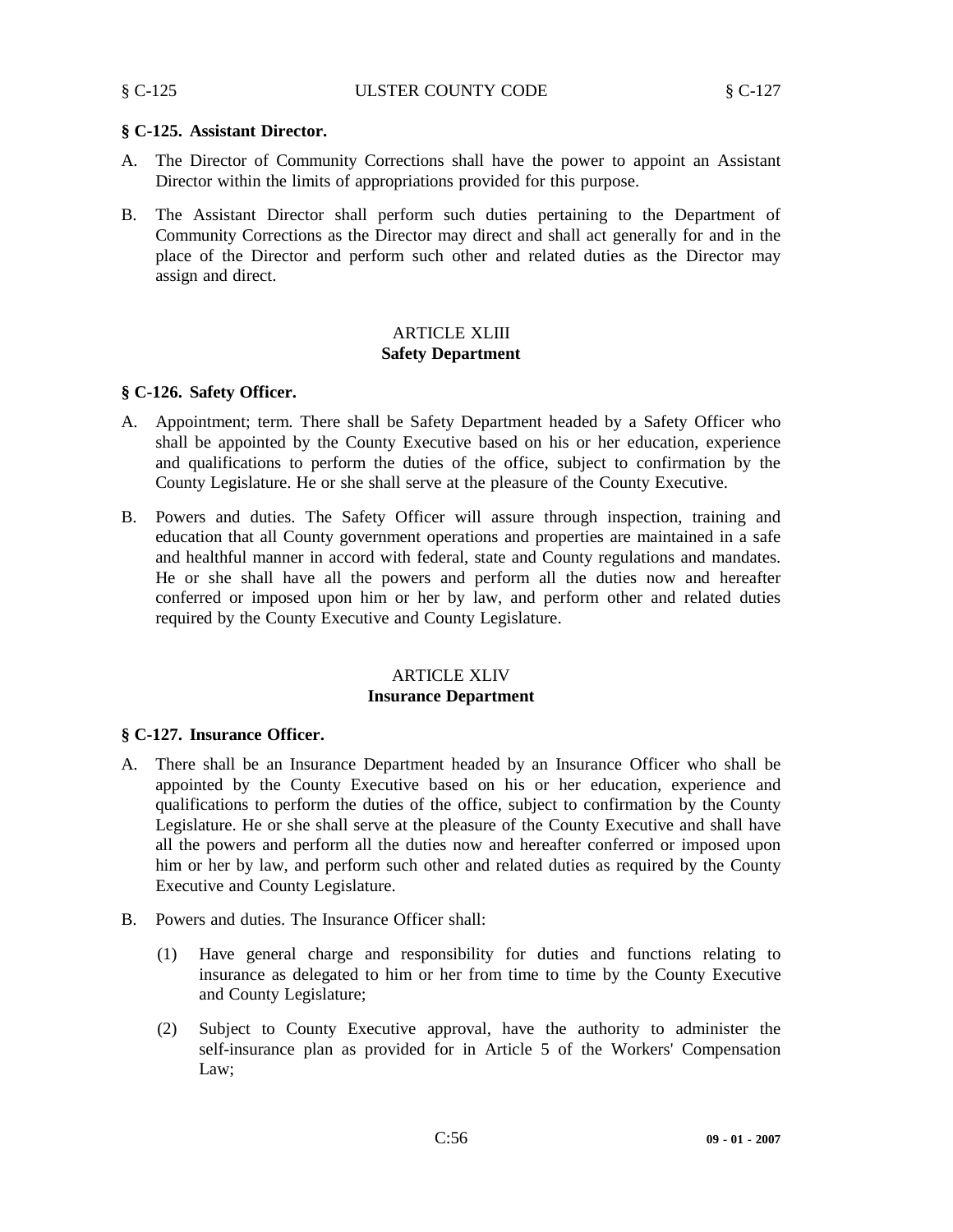- (3) Contract for the services deemed necessary for the operation of the plan and, within the limits of the appropriation made for this purpose, approve all bills or claims related thereto before payment is recommended;
- (4) Have the authority to settle any case subject to the approval of the County Attorney; and
- (5) Have authority to appoint deputies within the limit of the appropriation for this purpose, and designate a first deputy who shall act as Insurance Officer in the event of the Insurance Officer's absence from the County or inability to perform and exercise his or her powers and duties.

# ARTICLE XLV **General and Transitional Provisions**

#### **§ C-128. Existing laws continued.**

Except as otherwise provided in this Charter, all existing state, County, local and other laws or enactments, including special acts having the force of law, shall continue in force until lawfully amended, modified, superseded or repealed.

# **§ C-129. Continuation of authority.**

- A. Continuity shall exist in performance of all rights, powers, duties and obligations attached to governmental functions detailed in the provisions of this Charter. Any proceedings or other business undertaken or commenced prior to the effective date of this Charter may be conducted and completed by the County officer or administrative unit responsible for those proceedings or that business under this Charter or any Administrative Code adopted in connection with it.
- B. This Charter shall not invalidate any obligations previously issued by the County or by any of its commissions, boards or agencies, and these shall be and remain binding obligations of the County. In the event any obligation shall have been issued in anticipation of the issuance of bonds by the County, or by any of its commissions, boards or agencies, the County is hereby empowered to issue such bonds as legal and binding obligations of the County.

#### **§ C-130. Civil service rights continued.**

The civil service rights of all County employees and their beneficiaries shall not be affected by this law. The civil service rights of all employees transferred in any case authorized by this law shall be continued as provided by the Civil Service Law.

#### **§ C-131. Existing terms of office.**

Nothing contained in this Charter shall affect the terms of office of County Clerk, District Attorney and Sheriff as presently constituted.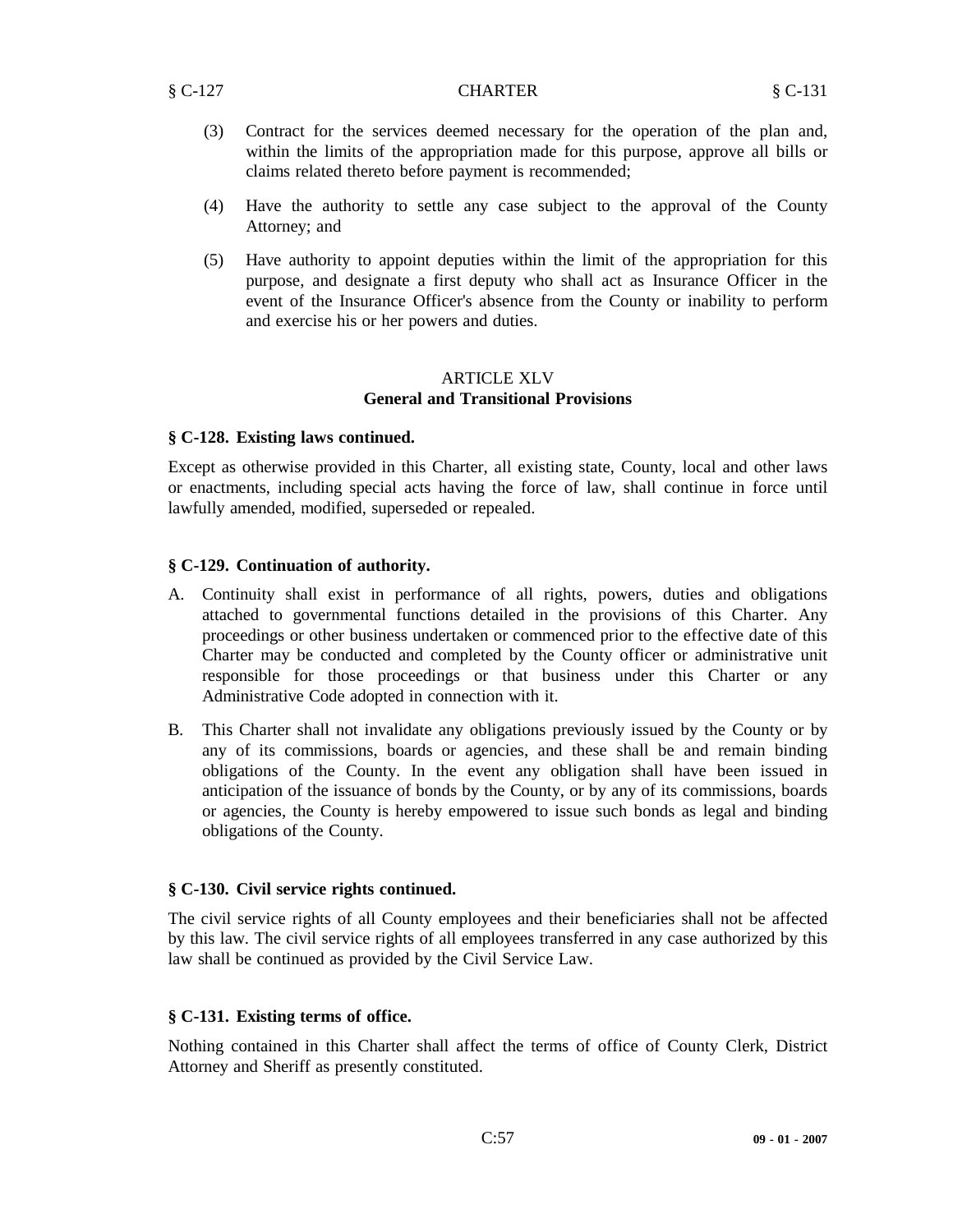# **§ C-132. Transfer of functions, duties and personnel; other County departments, boards, offices and agencies.**

- A. Except as otherwise provided in this Charter, all County departments, boards, offices and units shall continue as provided by law.
- B. Any County officer appointed for a fixed term prior to the effective date of this Charter shall continue his or her office for the balance of the unexpired term.
- C. Nothing contained in this Charter is intended to constitute a transfer of any function or duty from any town or village or an abolition of any office, department, or unit of government of a town or village in the County. If any provision of this Charter is construed by any court of competent jurisdiction to constitute any such transfer or abolition, such provision shall be deemed to be optional as it affects the towns or villages and shall be effective only upon approval by the governing boards of such towns or villages.
- D. Additional appointments to be made by the County Executive. The County Executive shall appoint the head of any administrative unit not provided for in this Charter, subject to the confirmation of the Legislature. All such appointees shall serve at the pleasure of the County Executive and have such powers and duties as shall be provided by law, except where such law shall be inconsistent with this Charter within the limits prescribed in Article 4 of the Municipal Home Rule Law.
- E. Miscellaneous administrative functions. Administrative functions not otherwise assigned by this Charter or the Administrative Code shall be assigned by the County Executive to an appropriate Administrative Unit.

# **§ C-133. Charter clarification.**

If any provision of this law is not clear or requires elaboration in its application, the County Legislature may interpret that provision in a local law, not inconsistent with the provisions of the Municipal Home Rule Law.

# **§ C-134. When effective.**

This Charter shall be subject to a mandatory referendum and shall be submitted for the approval of the electors of the County of Ulster at the next general election to be held on November 7, 2006. In the event this Charter is approved by a majority of the electors thereon, the provisions provided herein for the election of a County Executive and a County Comptroller shall become effective, and there shall be an election for the offices of County Executive and County Comptroller to be held at the general election in November 2008. The provisions of the remainder of this Charter shall be effective on and after January 1, 2009. An Administrative Code may be adopted and amended by local law at any time subsequent to the approval and adoption of this Charter.